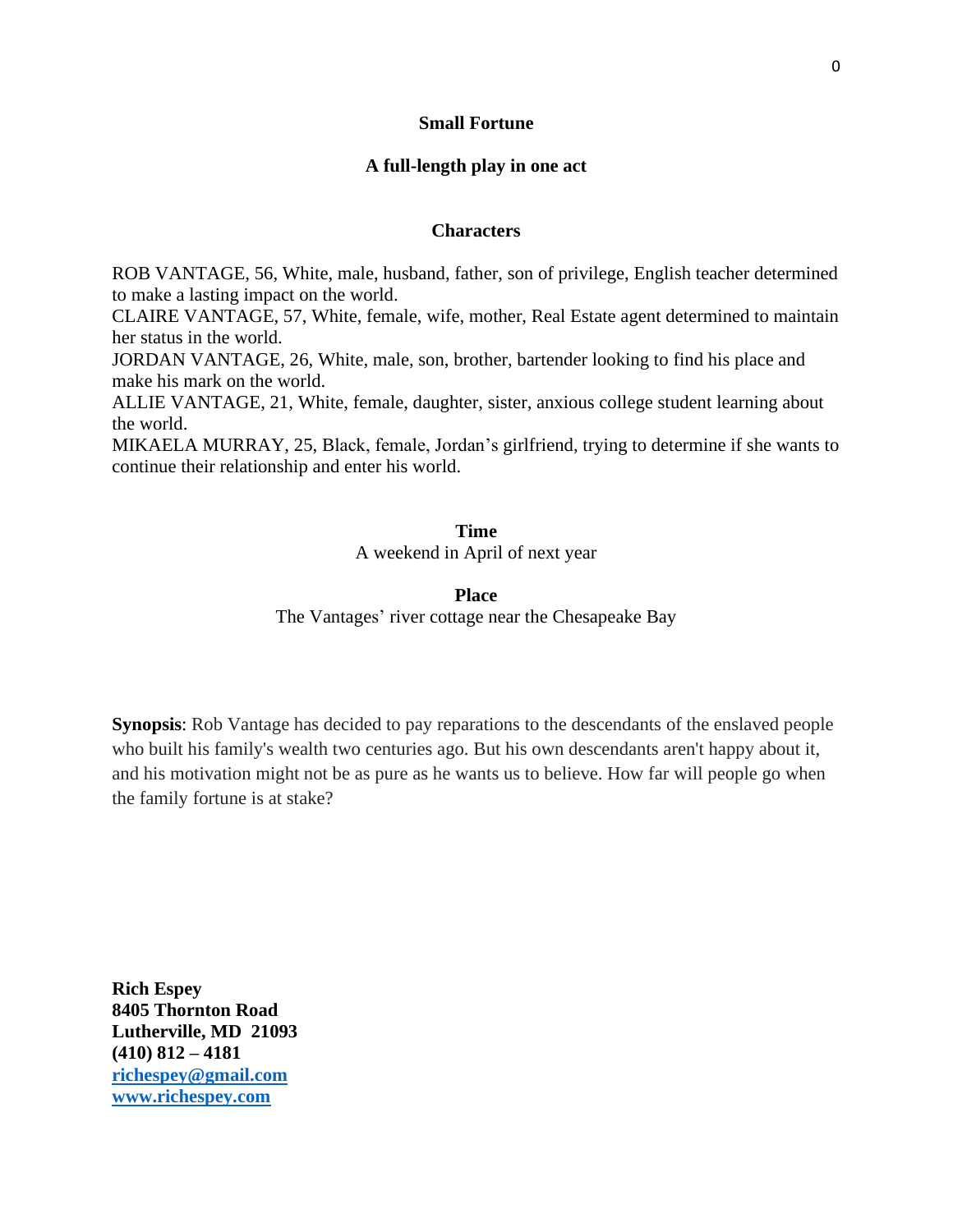# **SMALL FORTUNE**

*LIGHTS UP on the living room of the "The Forge", the Vantage family vacation home on a river, just south of Baltimore, that leads into the Chesapeake Bay.* 

*An anchor hangs prominently over the fireplace. Several pictures hang on the wall as well. There is a door that leads to a patio, outside.*

*ROB VANTAGE, 56, White, is collating papers and stapling them. CLAIRE VANTAGE, 57, White, speaks into her phone.*

# **CLAIRE**

But we're trying to sell our house. I would just love a sense of when it will be repaired No, please don't put me on…!

Ugh.

"Thank you for calling the Baltimore City Public Works Department. Your call is minimally important to us."

#### **ROB**

Just hang up.

# **CLAIRE**

I'm entitled to some basic information.

#### **ROB**

What does it matter? We're here now.

# **CLAIRE**

When people go to an Open House, a gaping hole in the street is not exactly curb appeal.

#### **ROB**

I'm sure the city will fix it by tomorrow.

#### **CLAIRE**

Your father could have gotten them to fix it. Hello? Yes, I'm just trying to determine when the sinkhole on St. Alban's will be… No, we don't need to go to a shelter, but that's very kind of you. We're at our beach house. Oh, it is nice. Well, it's not that nice, it's just a river house, actually.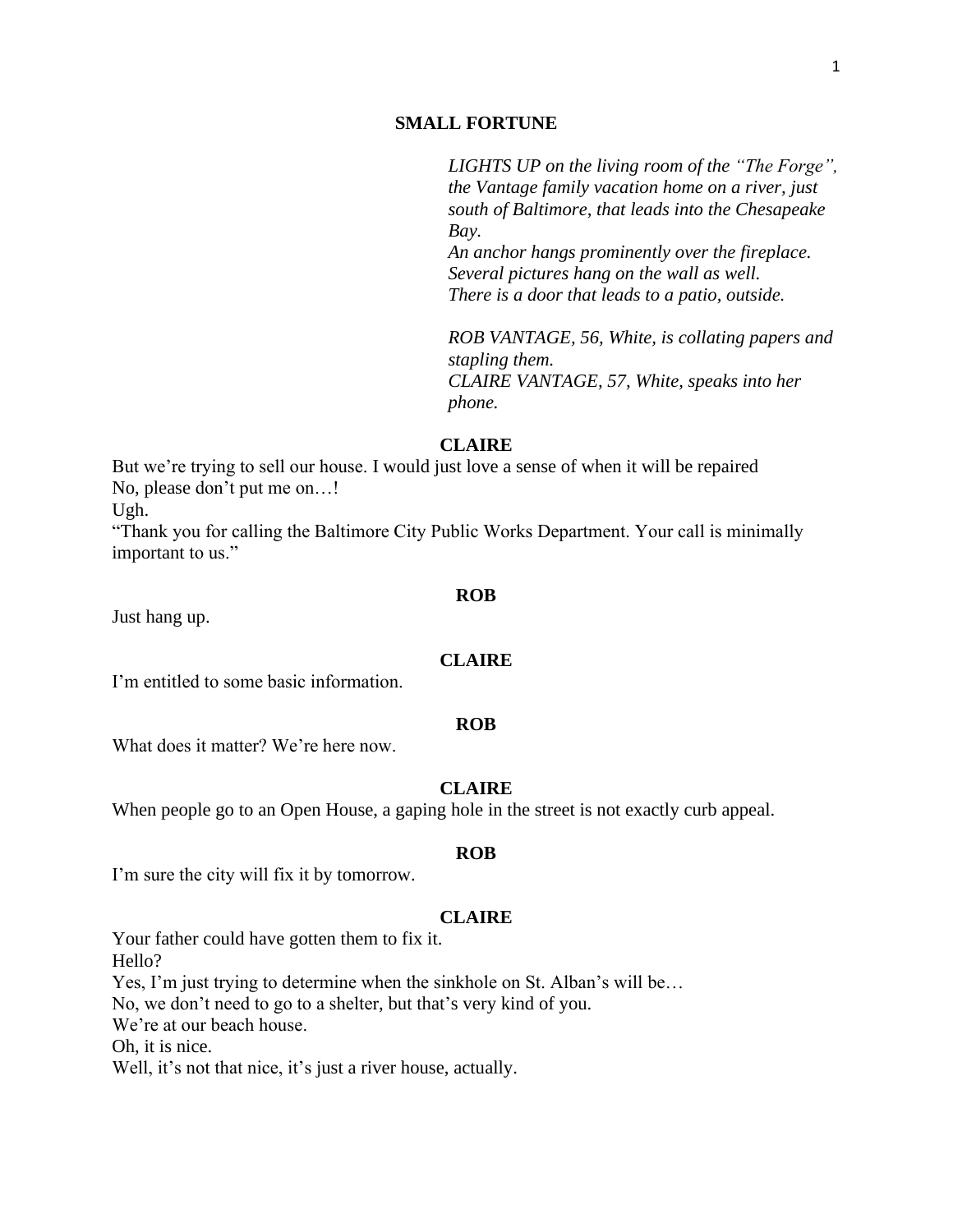#### **ROB**

Gosh, why don't you invite them down here while you're at it?

# **CLAIRE**

Oh, you're sweet, but we can get our own bottled water when we get back. Although we're really trying to reduce our use of plastics. Now my question is when will… Oh, I don't think I could go to a public showering facility.

#### **ROB**

That sounds like fun.

#### **CLAIRE**

We have an Open House scheduled tomorrow and we're hoping that...

I got cut off. It took me twenty minutes just to get to a real person.

#### **ROB**

Well, I'm sure you're not the only one calling. Story online says there are three watermain breaks just in our zip code.

# **CLAIRE**

The city is a disaster. I am so glad we are getting out.

#### **ROB**

Watermains break, Claire. Freeze/thaw/freeze/thaw. It's old infrastructure.

# **CLAIRE**

IF we can get out.

# **ROB**

Oh, but in Whitechapel Village, the water mains NEVER // break

# **CLAIRE**

Because they are ten years old not a hundred and ten // years old.

#### **ROB**

And the power NEVER goes // out

# **CLAIRE**

Because the lines are // underground

#### **ROB**

And no one EVER gets anything stolen off their porch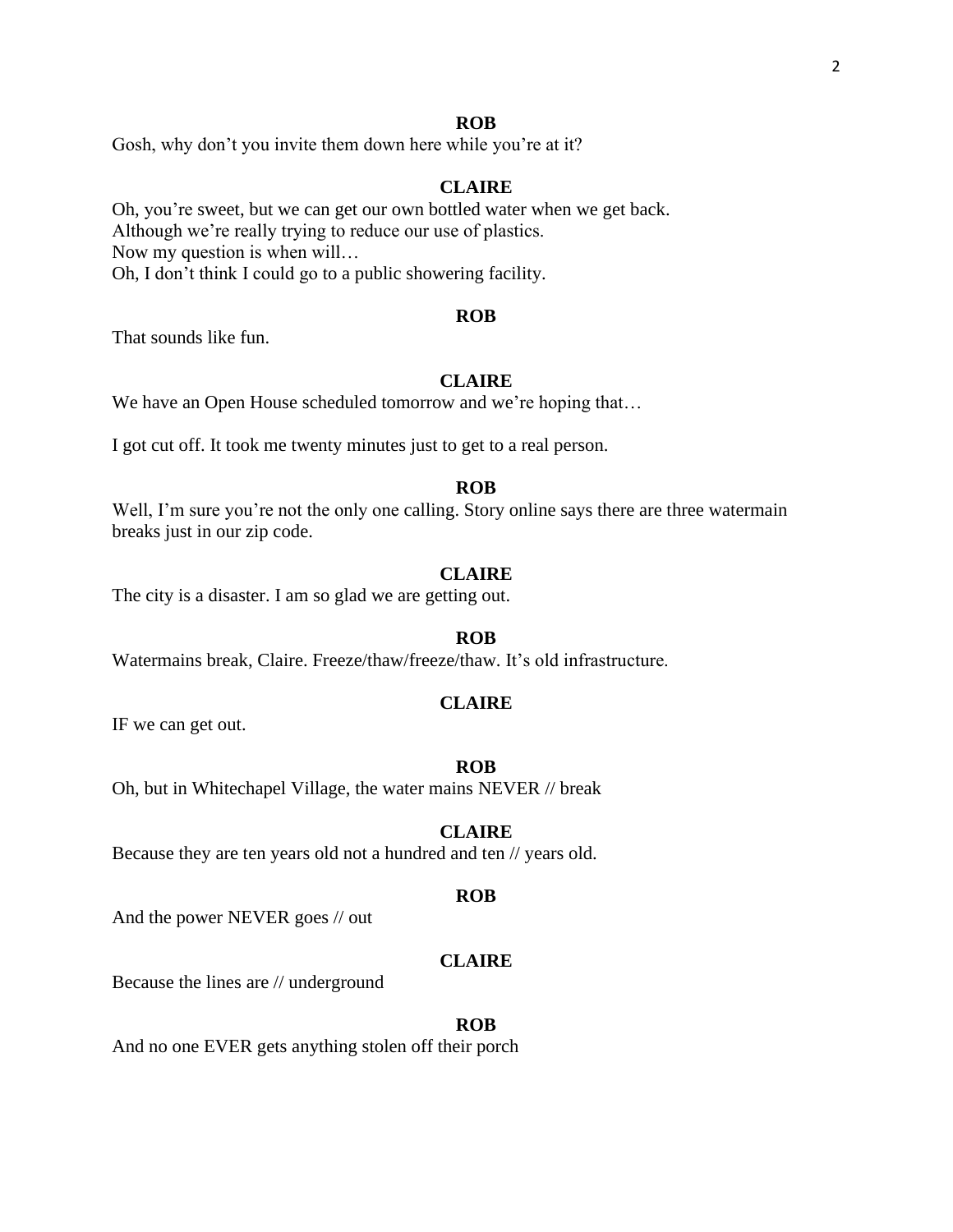Because there aren't…

*We hear a rumble of thunder.*

# **ROB**

Because there aren't what?

It was just a planter.

# **CLAIRE**

A cast iron heirloom. And the impatiens were so beautiful.

# **ROB**

They left the impatiens.

*CLAIRE uses her phone.*

# **ROB**

You're not going to get it fixed any faster. And nor could my father!

# **CLAIRE**

**ROB**

I'm texting Allie.

She's out paddling.

# **CLAIRE**

And I want her to come in if there's thunder.

#### **ROB**

She's smart enough to figure that out for herself.

# **CLAIRE**

Anyone who takes their phone kayaking…

#### **ROB**

Ah, youth!

# **CLAIRE**

If the city is distributing bottled water and setting up showering facilities it must mean that they think it's going to be // a long haul

# **ROB**

And how nice it is that the city is doing that, and how nice it is that we have The Forge to retreat to. Glass half full, Claire!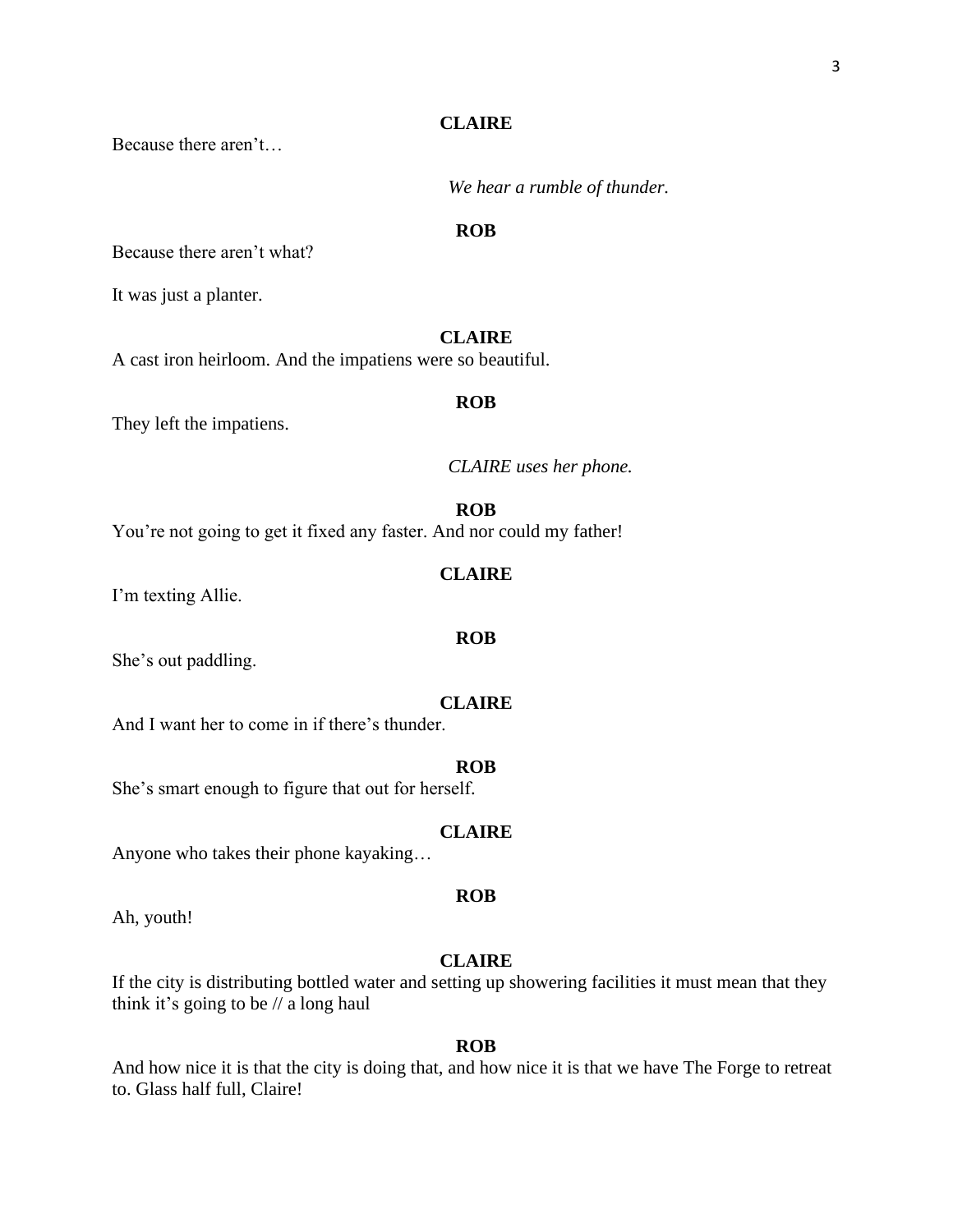Full of what, Rob? No water!

# **ROB**

Do you have any idea when Jordan and Mikaela are getting here?

# **CLAIRE**

"MY-kay-luh". And you can text him, you know. Mikaela is the one driving. I wonder what she'll think of your pronouncement.

# **ROB**

Can you not say "pronouncement" with such disgust?

#### **CLAIRE**

It was not disgust. It was dismay. And I think that sharing that with someone we haven't even met is very unfair to both her and Jordan.

#### **ROB**

I explained that it might not be the best time to bring a girlfriend and he corrected me and said she was not "a girlfriend" but his "partner," and I don't know what that means // exactly

# **CLAIRE**

Do you think they're engaged?

#### **ROB**

All I know is that I told him this wouldn't be the typical birthday weekend and he threw out the term "partner" which seemed odd // but who am I to

# **CLAIRE**

He keeps sending me pictures of the two of them eating foods I don't recognize. What does she do again?

#### **ROB**

She's the "social media manager" for the restaurant he works in. Excuse me, for the "whole restaurant group." I got that wrong once and he nearly bit my head off.

#### **CLAIRE**

So she tweets for a living?

#### **ROB**

Apparently, it's much more involved than we ancients understand, and don't turn your nose up at it or he will bite your head off, too.

*More thunder.*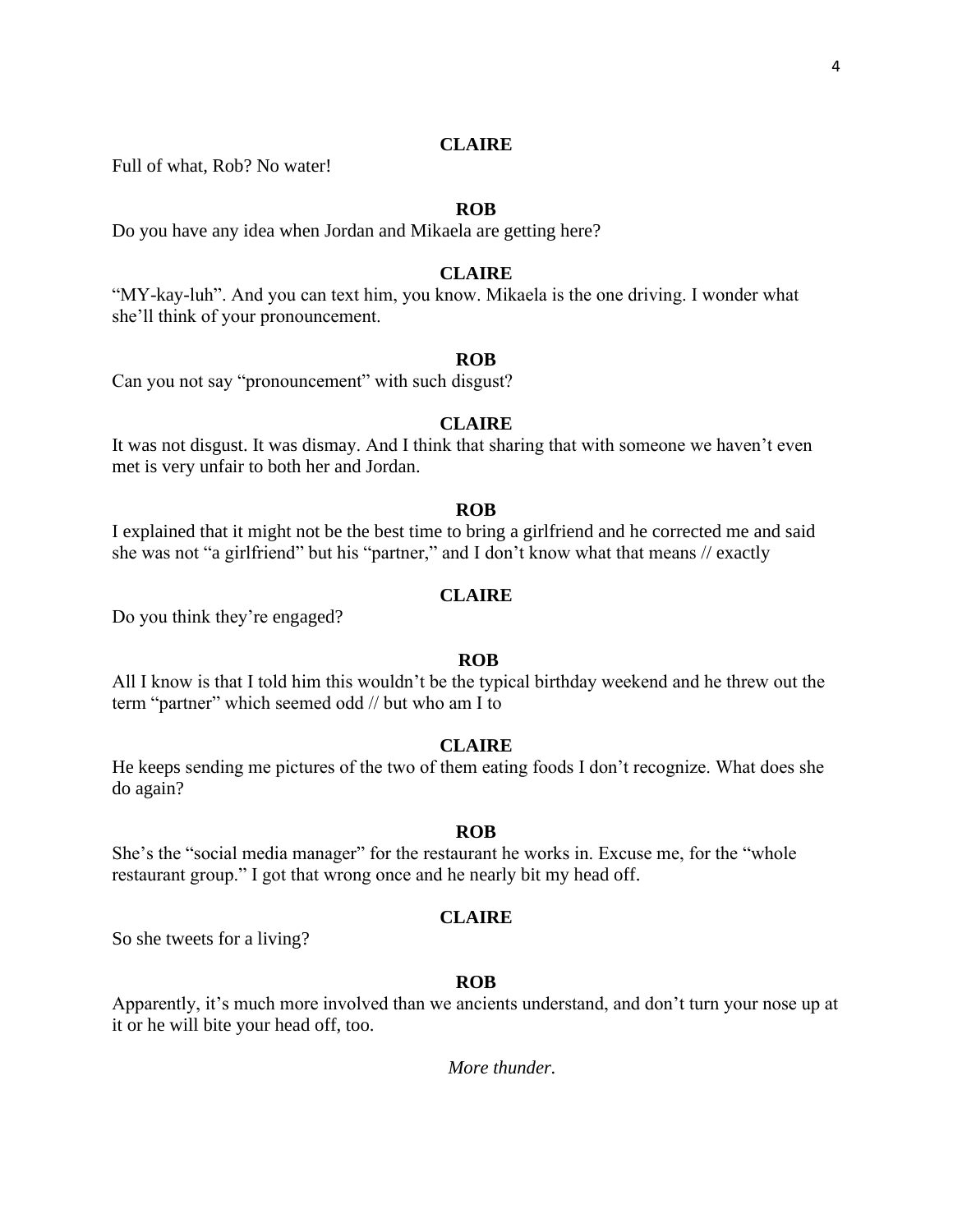Oh, I don't want a storm to ruin your birthday weekend. It's already going to be tough enough. I was never disgusted. I'm just…full of concerns. More than half-full.

#### **ROB**

The kids will help you move the needle.

*ROB has finished collating the reports he was preparing. CLAIRE gets a text.*

# **CLAIRE**

Allie texted back. "LOL…Lightning emoji…Face on fire emoji…Coffin emoji."

#### **ROB**

I'm glad to see that's what two hundred and fifty thousand dollars for a degree in "technological linguistics" looks like.

#### **CLAIRE**

One of my concerns is that she'll have a panic attack when you tell her.

# **ROB**

I thought getting the snake was supposed to prevent those.

#### **CLAIRE**

She left Glide in her dorm.

Clyde?

#### **CLAIRE**

**ROB**

GLIDE. Get it?

#### **ROB**

What's the point of a therapy snake if you don't bring it with you?

#### **CLAIRE**

Being here is her best therapy. But when you tell her you want to sell this place, I'm afraid of what's going to happen.

#### **ROB**

You have to give her more credit.

You sure you don't want her to have a panic attack?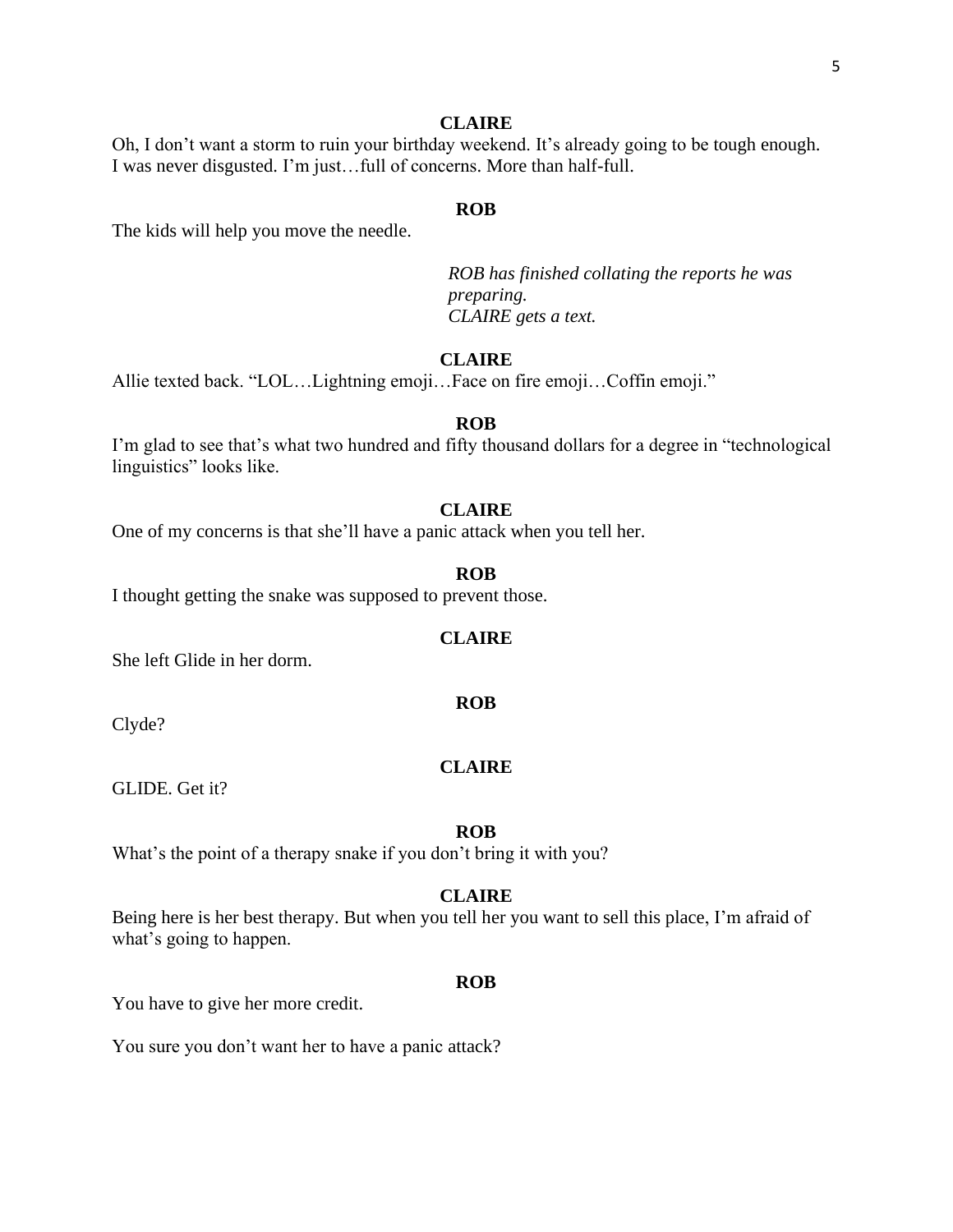What?

# **ROB**

Because if selling The Forge is that upsetting to her, you know I'm not going through with it.

#### **CLAIRE**

I do not want my child having a panic attack! So just don't trigger her. Start with, "Allie, no matter what, your senior year tuition is paid in full."

#### **ROB**

Now, if that's the first thing I heard, I would panic.

# **CLAIRE**

And she'll want reassurance about us.

#### **ROB**

So do I.

*More thunder. CLAIRE gets a text.* 

**CLAIRE**

It's Jordan. "Mikaela, Ethel, and I just passed the gatehouse." Ethel? Who is Ethel?

I have no idea.

# **CLAIRE**

**ROB**

A pet? I hope it's a pet and not another human.

*Lightning and loud thunder. ROB and CLAIRE both instinctively exit to the patio. The storm picks up, and there is an orange glow, accompanied by the sound of iron bars, hot from the forge, being pounded on an anvil, getting louder and louder. The house shakes, and a picture falls.*

# **ROB (offstage)**

Allie?

**CLAIRE (offstage)**

Allie, where are you?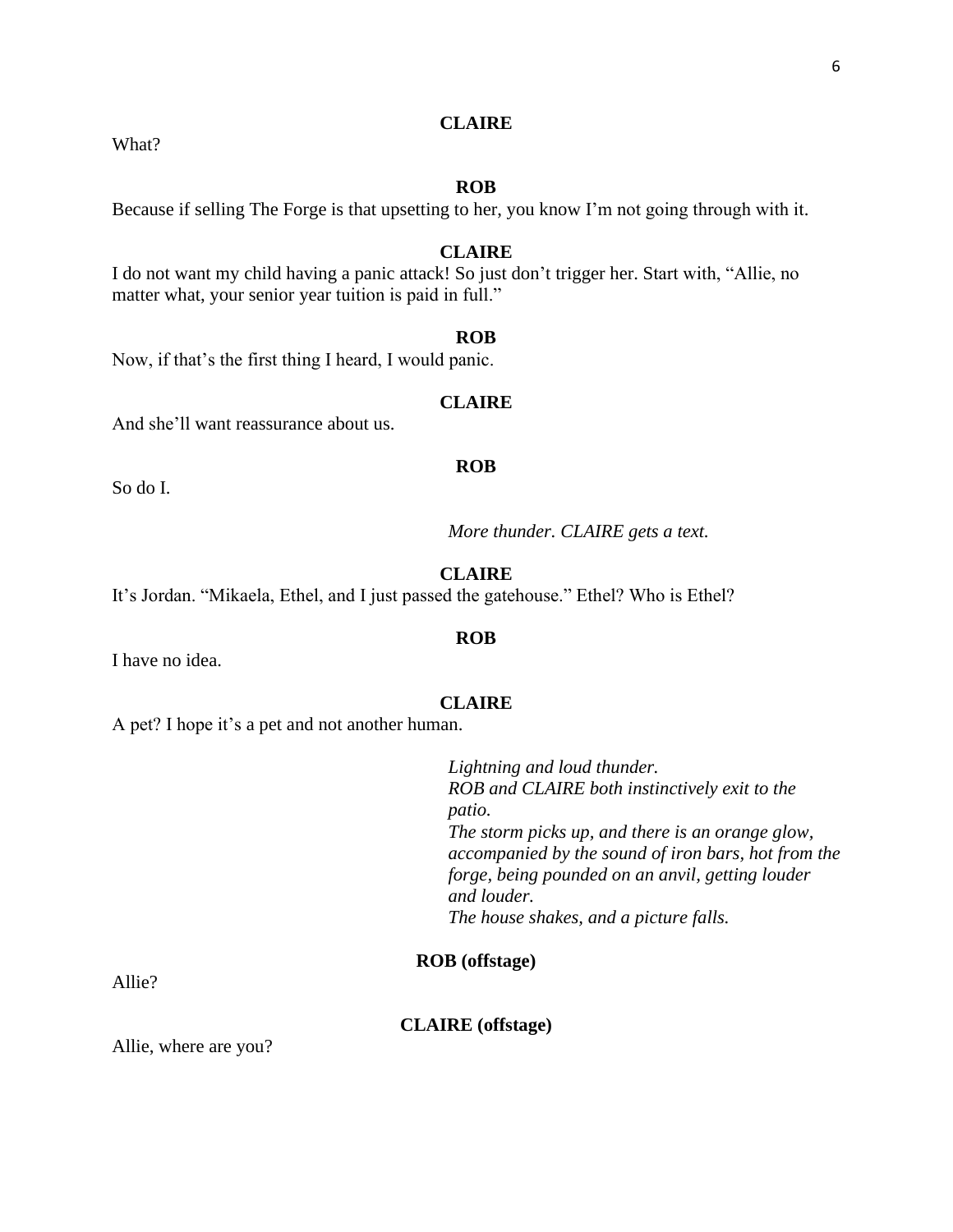# **ROB (offstage)**

Oh good, she's tying up at the dock.

# **CLAIRE (offstage)**

Sweetie, leave it! Just leave the kayak!

# **ROB (offstage)**

She'll be fine. Here's our girl.

*ROB and CLAIRE return, with ALLIE, White, 21, closing the door to the patio. The orange glow, the sound of the iron bars, and the storm cease.* 

#### **ALLIE**

**ROB**

**ALLIE**

And I was having such a great paddle, too.

It won't storm all weekend.

Oh no. When did that happen?

*CLAIRE picks up the broken picture. She carefully which it fell.* 

*ALLIE notices the fallen picture.*

|                             | CLAIRE picks up the broken p<br>leans it against the wall from |
|-----------------------------|----------------------------------------------------------------|
| Oh my. The Iron Works.      | <b>CLAIRE</b>                                                  |
| Careful.                    | <b>ROB</b>                                                     |
| Picture's fine. Just glass. | <b>CLAIRE</b>                                                  |
| I'll get the dustpan.       | <b>ROB</b>                                                     |
|                             | ROB exits.                                                     |
| Did you order lunch yet?    | <b>ALLIE</b>                                                   |

Did you order lunch yet?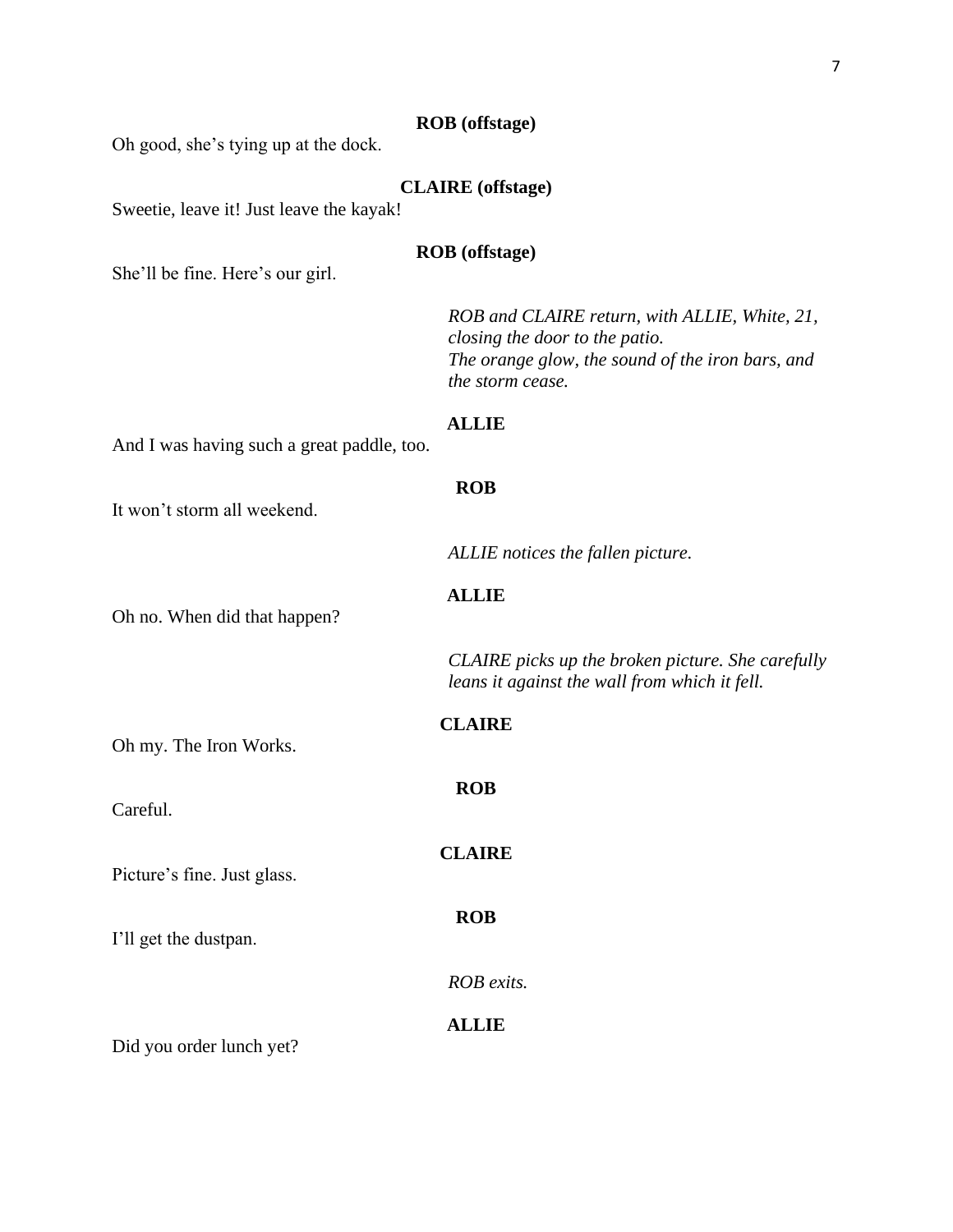Crabcakes are on the way!

# **ALLIE**

Mom, the "family business" Dad wants to talk about…are you getting divorced?

# **CLAIRE**

Oh, Allie. No!

# **ALLIE**

You're moving to Whitechapel Village, and that's where all my friends' Moms went when they got divorced.

# **CLAIRE**

We're getting a three-bedroom. You and Jordan will each have a room when you need one. Please don't be anxious.

# **ALLIE**

OK, first you can not say that to someone with an anxiety disorder. It's like telling a blind person to "look around". And I'm not anxious. But there is definitely a vibe. Is Dad … taking another mental health break?

#### **CLAIRE**

No, sweetie, not yet. Now please don't wor-… There is nothing to worry about.

> *CLAIRE sings the "family song", and ALLIE eventually joins in.*

(*singing*) Down at the Forge Is our happy place Swimmin' and sailin' And stuffin' our face-s Sand in our toes and Sunburned noses Dooowwn aaat the Forge.

Now get yourself dried off before Monopoly! MWAH!

*ALLIE exits. ROB returns with a dustpan and begins cleaning up. He cuts himself on a piece of glass.*

**ROB**

Ow!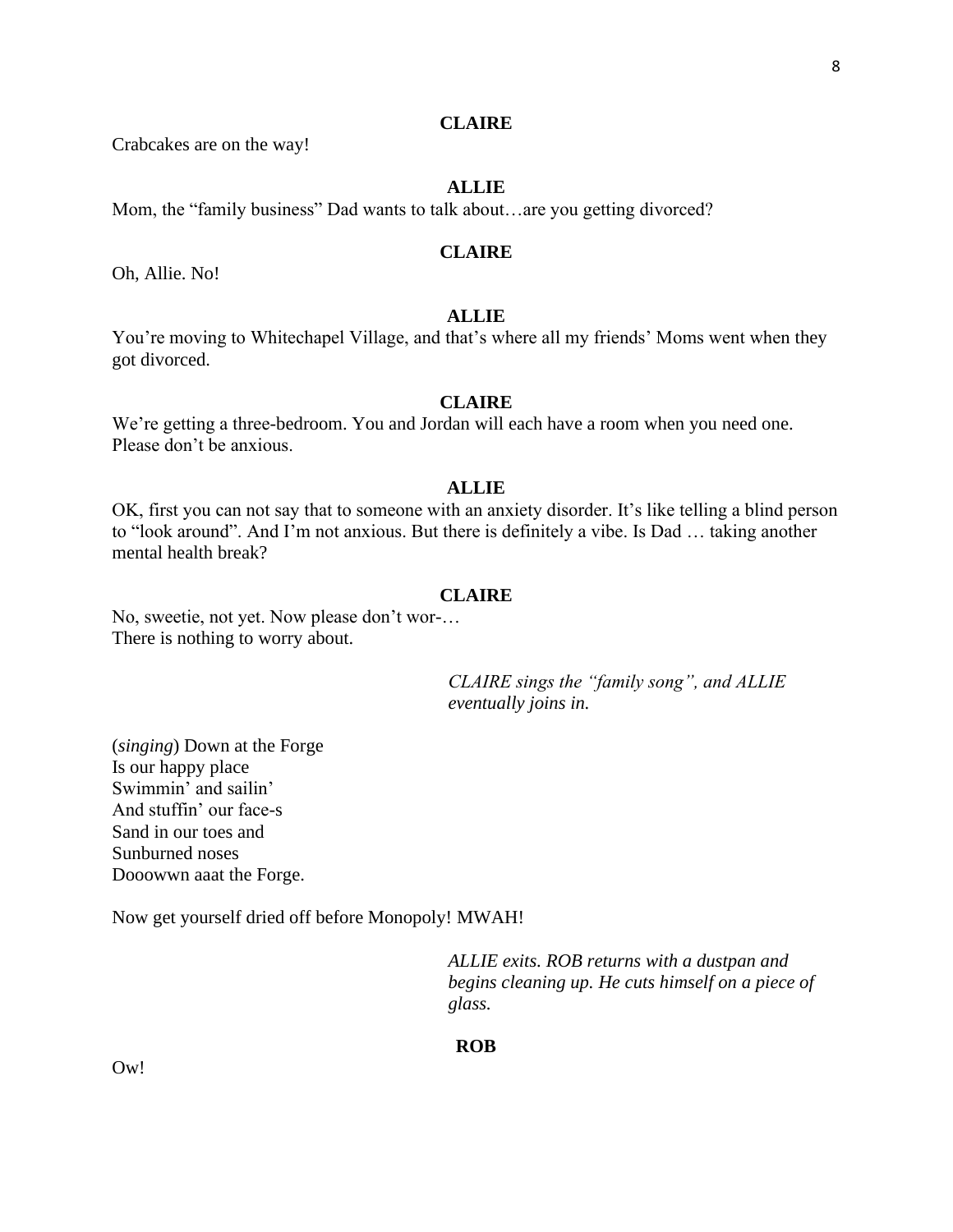Here. Let me see.

*CLAIRE takes ROB's cut finger and "milks it" to get it to bleed a little. She then kisses it, and even licks it a little. It is tender, healing, and primal all at once.*

#### **ROB**

**CLAIRE**

**ROB**

**CLAIRE**

**ROB**

I've been praying, Claire. I know. Me. I've been praying for you and for Jordan and for Allie.

*ROB kisses CLAIRE tenderly.*

#### Do you need a Band-Aid?

No.

What do you need?

For you to understand. What do you need?

#### **CLAIRE**

For us all to agree.

#### **ROB**

Like I said, the kids will help you get there. You raised resilient kids, Claire.

#### **CLAIRE**

Didn't do it alone.

# **ROB**

You filled them with resilience. Just as I have filled them with a passion for social justice.

# **CLAIRE**

And today when you tell them you want to give away their inheritance because it was obtained through slave labor, we'll find out just how full of each they are.

> *Bright lightning and sharp thunder. The sound of a tree branch cracking and falling. ROB and CLAIRE rush to a window.*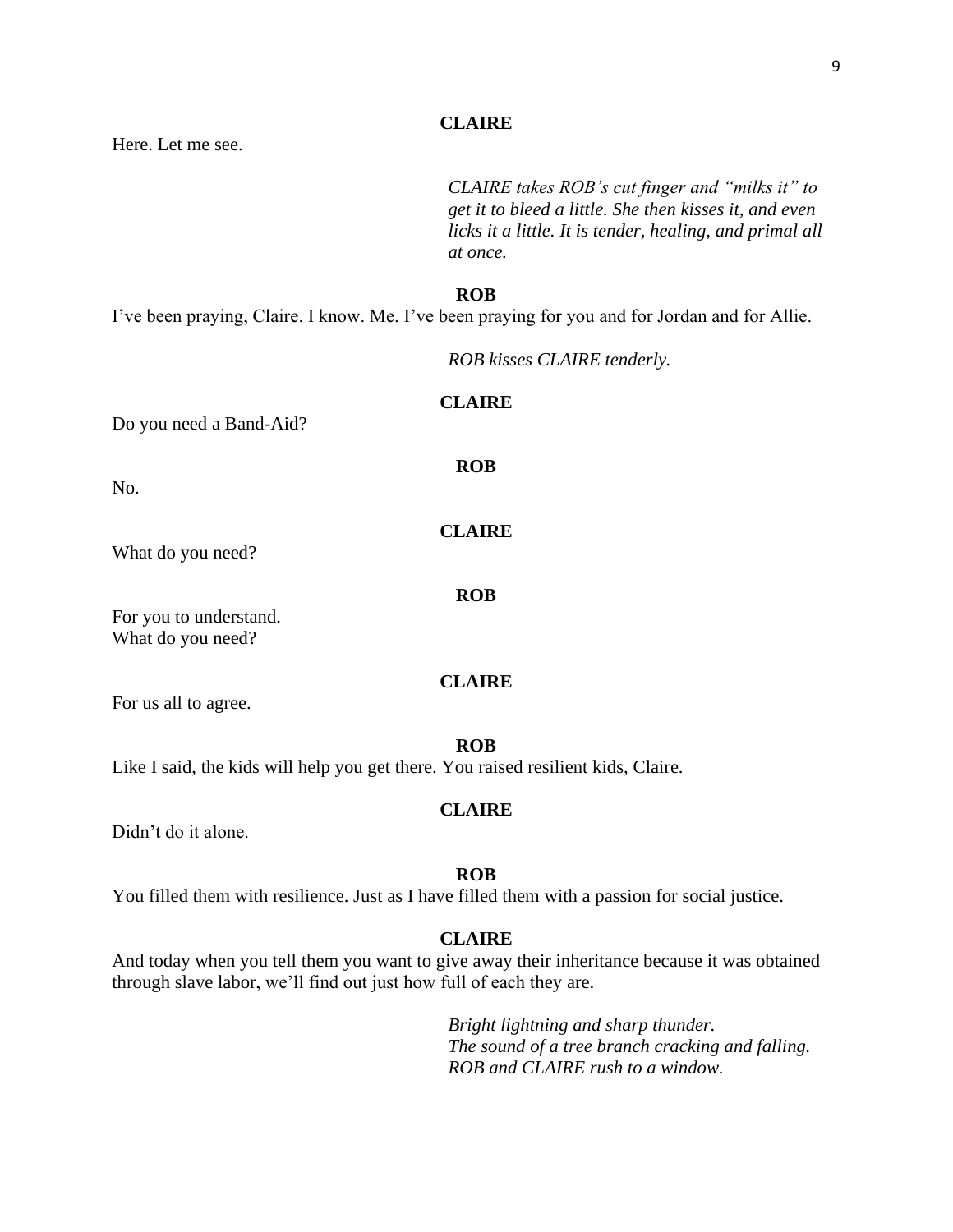Oh my God. Our car.

# **ROB**

I guess we'll be here longer than we thought.

*ROB exits. CLAIRE's phone rings.* 

# **CLAIRE**

Hello? Yes, this is Claire Vantage. How nice of you to call back! Less than 48 hours? You're sure? I certainly understand that old pipes decay. No, we don't need anything else. Well, I think a tree just fell on our car. Thank you. And I just realized I left my migraine pills at home. Migraines bring out the worst in me. That's very sage advice. You have a nice day, too.

*The sound of a car approaching.*

*ALLIE is there.*

#### **ALLIE**

What just happened?

*ROB is there.*

# **ROB**

Car's actually fine. But we're not going anywhere with half a tree in the driveway. I'll call the Association.

#### **CLAIRE**

Please tell me it wasn't the treehouse tree?

#### **ROB**

Look, no one had been in that treehouse for years.

# **CLAIRE**

Oh, no! I had visions of grandkids. Allie, your treehouse!

#### **ALLIE**

It's fine. It was really more Jor's anyway.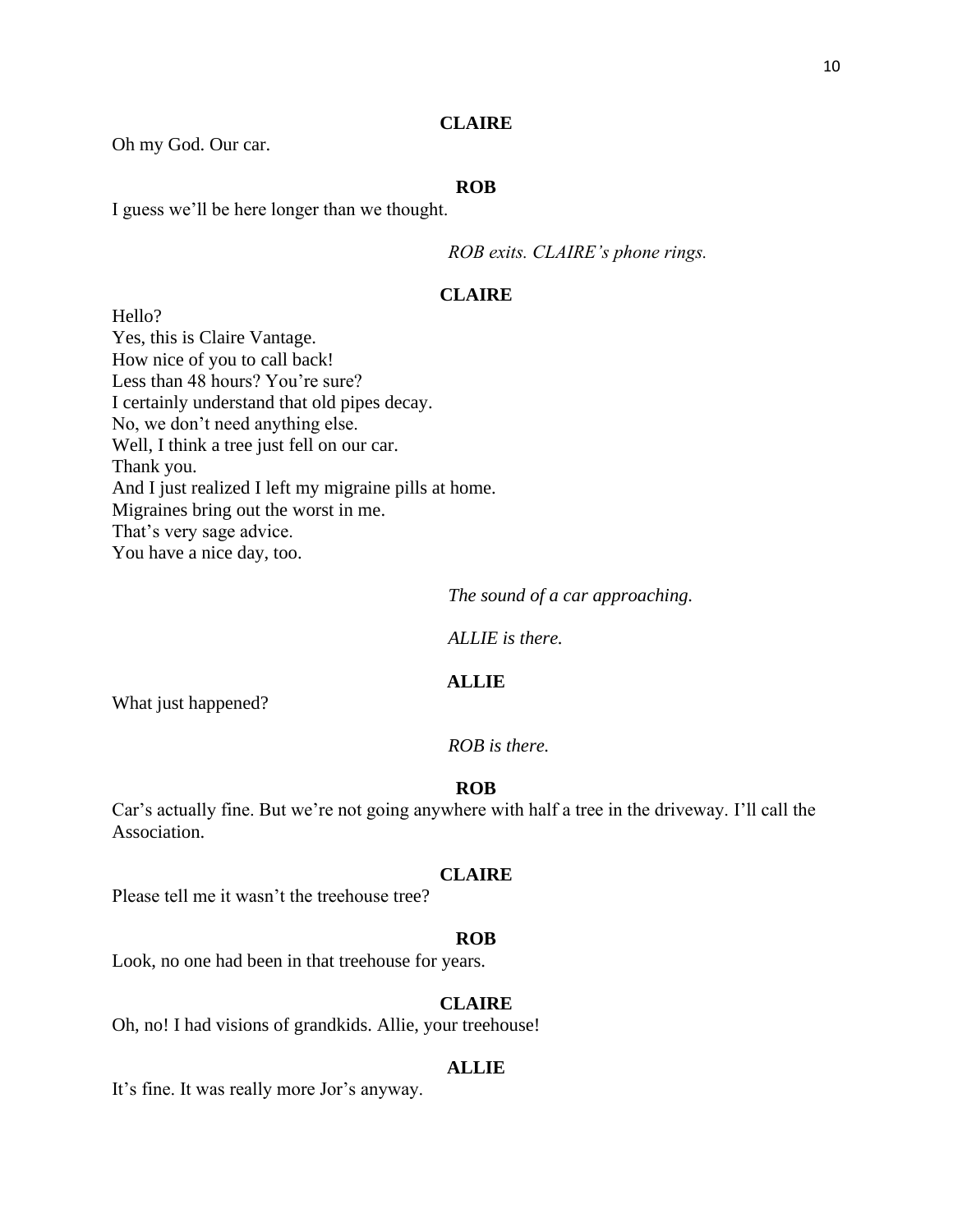Well, Dad can rebuild it. That must be them.

*JORDAN, White, 26, and MIKAELA, Black, 25, are there.*

# **JORDAN**

**ROB**

Everybody safe?

Everyone is safe.

# **JORDAN**

Man, that treehouse really bought it. Hey, Al, those vape pens yours? You must have left them in there. Looks like they made it through OK.

# **ALLIE**

Ha ha.

# **ROB**

MY-KAY-luh. MY-KAY-luh. Right?

# **MIKAELA**

Hi, Mr. Vantage! It is so nice to meet you. And Mrs. Vantage. I'm so sorry about your tree. And your treehouse. Hey, Allie!

# **ALLIE**

I'm so psyched you're here!

# **CLAIRE**

You know each other?

#### **ALLIE**

Yeah, Jor and her came down to DC a few weeks ago.

#### **ROB**

(*correcting*) SHE and Jordan.

# **CLAIRE**

Did you fly?

# **JORDAN**

No, train.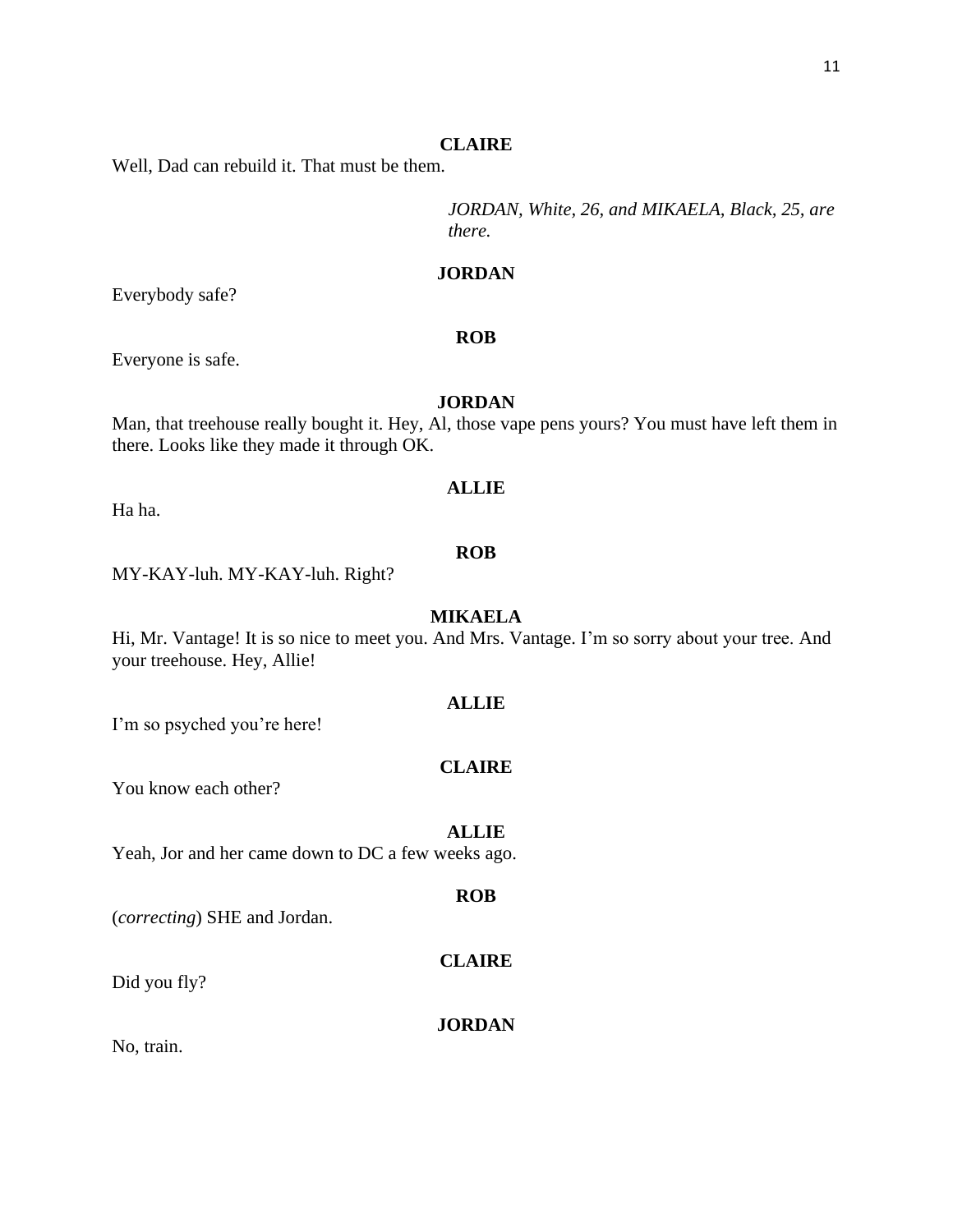So you passed through Baltimore and didn't tell us.

# **ROB**

Twice, apparently.

# **ALLIE**

Mikaela wanted to do the museums, and then we did some clubs, some cool restaurants. Not stuff you're into.

# **CLAIRE**

I like museums. Anyway, please forgive the tree and the state of the house. It's nice to finally meet you. Jordan can't stop sending us pictures of all your New York adventures. Camping, concerts, protests…your sweet little cat! Oh, THAT's Ethel!

#### **JORDAN**

Ethel is Mikaela's car.

# **CLAIRE**

Bring her in! No one's allergic.

# **JORDAN**

No, I said Ethel IS Mikaela's car.

#### **MIKAELA**

My folks' 2002 Dodge Caravan. I'm not proud.

# **ALLIE**

Obviously if you're dating Jordan!

# **MIKAELA**

My Dad can't bear to part with her for sentimental reasons, and the old girl mostly just sits in the garage.

#### **JORDAN**

Mikaela's been visiting her parents in Philly, and when I invited her for Dad's birthday weekend she said that Ethel needed a good running, so I trained down to Philly this morning, and here we are. Win win win. And Mikaela's cat is Gandalf. I've mentioned that. Multiple times.

#### **ROB**

Perhaps one day we'll meet him.

# **JORDAN**

Her.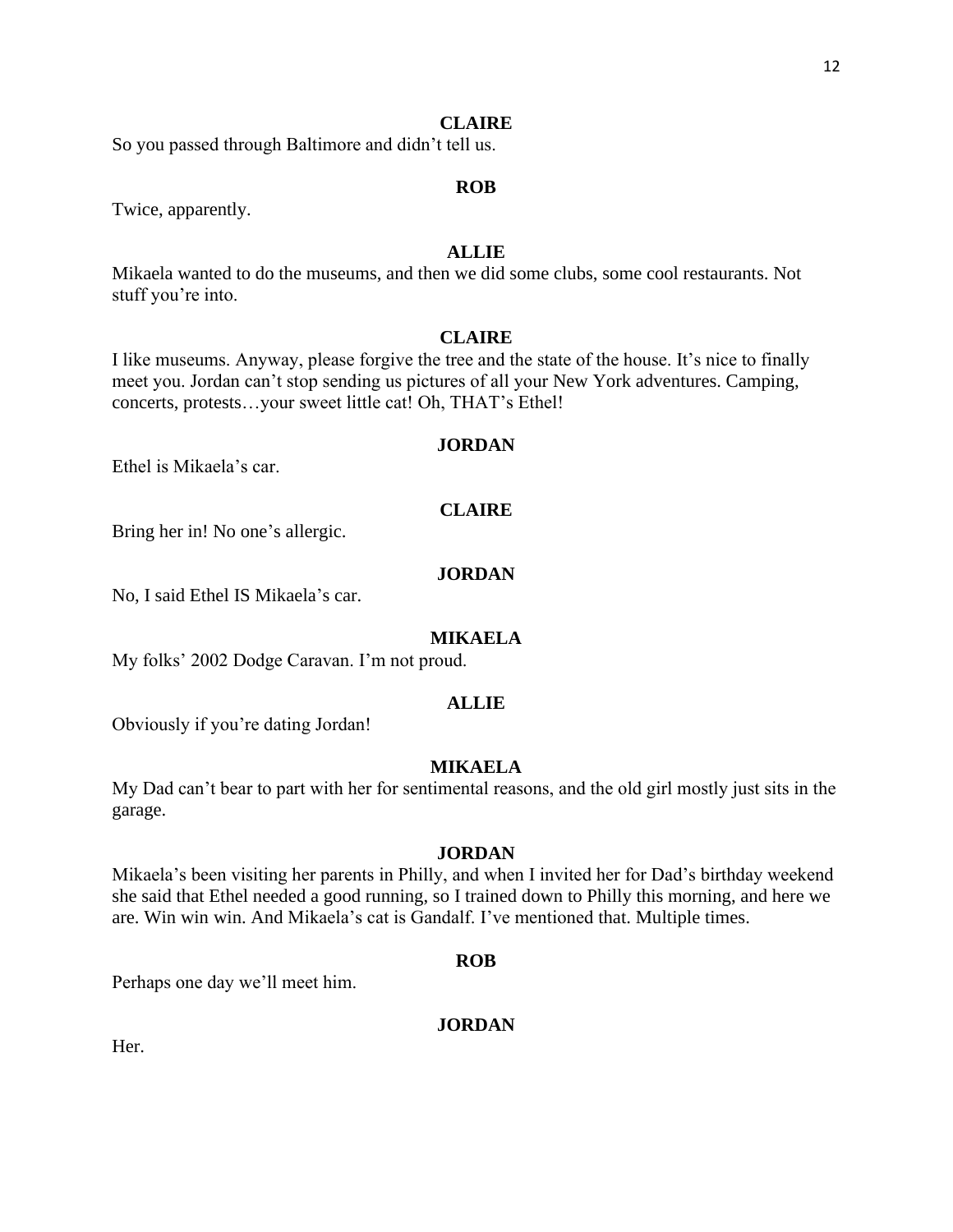Forgive me for misgendering a cat.

# **ALLIE**

**ROB**

Please don't joke about pronouns.

# **MIKAELA**

I left her with my folks. I'm already worried about too much unfamiliar turf. I moved in January and she ran away.

# **ROB**

Jordan told us about the three-hour search and rescue. In the blinding snow. Uphill both ways.

# **MIKAELA**

You raised a very generous boy.

*MIKAELA notices a picture.*

Oh my Gosh! Look at you and your hair.

# **JORDAN**

I can not be held responsible for my hair at age six.

# **MIKAELA**

And little baby Allie!

*MIKAELA notices another picture.*

Is that you with your grandfather?

# **JORDAN**

Yup.

# **MIKAELA**

That picture could be titled "Adoration". In both directions.

# **JORDAN**

Norman Vantage. Now there was a man. Pop Pop built that treehouse.

# **CLAIRE**

Your father built the treehouse.

# **JORDAN**

Dad started it. Pop Pop had to finish it.

*Silence.*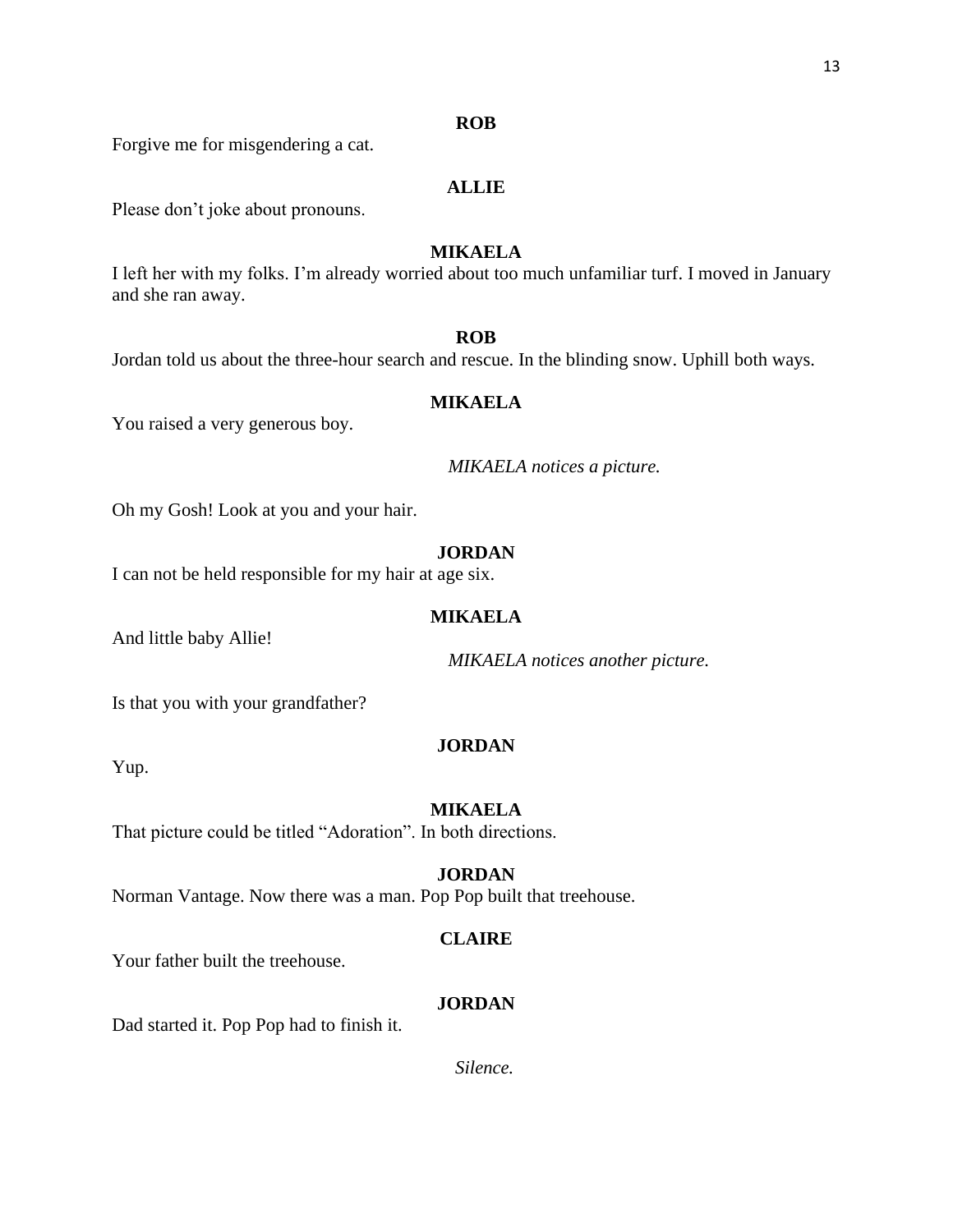Jordan, it's your father's birthday.

# **MIKAELA**

Oh, I brought you all a little birthday present slash host slash hostess gift. But it's still in Ethel. It's gonna be a little hard to get it past the debris.

# **ALLIE**

I'll get it. I want to see the damage.

*MIKAELA uses her key remote to unlock her car.*

# **CLAIRE**

You don't need to lock your car here.

# *CLAIRE gets a text.*

Lunch is here! Rob, can you take care of the delivery guy? I'll set up for Monopoly. We'll play on the patio. Everybody wear sunscreen! Mikaela, do you wear sunscreen? You are going to love these crabcakes!

*CLAIRE, ROB and ALLIE are gone.*

# **MIKAELA**

Monopoly?

# **JORDAN**

The first thing we do when we all get here, no matter what, we play Monopoly.

# **MIKAELA**

That's the first thing you do?

# **JORDAN**

It breaks the tension.

# **MIKAELA**

Do you usually have this much tension that needs breaking?

# **JORDAN**

Please don't let that influence your decision. Aren't vacations tense for your family?

# **MIKAELA**

No.

# **JORDAN**

I guess there's just this expectation that everything should be perfect at the beach.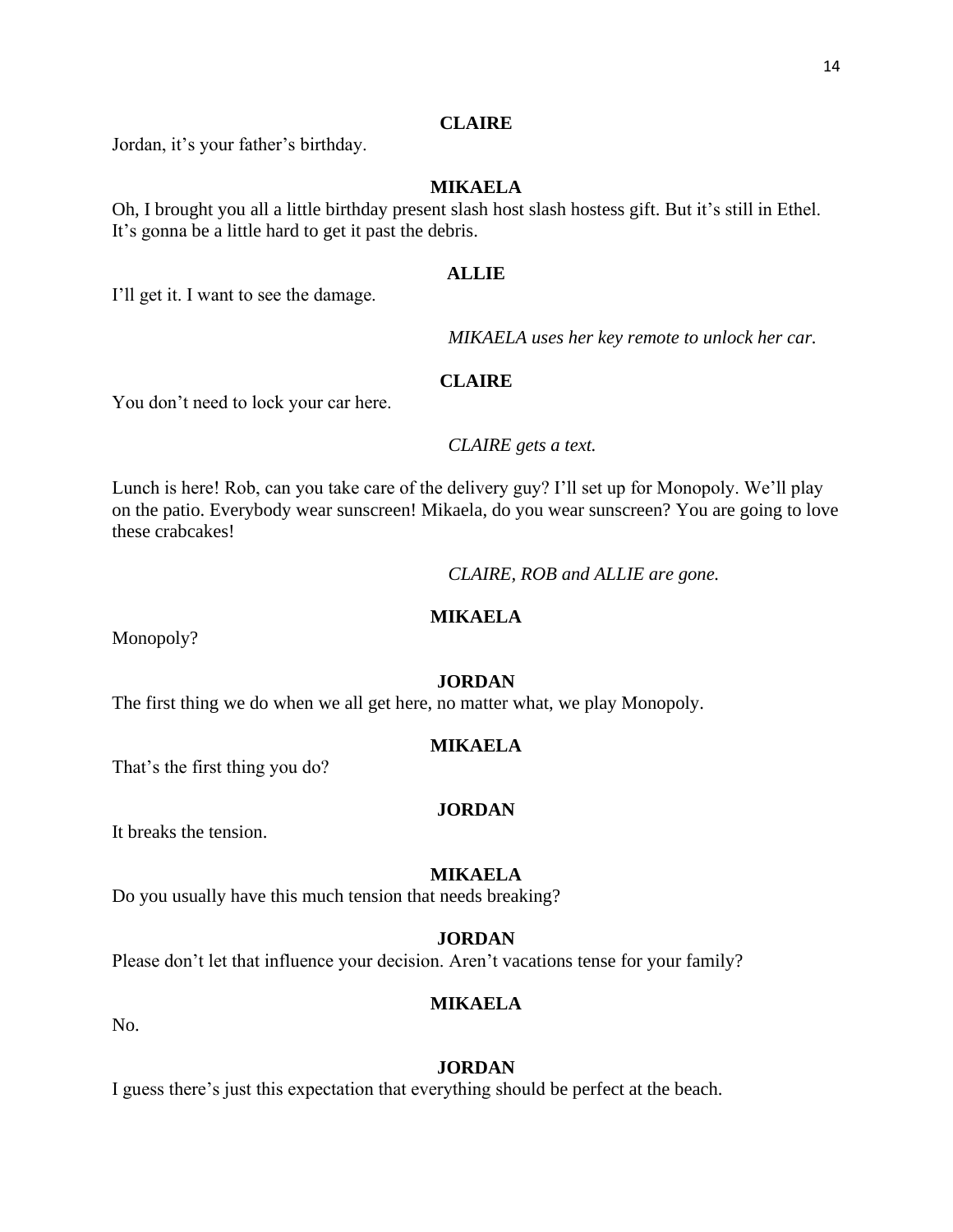# **MIKAELA**

By the way…where's the beach?

# **JORDAN**

Through the trees. Here, get on my shoulders.

*JORDAN lifts MIKAELA on his shoulders. She looks out a window.*

#### **MIKAELA**

It's like two feet wide.

# **JORDAN**

It's at least…six. In spots. You can lay out.

# **MIKAELA**

Sideways. This isn't "the beach." And that is definitely not "the ocean."

# **JORDAN**

I'm sorry if I made you think it was at the ocean.

# **MIKAELA**

When you say "beach house", // then

# **JORDAN**

It's a little beach on the Forge River, that leads to the Bay, that leads to the ocean. This is actually the site of the old Vantage Iron Works. We're not that rich.

# **MIKAELA**

Well, not oceanfront-beach-house-rich, just riverside-cottage-rich.

*JORDAN lowers MIKAELA.*

#### **MIKAELA**

I'm sorry, I'm just feeling a little out of place.

# **JORDAN**

And I'm sorry that you got the staredown from Bubba at the gatehouse.

# **MIKAELA**

I'll just tell myself that happens to everyone who doesn't have the community decal.

#### **JORDAN**

I'm gonna report him on Monday.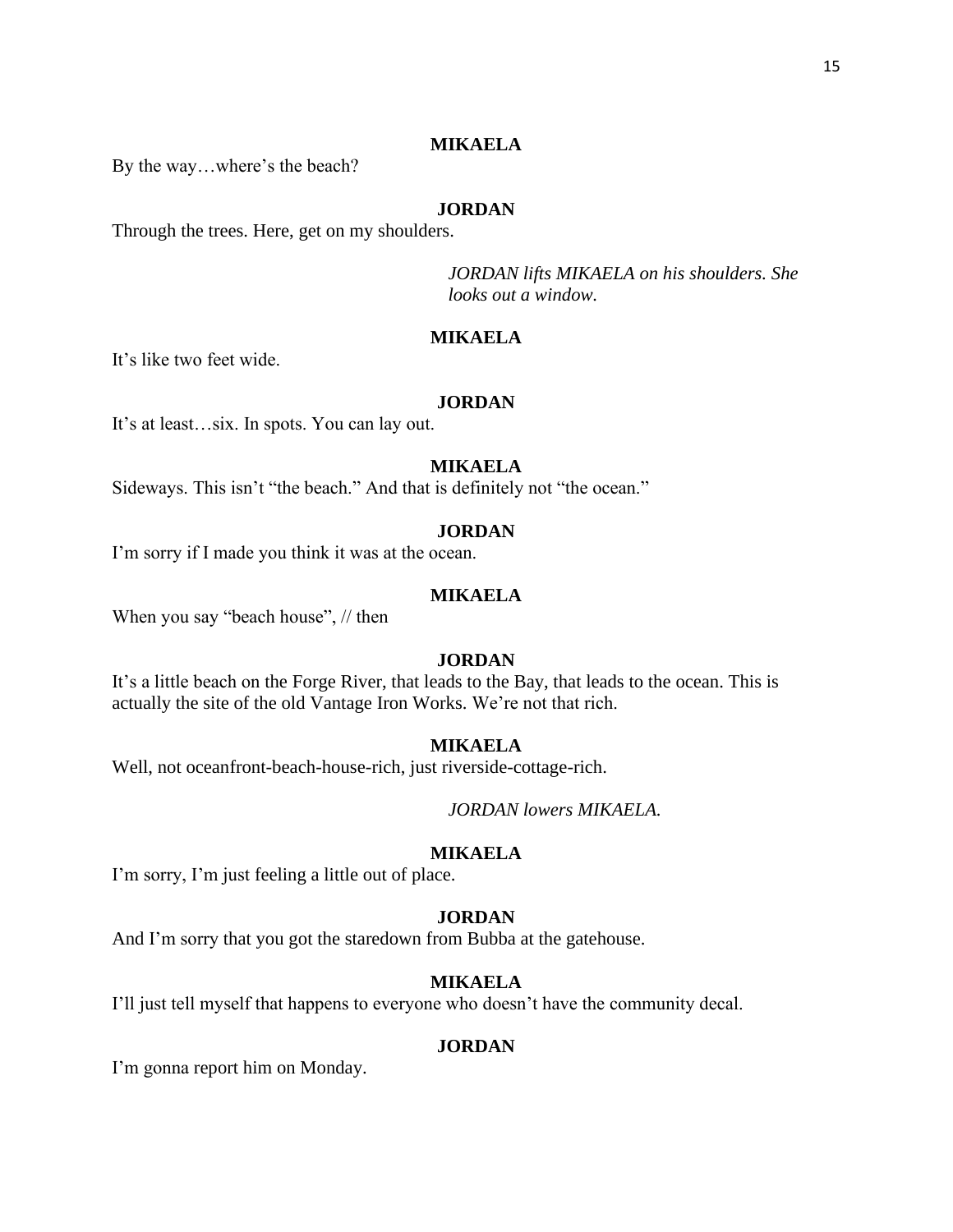# **MIKAELA**

You're looking very pensive, Clob.

# **JORDAN**

I'm just wondering what Dad has up his sleeve.

# **MIKAELA**

Maybe I shouldn't have come.

# **JORDAN**

Of course you should. And now that you're here, I get to have my fantasy.

#### **MIKAELA**

Fantasy?

# **JORDAN**

So ever since I was like…thirteen…

# **MIKAELA**

Oh God.

# **JORDAN**

When we'd come to the beach I would imagine there was a girl in my room, and I would descend into the bottom bunk // and we would

# **MIKAELA**

You have bunk beds?

#### **JORDAN**

My grandparents got them so I could invite a friend.

#### **MIKAELA**

You are 26 years old sleeping in a bunk bed?

# **JORDAN**

So, as established, we are not oceanfront-beach-house-rich, we are only riverside-cottage-rich.

# **MIKAELA**

But you act that rich.

*ALLIE returns with a cast iron planter. ROB returns with the crabcakes. CLAIRE returns with the Monopoly set.*

*ALLIE notices and begins reading one of the reports ROB had prepared.*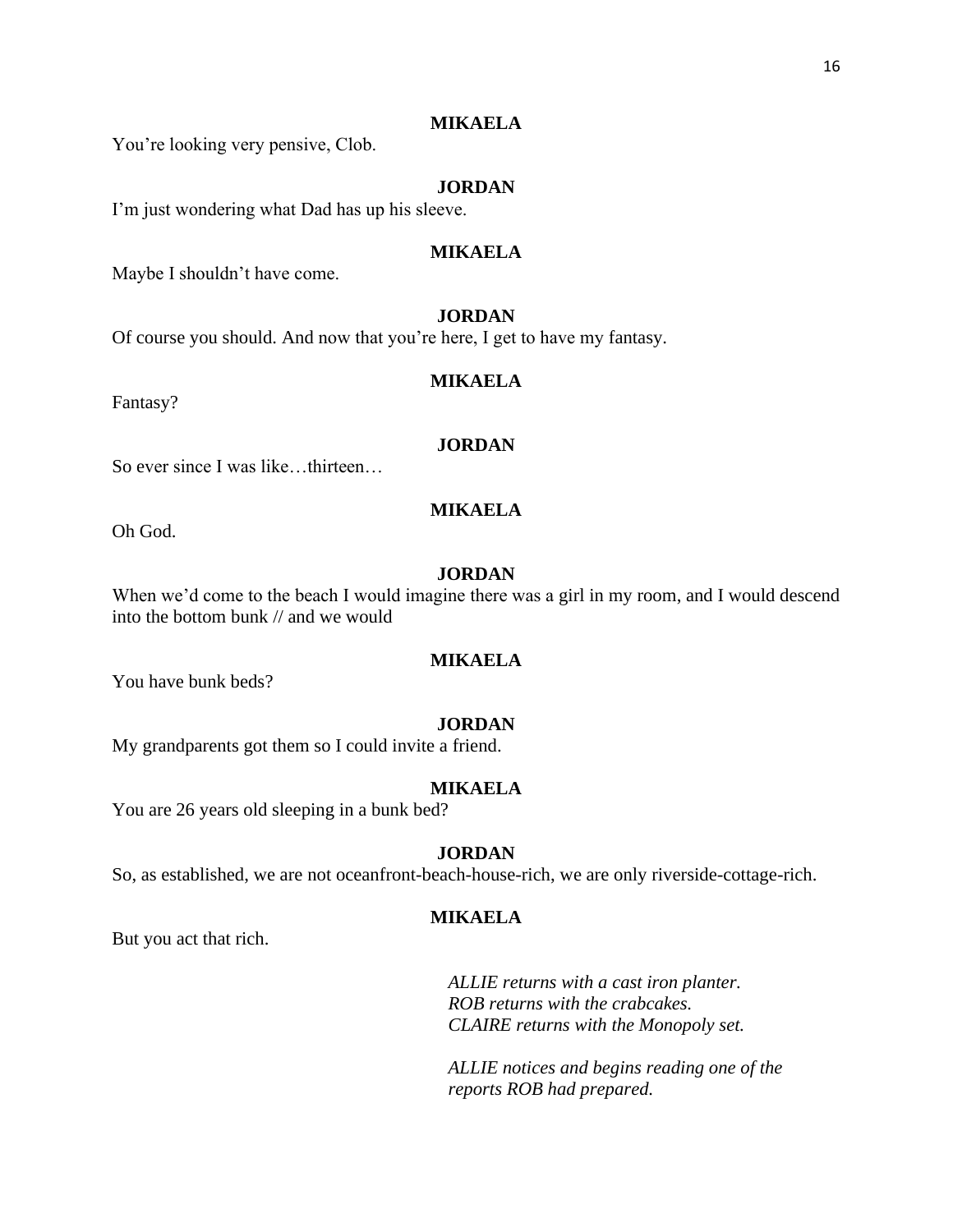#### **ROB**

Mikaela, how thoughtful of you. Look, Claire.

# **CLAIRE**

Oh, that's lovely! Thank you.

# **MIKAELA**

I know it's not a typical gift, but Jordan told me what happened.

# **CLAIRE**

We'll let's not think about that. I forgot my migraine pills. Monopoly time! Then birthday presents for Dad.

#### **ROB**

I'll put this out on the patio.

*ROB exits to the patio with the planter. There is the orange glow and the sound of the iron bars. The crabcakes are distributed.*

# **JORDAN**

First crabcake of the season! O'Hanlon's are the best.

# **CLAIRE**

Do they have crabcakes wherever you're from?

#### **MIKAELA**

Yes.

#### **CLAIRE**

Now, what piece are you when you play Monopoly?

#### **MIKAELA**

I've never played.

#### **CLAIRE**

Oh. I'm the shoe. And Allie is the dog. And Dad is the hat. And Jordan is the car. Here, Mikaela, you be the thimble.

# **JORDAN**

Nana was the thimble. The thimble will always be Nana. And Pop Pop was the cannon. The cannon will always be Pop Pop.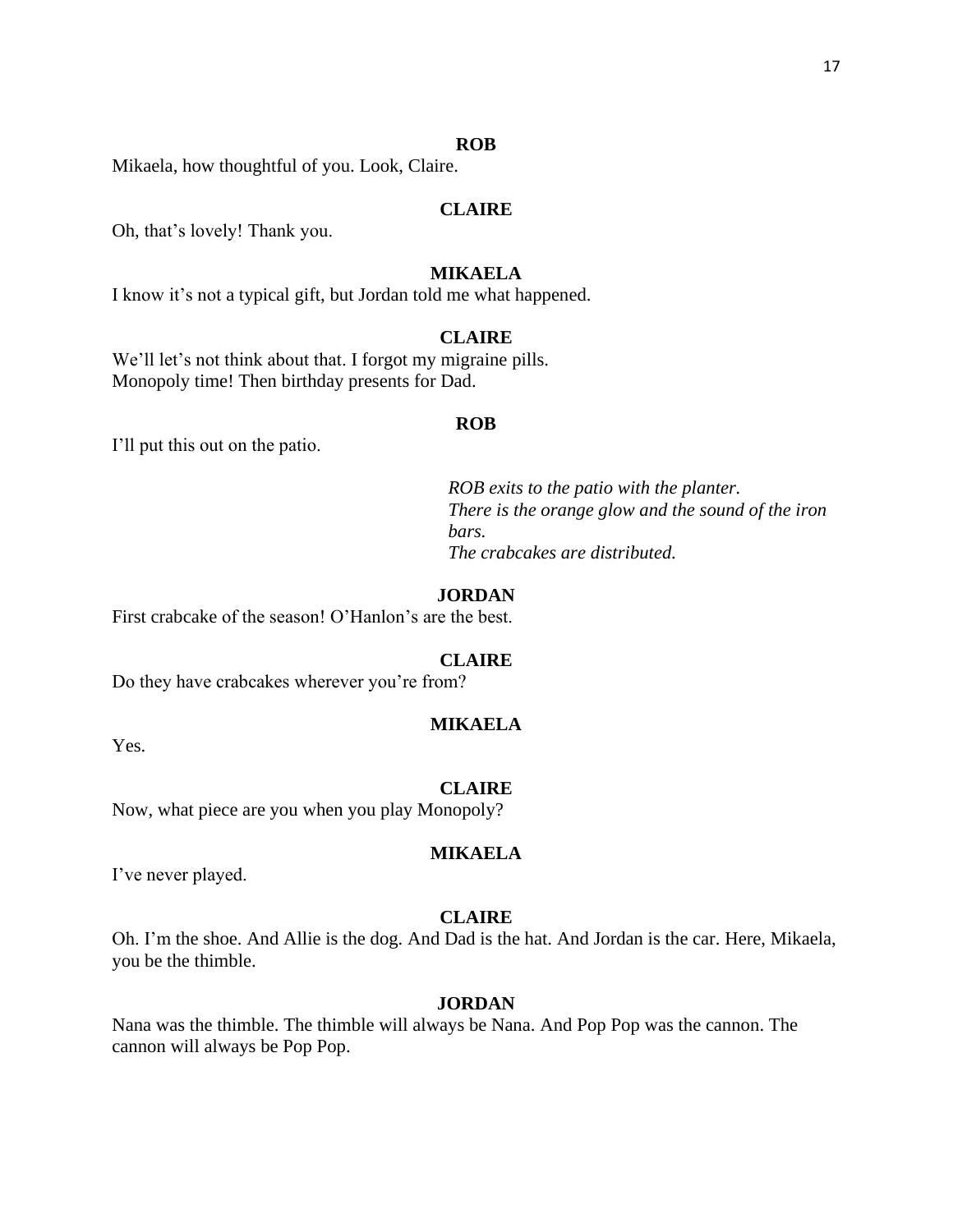That only leaves four pieces, since SOMEONE threw the wheelbarrow into the river the ONE time he didn't win. And there are five of us. Jordan used to call it a "wheel barrel" when he was little!

# **JORDAN**

Everyone used to call it a "wheel barrel" when they were little. Mikaela can be the hat.

*JORDAN takes a potato chip from his lunch platter.*

Dad can be this limp potato chip. What is he doing? Filling the planter?

# **CLAIRE**

Watch out for Jordan, Mikaela. He's a cutthroat. He wins every time, but if we all team up against him we might be able to beat him.

# **ALLIE**

Mom, what is this?

# **CLAIRE**

ROOOOB! Your crabcake is getting cold!

#### **ALLIE**

Is this the "family business"?

# **MIKAELA**

This is breaking tension?

# *ROB is there.*

# **ROB**

I was calling about the tree. They can maybe get someone in by four.

# **CLAIRE**

Now let's roll to see who goes first.

*CLAIRE rolls the dice.*

Six!

And look at me just grabbing the dice. I should have let our guest go first! I'm so sorry.

#### **ALLIE**

Dad, what is this?

*MIKAELA rolls the dice.*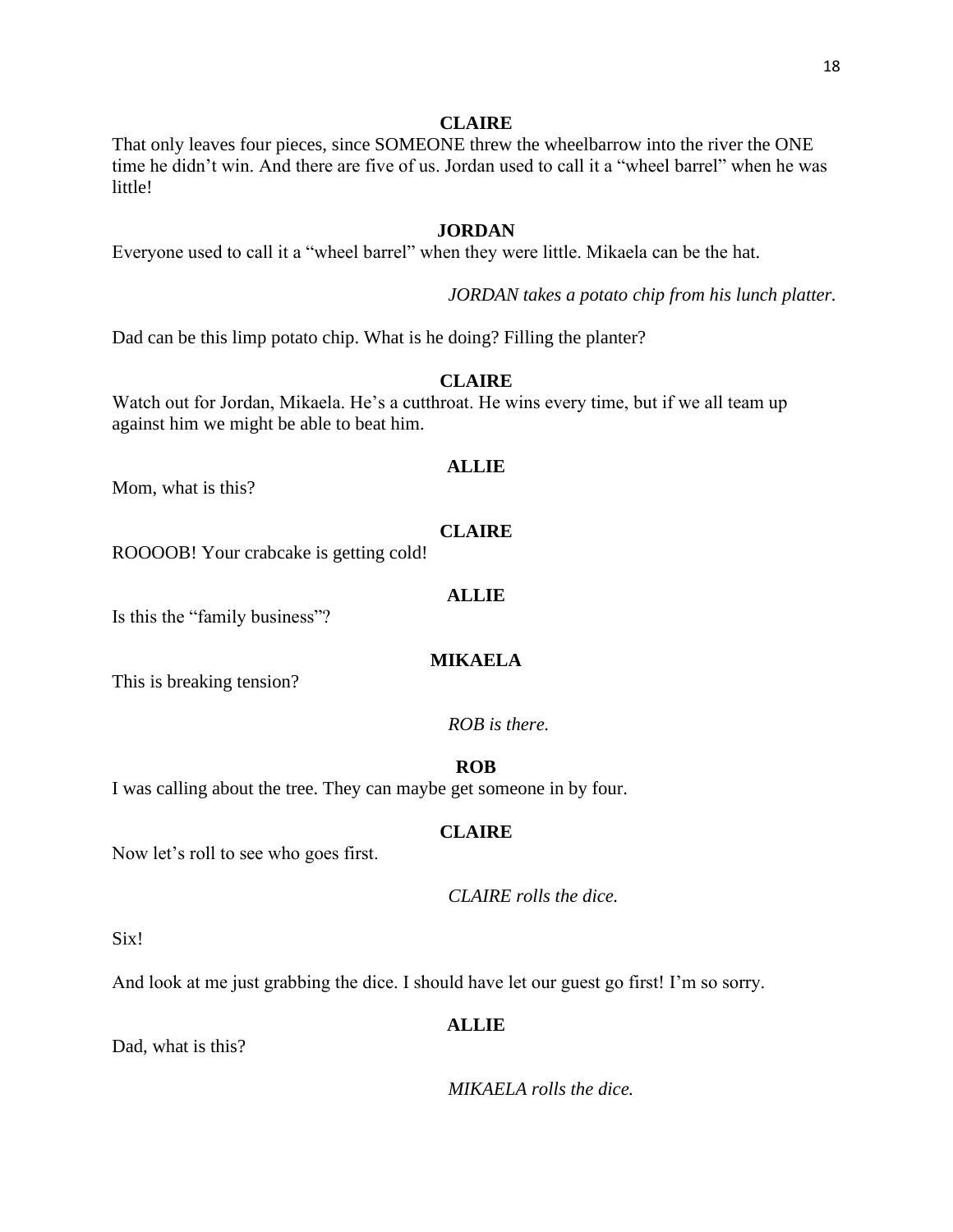| Twelve. Well, we know who's going first!            | <b>CLAIRE</b>                                                                                                       |
|-----------------------------------------------------|---------------------------------------------------------------------------------------------------------------------|
| Good job!                                           | <b>JORDAN</b>                                                                                                       |
| Allie, your roll.                                   | <b>CLAIRE</b>                                                                                                       |
| Dad!                                                | <b>ALLIE</b>                                                                                                        |
| I did not want you to see that before Monopoly.     | <b>ROB</b>                                                                                                          |
| Well, I did.                                        | <b>ALLIE</b>                                                                                                        |
| Rob!                                                | <b>CLAIRE</b>                                                                                                       |
| I think we need to talk about this before Monopoly. | <b>ALLIE</b>                                                                                                        |
| Hey, fine with me.                                  | <b>ROB</b>                                                                                                          |
| What is that?                                       | <b>JORDAN</b>                                                                                                       |
|                                                     | <b>ROB</b><br>It is something of a birthday present to myself. It's my plan for us to $\frac{1}{2}$ pay reparations |
| Wait! Say it! "Allie, your tuition is // safe       | <b>CLAIRE</b>                                                                                                       |
| Allie, your tuition is safe.                        | <b>ROB</b>                                                                                                          |
| And your mother and I                               | <b>CLAIRE</b>                                                                                                       |
|                                                     | <b>ROB</b>                                                                                                          |
| And your mother and I arefine.                      |                                                                                                                     |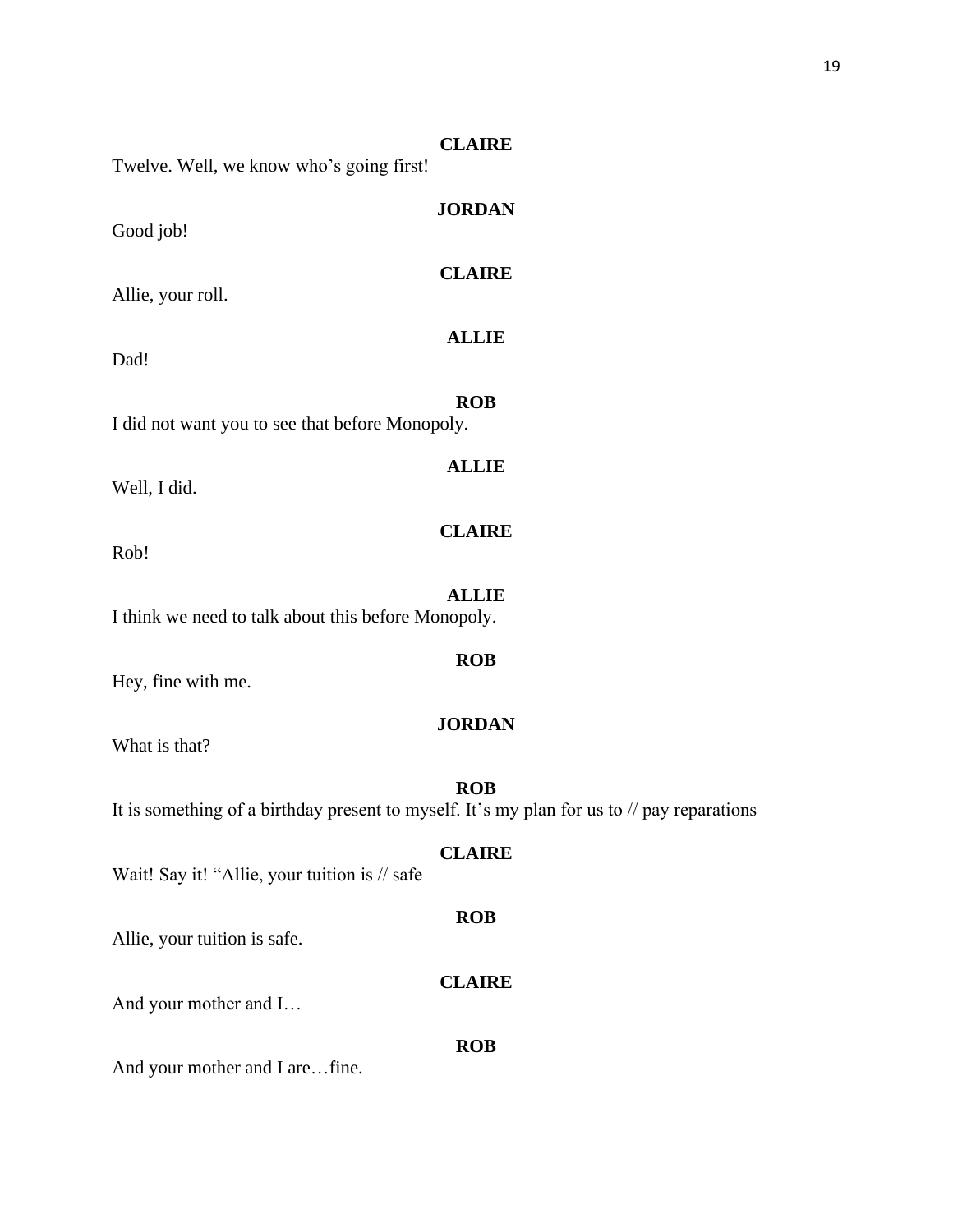# **ALLIE**

What are you talking about?

# **ROB**

This report is my argument to you that it is time for our family to pay reparations.

# **JORDAN**

To pay reparations?

# **ROB**

It's time.

*ROB distributes the remaining reports.*

On page one you will see a picture of the anchor that hangs above our hearth. We know it took three men to make this anchor. One to heat the iron bars. Two to hammer and bend them. Hours of back-breaking pounding and pulling And burning hands and scarred faces. And we know the Vantage Iron Works paid those men nothing. Page two. The Iron Works sold thousands of anchors And pipes And feet of chain And cast-iron planters And who reaped the profit? Our great-great-great-great-greats, that's who. Page four. Our great-great-great-great-greats were magicians. They turned anchors into silver picture frames, Carpets from Persia Tea sets from China Vacation homes With tree houses And kayaks Degrees in Economics and Technological Linguistics Train tickets **Therapists** Monthly rent support. Three men crafted this anchor, And it was stolen from them, For we paid them nothing. And what could they make from nothing?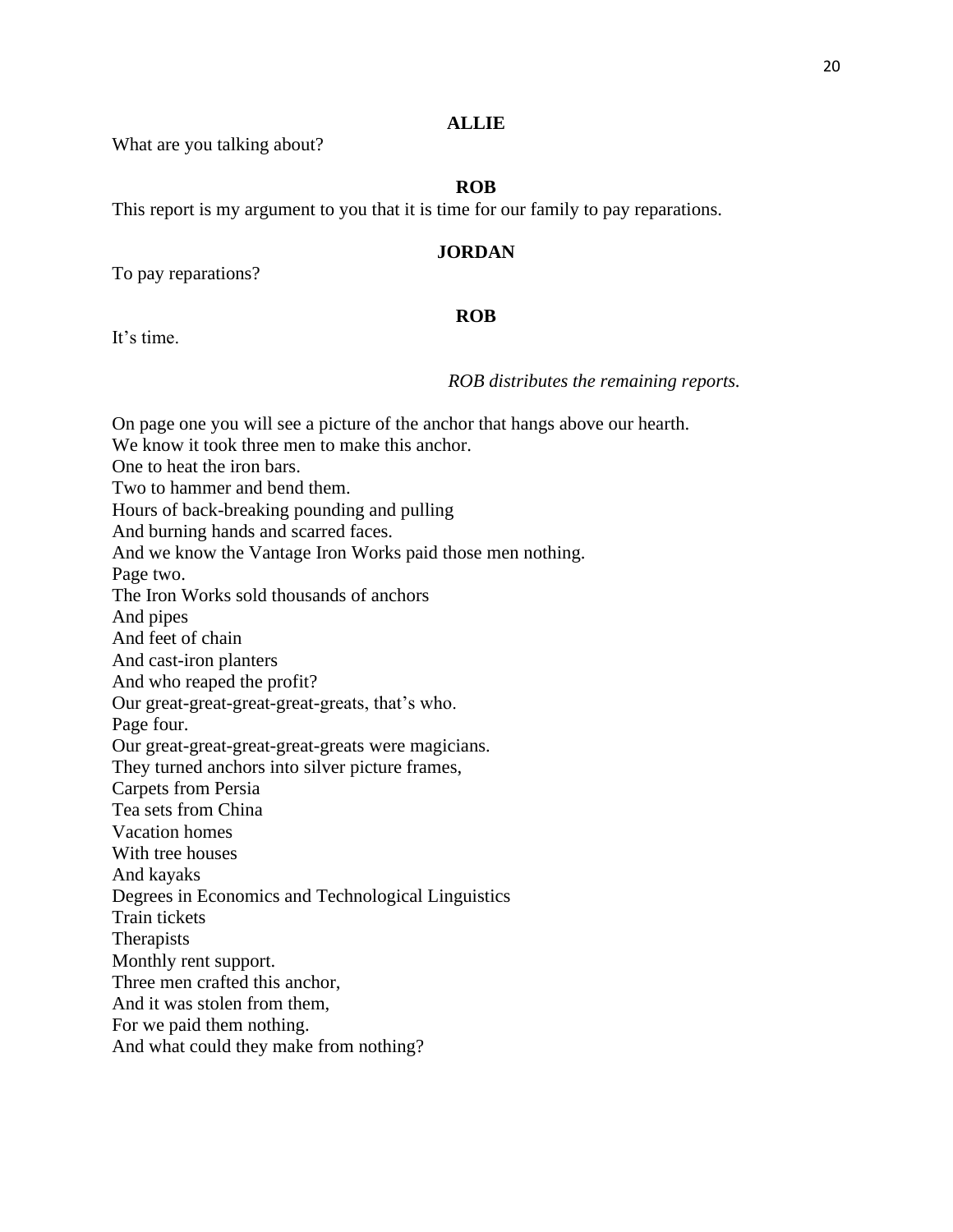Mom, did you know he was going to…I told you I was bringing Mikaela.

#### **ROB**

And I told you this would not be the best weekend.

#### **JORDAN**

You could have said why! I would never have brought her  $//$  if I knew

# **MIKAELA**

I'm fine. This is definitely not what I expected, but I'm fine. For now.

#### **JORDAN**

Why are you doing this now?

#### **ROB**

Page six.

A list of names from the early days of the Iron Works.

A few weeks ago I was on one of those family tree websites.

A distant cousin I don't even know had posted it.

You'll see wages listed after some names,

But blank spaces after others,

And they were not volunteers.

And now that there are actual names, we can find their great-great-great-great-greats in *this* direction and finally pay them for this labor.

You look stunned.

I have made you aware of our unearned privilege since you were children.

#### **ALLIE**

But we never thought you were actually going to do anything about it. Finally! This is amazing. I mean I always knew real people made that anchor, but to actually see names.

**ROB**

So you approve?

# **ALLIE**

Yeah. I have a lot of questions, but yeah.

**ROB**

And do you approve? In theory, at least?

#### **JORDAN**

Um…sure, in theory.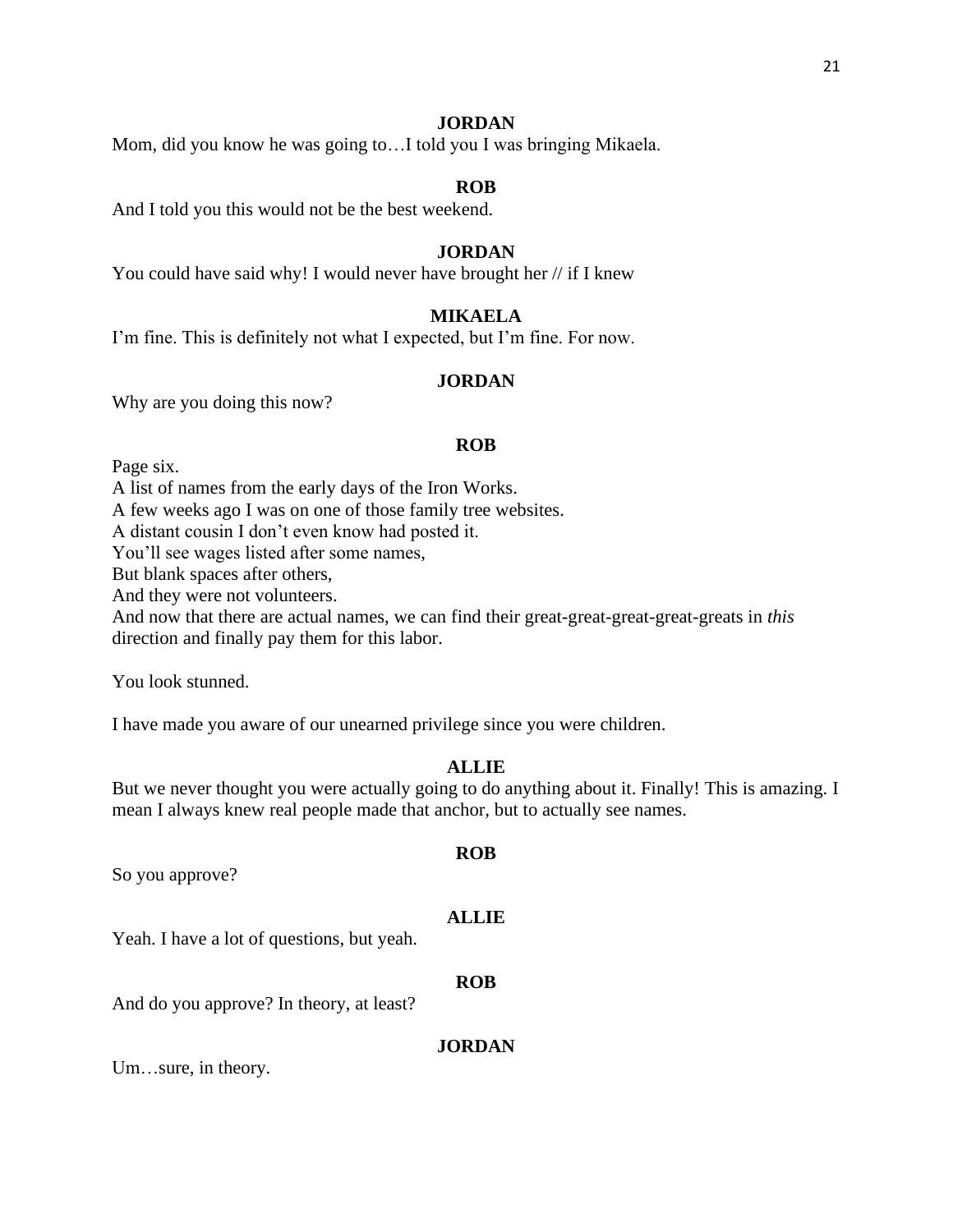# **ROB**

This is the best birthday present I could have hoped for. I'm hungry.

*ROB begins eating his lunch.*

# **JORDAN**

(*to MIKAELA*) How are you doing?

# **CLAIRE**

You're not eating your crabcake.

# **MIKAELA**

I'm…just taking it all in.

#### **ROB**

Why is there a potato chip on the Monopoly board?

#### **JORDAN**

You still haven't said why this had to happen this weekend.

#### **ROB**

It's my birthday weekend.

#### **JORDAN**

Not good enough.

# **ROB**

So I want to be honest with you. The other week I started doing some research online. I found what I believe are two confirmed descendants.

#### **JORDAN**

Confirmed by who?

# **ROB**

"By whom." I was cross-referencing several family tree websites, and I was able to determine // that there are two

#### **CLAIRE**

You said you want to be honest. He gets on genealogy dot com and has a half a box of wine and // then starts

#### **ROB**

A couple of glasses!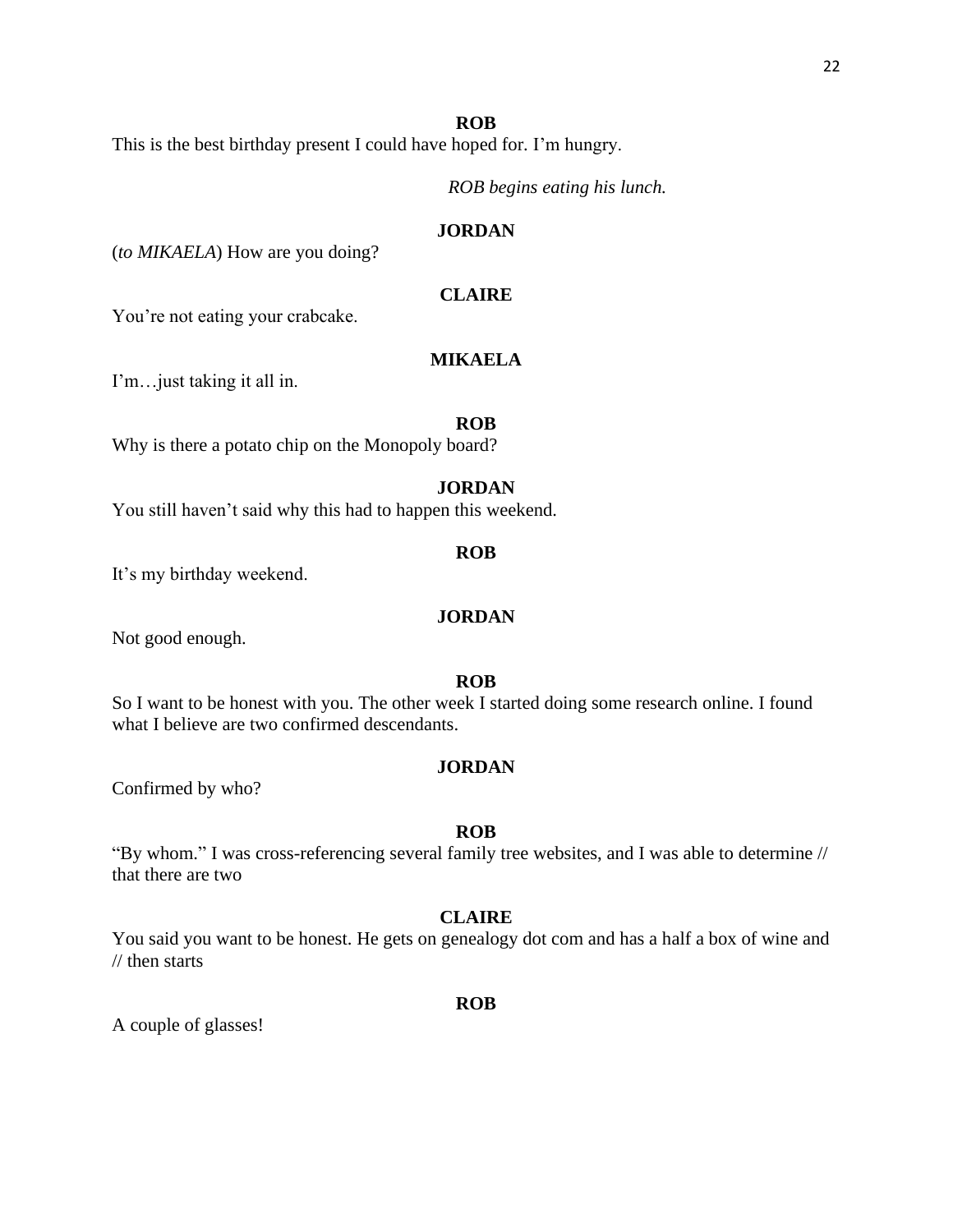(*continuous*) contacting people and telling them that he thinks they are descended from slaves who worked // for Vantage

#### **ROB**

"Enslaved people", please.

# **CLAIRE**

(*continuous*) Iron Works and that they might be entitled to reparations. He makes it sound like they won the Publisher's Clearing House. "Hello! You don't know me, but my name is Rob Vantage and I // am the descendant of the people who

#### **ROB**

I contacted two people! Two brothers, it turns out. Named Darryl and Marcus Wilson.

# **JORDAN**

You told strangers before you told us?

# **CLAIRE**

Who happen to have posted about this on social media, which is why this can't wait any longer.

# **ROB**

I asked them to take down those posts! And I realize I jumped the gun, and I am sorry.

# **MIKAELA**

I think I need to step out.

#### **ROB**

I was overexcited, but now that I know you support the idea, // we can work to find

#### **CLAIRE**

And you still haven't told them the whole story!

#### **ALLIE**

What is the whole story?

#### **CLAIRE**

In order to pay the amount your father wants to pay, it means we have to sell The Forge!

#### **ROB**

Now who's triggering whom?

# **ALLIE**

Whoa, what?

*Bright lightning and sharp thunder.*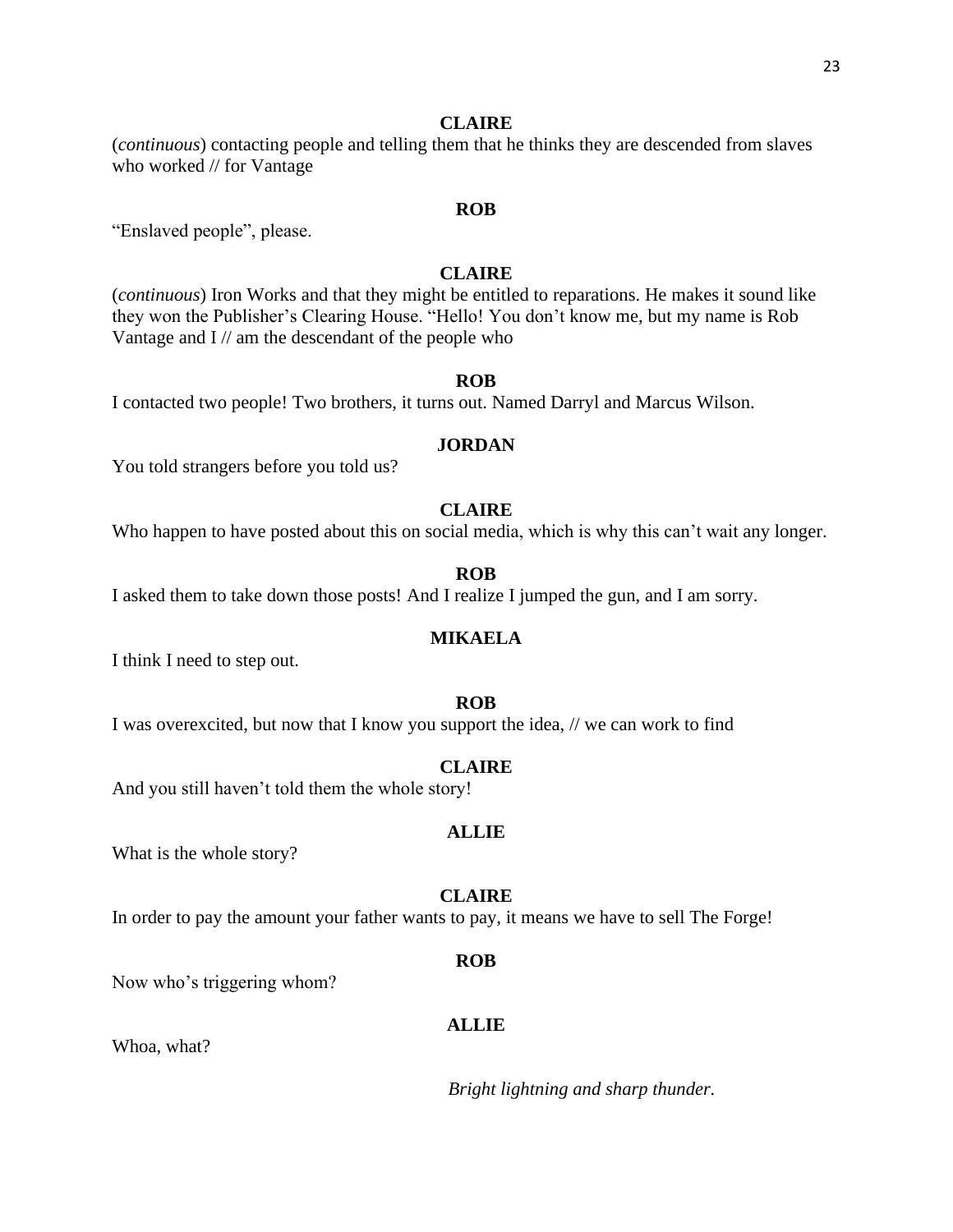*The large mounted anchor falls off the wall. ALLIE screams.*

# **CLAIRE**

Now look what you've done!

#### **ROB**

I told you she should have brought the snake.

#### **ALLIE**

Recognize, experience, reframe. Breathe.

#### **CLAIRE**

Allie, it will be OK. (*singing*) Down at the Forge Is our happy place Swimmin' and sailin' And stuffin' our face-s Sand in our toes and Sunburned noses Dooowwn aaat the Forge

# **ALLIE**

(*breathing, simultaneous with the song*) In for four, hold for seven, out for eight.

# **MIKAELA**

I'll be taking a walk.

#### **JORDAN**

Wait, what do you need right now?

#### **MIKAELA**

I just told you.

#### **JORDAN**

I'll come with you.

# **MIKAELA**

I think you need to stay here.

#### **JORDAN**

Please don't base your decision on ten terrible minutes.

#### **MIKAELA**

I'm not deciding anything. And is that all it's been?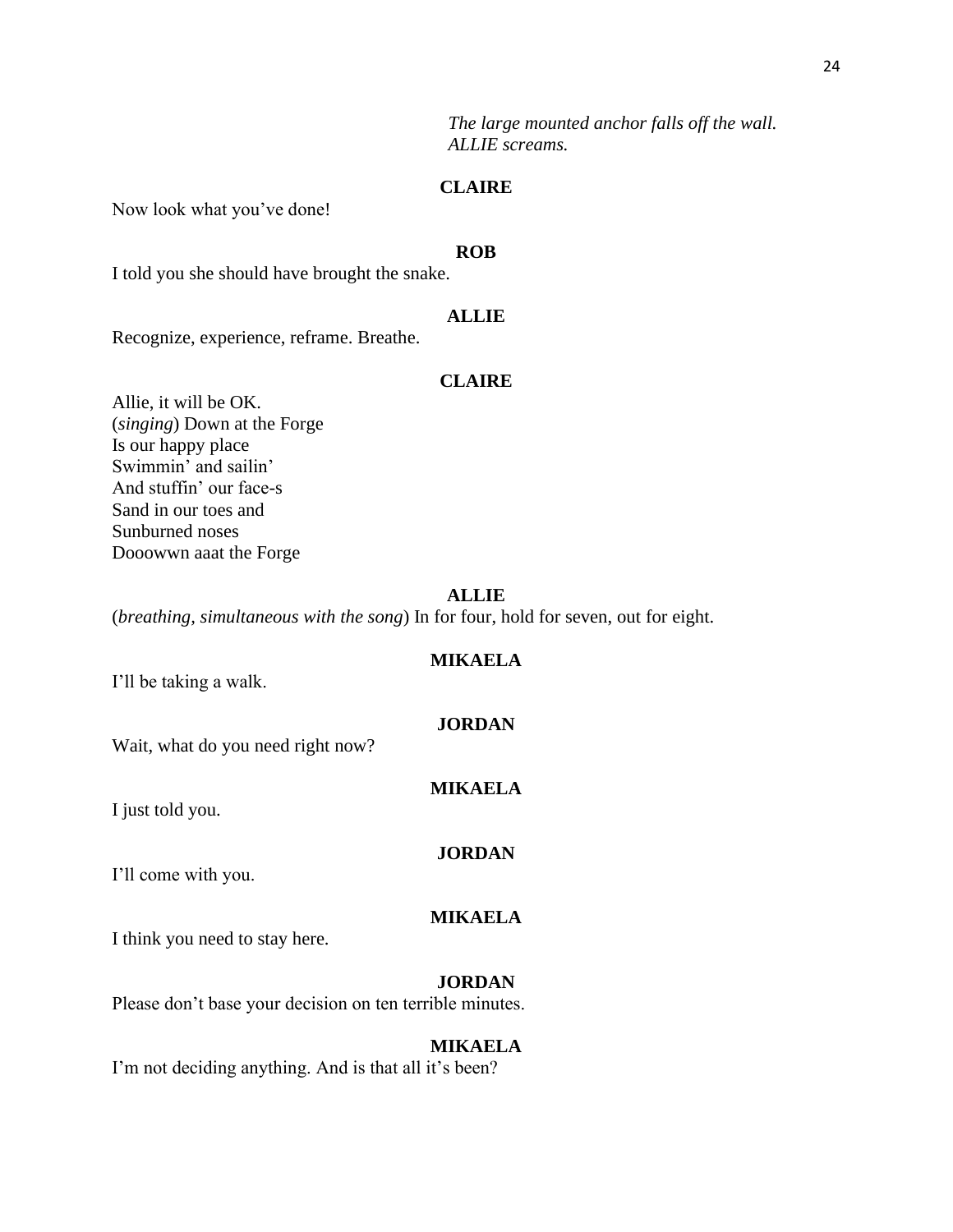*MIKAELA exits through the patio door, to the orange glow and the clanging iron.*

# **CLAIRE**

Oh no, I think I'm getting a migraine.

*ROB makes a phone call. JORDAN sends a text.*

# **ROB**

Darryl, hi. This is Rob Vantage. I just wanted to talk with you about making sure that what we discussed is no longer online in any way. I just haven't really gone over all this with my family yet, so if you could make sure that both you and Marcus…anyway… please give me a call as soon as you get this. Sincerely, Rob Vantage.

#### **CLAIRE**

You don't "sign" a voice mail.

#### **ROB**

I am trying to do the right thing here.

#### **ALLIE**

Why does paying reparations mean selling The Forge?

#### **JORDAN**

Yeah, the wages that were paid were paltry. You scale that up to today's dollars, it still can't be all that much.

#### **ROB**

Page ten. It appears about 60 percent of the workers were unpaid.

#### **JORDAN**

60 percent?

#### **ALLIE**

Wait, I always thought it was like...I don't know.

#### **ROB**

Three people? Because I always told you about three men forging that anchor? 60 percent of the profits were stolen.

#### **JORDAN**

You want to give away 60 percent of our money?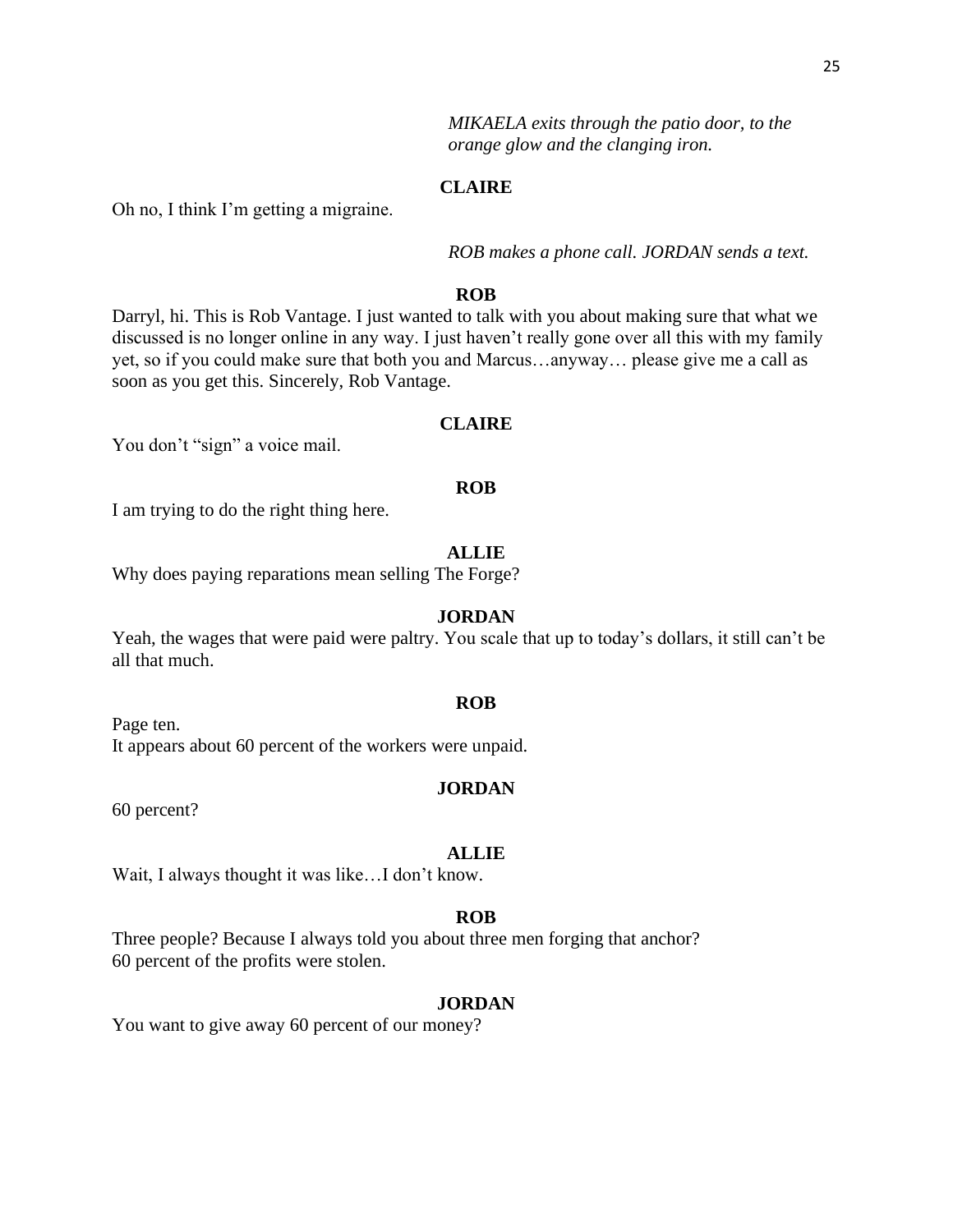# **ROB**

No.

More.

Because even after slavery ended, until the Iron Works closed in 1889 there were housing fees, equipment fees, clothing fees, a company store, systems in place to drive workers into debt, causing them to have a negative net worth. Less-than-zero. So, it was economically worse than being enslaved.

# **JORDAN**

But you can't quantify that. You can't just // assume that because

# **CLAIRE**

Oh, he tries! He has wine-soaked spreadsheets out the wazoo.

#### **ROB**

That's pages 11 through 15. Unstained.

# **ALLIE**

So how much are we talking about?

# **ROB**

I have calculated that approximately 80 percent of our wealth // is attributable to

# **JORDAN**

80 percent?

# **ROB**

80 percent of our wealth is attributable to oppressed labor.

# *More thunder.*

# **ALLIE**

So how much wealth is there in total?

# **ROB**

Page 16.

When you consider the houses, the trusts, the accounts, the boat, the art, the jewelry, the crap…it's about five million dollars.

#### **ALLIE**

And you want to give away…four million dollars.

#### **ROB**

That is what we owe.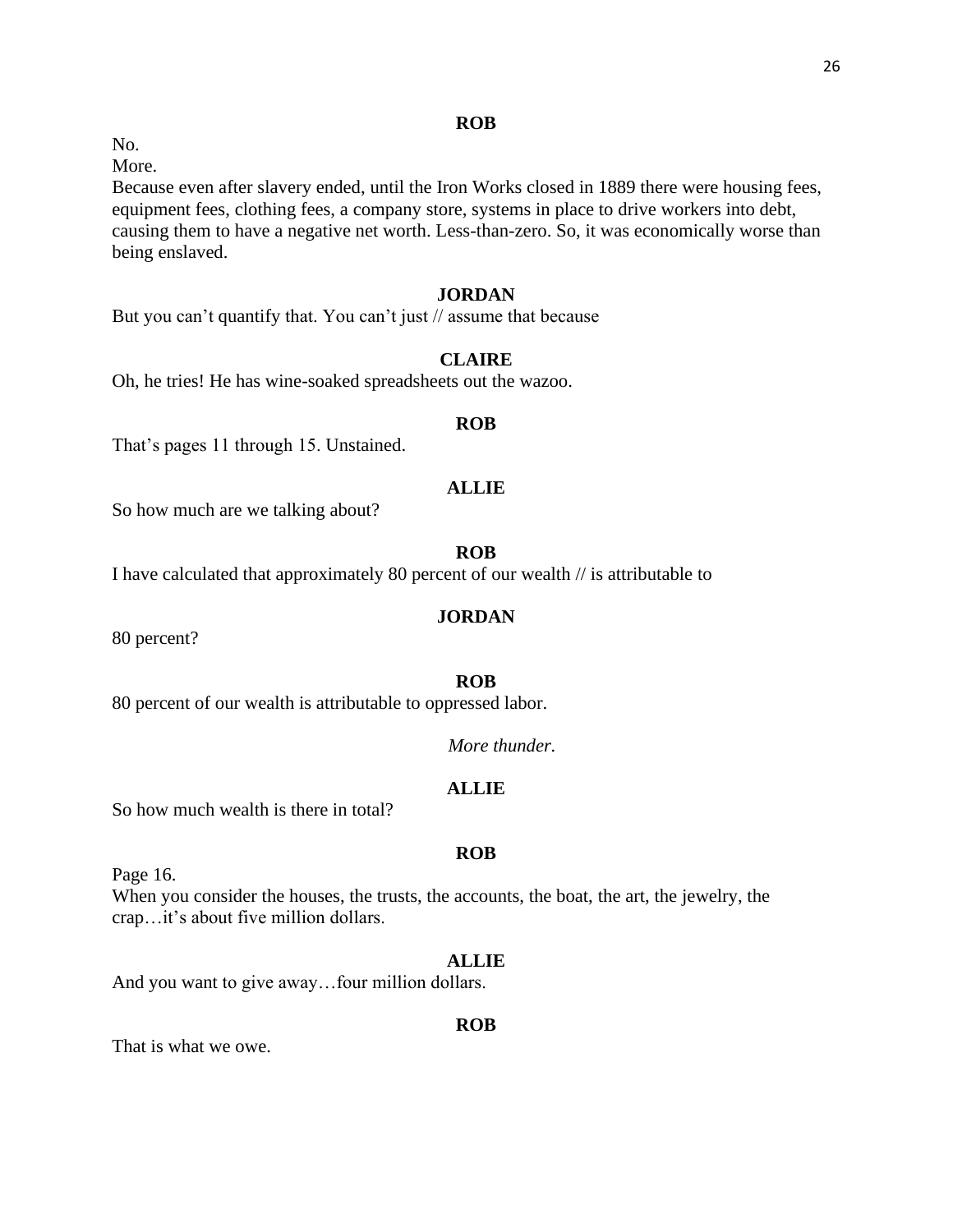Four million dollars? So what does that mean? What are we left with?

# **ALLIE**

One million dollars.

# **JORDAN**

I can do the math! I just mean what stays?

# **ROB**

We'll have a three-bedroom house in Whitechapel Village and a very nice nest-egg for retirement.

# **ALLIE**

But The Forge…?

# **ROB**

This place was the scene of the original crime. And I know it's your favorite place in the world, but this land, above anything else, is stained! I'm sorry, but it is.

#### **ALLIE**

You don't need to be sorry.

# **CLAIRE**

It might be stained, but an acre on Forge Creek is worth about 1.5 million.

*Thunder. JORDAN sends a text.*

# **JORDAN**

A three-bedroom house and YOUR retirement?

#### **ROB**

I realize you were counting on more. And having a million dollars is not exactly poverty. In fact, on a world scale that is filthy rich.

Page 18.

A million still leaves us in the top few percent.

# **JORDAN**

Yeah, well forgive me if my first reaction is not glee.

#### **ROB**

Do I sense some remorse at having spent your first four years after college as a bartender?

# **CLAIRE**

Rob, this is hard enough.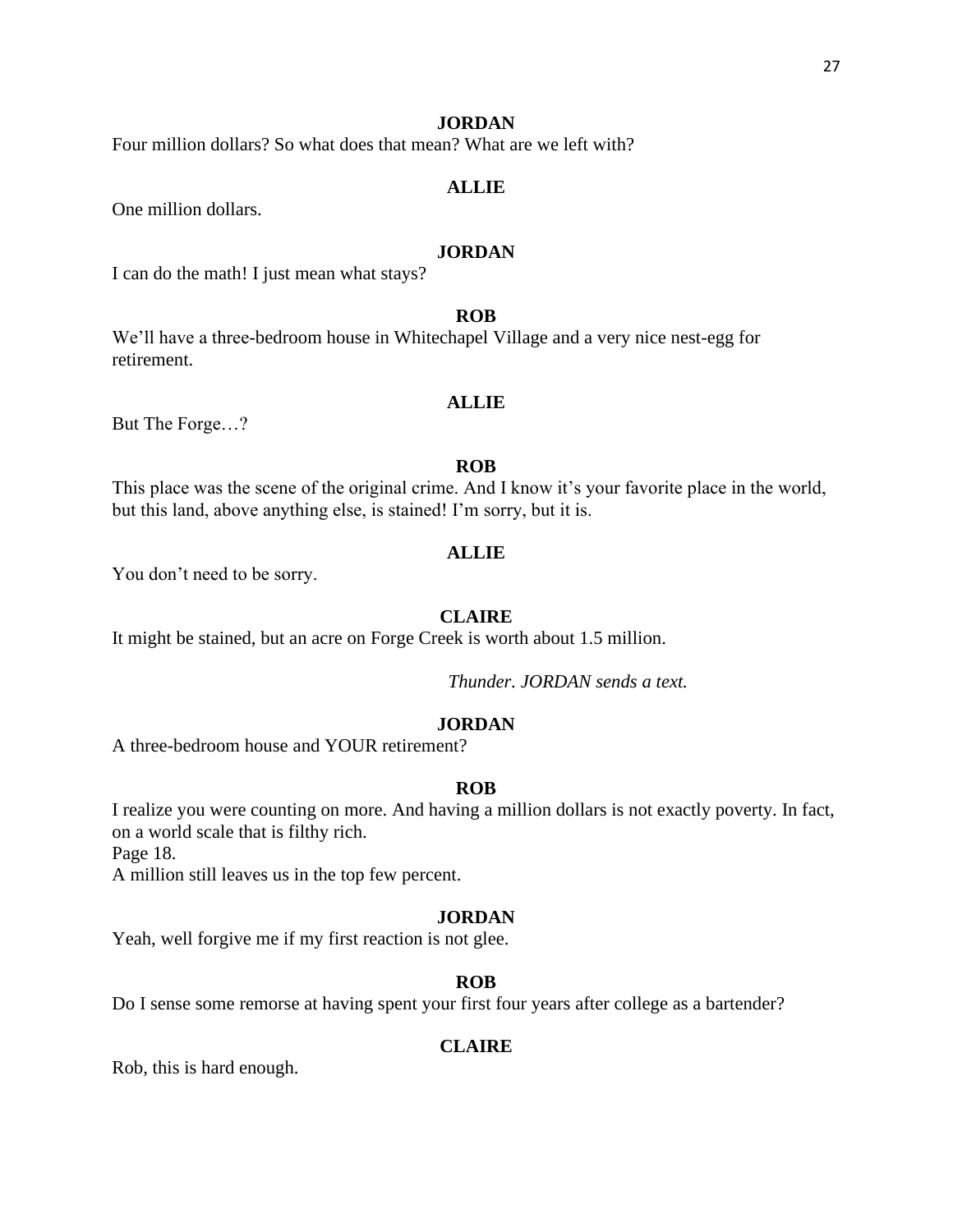Beverage management is a serious job!

# **ROB**

Then I assume you have started your own serious retirement package.

#### **JORDAN**

Wait. Is this some sort of "Let's see what Jordan will do when he can no longer rely on family money! Will he stay in the service industry, or can I scare him into forging a real career?"

#### **ROB**

This has absolutely nothing to do with your vocation.

# **JORDAN**

"Never mind that I spent my life as an underpaid English teacher."

# **CLAIRE**

Your father had a calling and he is a gifted teacher.

# **JORDAN**

What if Pop Pop had decided to give your inheritance away when you were 26? All I'm saying is there's no way you could have kept on teaching and still lived your life in the whatever percent you're in now unless you had those two centuries of wealth.

#### **ROB**

I do not see an equivalency between molding young minds and pouring tequila shots.

#### **JORDAN**

And, by the way, I am applying to business school.

#### **CLAIRE**

Oh, Jordan, that's wonderful!

#### **JORDAN**

No, it's not. Mikaela's making me!

#### **ALLIE**

She's not making you!

# **JORDAN**

OK, not in the strict sense, but it's pretty clear me being a bartender is not in her plans either.

#### **ROB**

"MY being a bartender."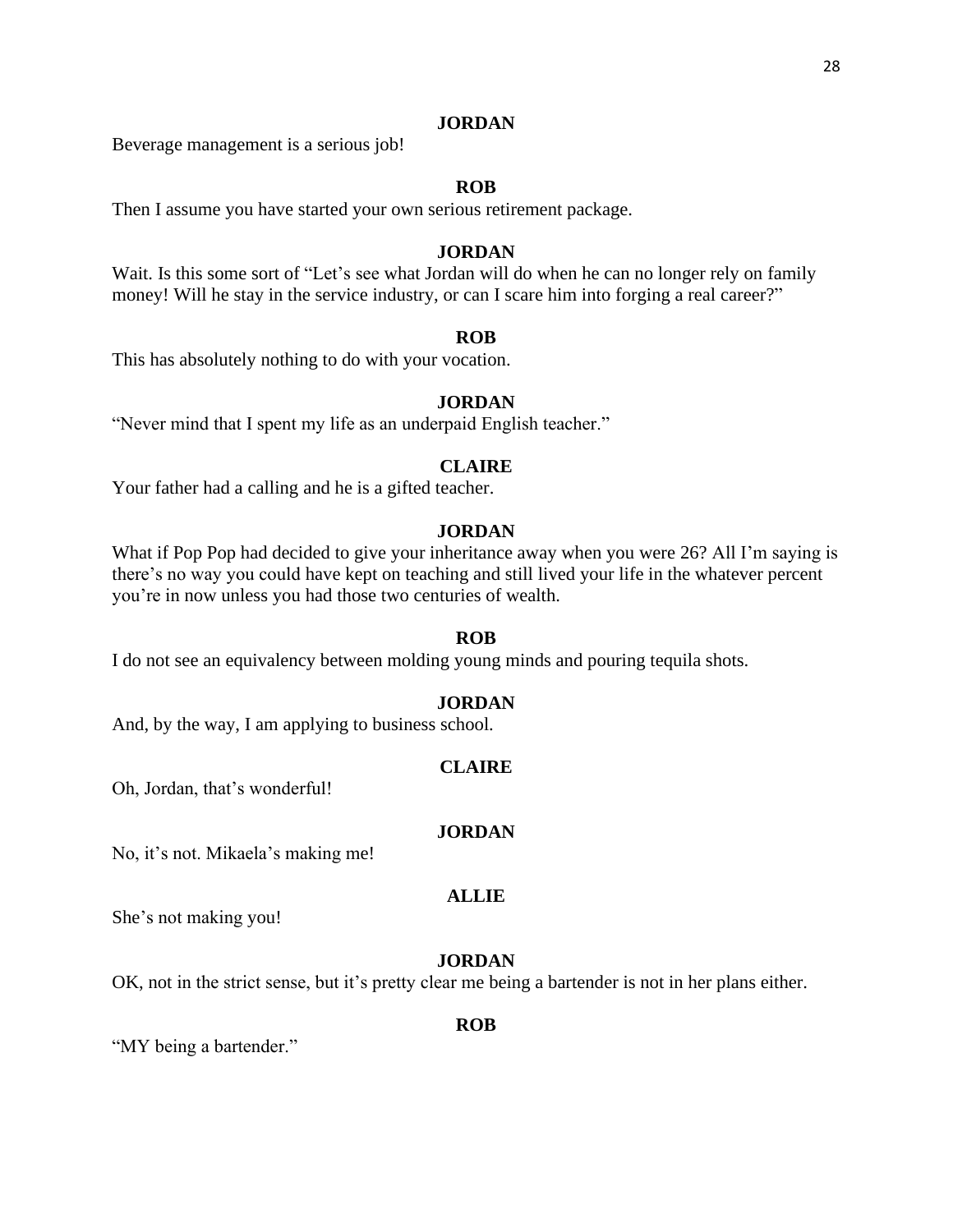Fuck grammar!

# **ALLIE**

Don't fuck grammar! Our Dad is grammar and don't fuck our Dad!

# **JORDAN**

Oh! Or maybe this is his test for Mikaela! See how she reacts to Jordan now that he's not so rich!

#### **ROB**

This is not some ploy! And it is not about you. It is about the need for all of us to be clean. Completely clean.

*ROB picks up the fallen anchor.*

This "heirloom" sickens me. And I need to be well. We're all sick. And how could we not be? Living in this thiefdom This kleptocracy This multigenerational heist This state-sanctioned stick-up And I will no longer abide it!

# **JORDAN**

Look, the world is not Monopoly, where everyone gets the same fifteen hundred dollars to start! I wish it were, but it's not. Dismantling our own house does not change the rules of the game.

> *ROB upends the board, sending pieces flying. Thunder and lightning.*

# **ALLIE**

Don't start smashing things again!

# **CLAIRE**

ROB!!

# **ROB**

I'm so sorry. Allie, sweetie, I'm so sorry.

#### **ALLIE**

You promised me you would never do that again.

I'm sorry.

# **ROB**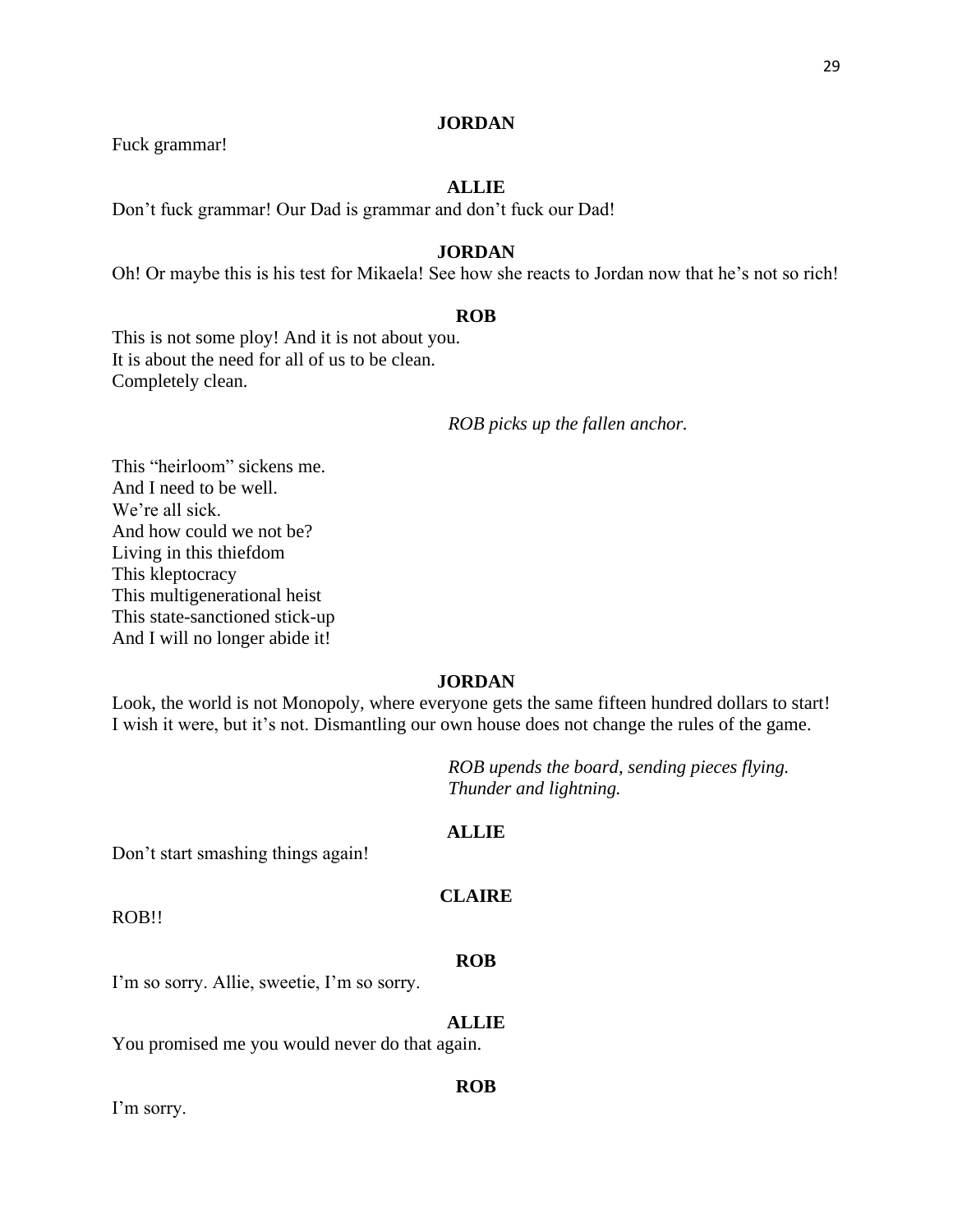#### **ALLIE**

**ROB**

**JORDAN**

**ALLIE**

Maybe you need another mental health break.

I promise you this will not be like ten years ago.

It's starting to feel like it.

I need to breathe. I'm going outside.

Sweetie, what can I do for you?

**CLAIRE**

**ALLIE**

Just let me eat my cold crabcake.

# **CLAIRE**

No paddling!

*ALLIE exits with her crabcake. CLAIRE starts cleaning up the Monopoly mess. JORDAN sends a text.*

# **CLAIRE**

Well, you've ruined Monopoly forever. I honestly can't imagine us ever playing it again.

# **ROB**

That was not my intention and I have apologized.

# **CLAIRE**

I was hoping sacred family traditions might be in the little bit we get to keep.

*More thunder.*

# **JORDAN**

I'm gonna find Mikaela.

I think it's best if she and I go.

#### **ROB**

I don't want you to feel like you have to leave on my account.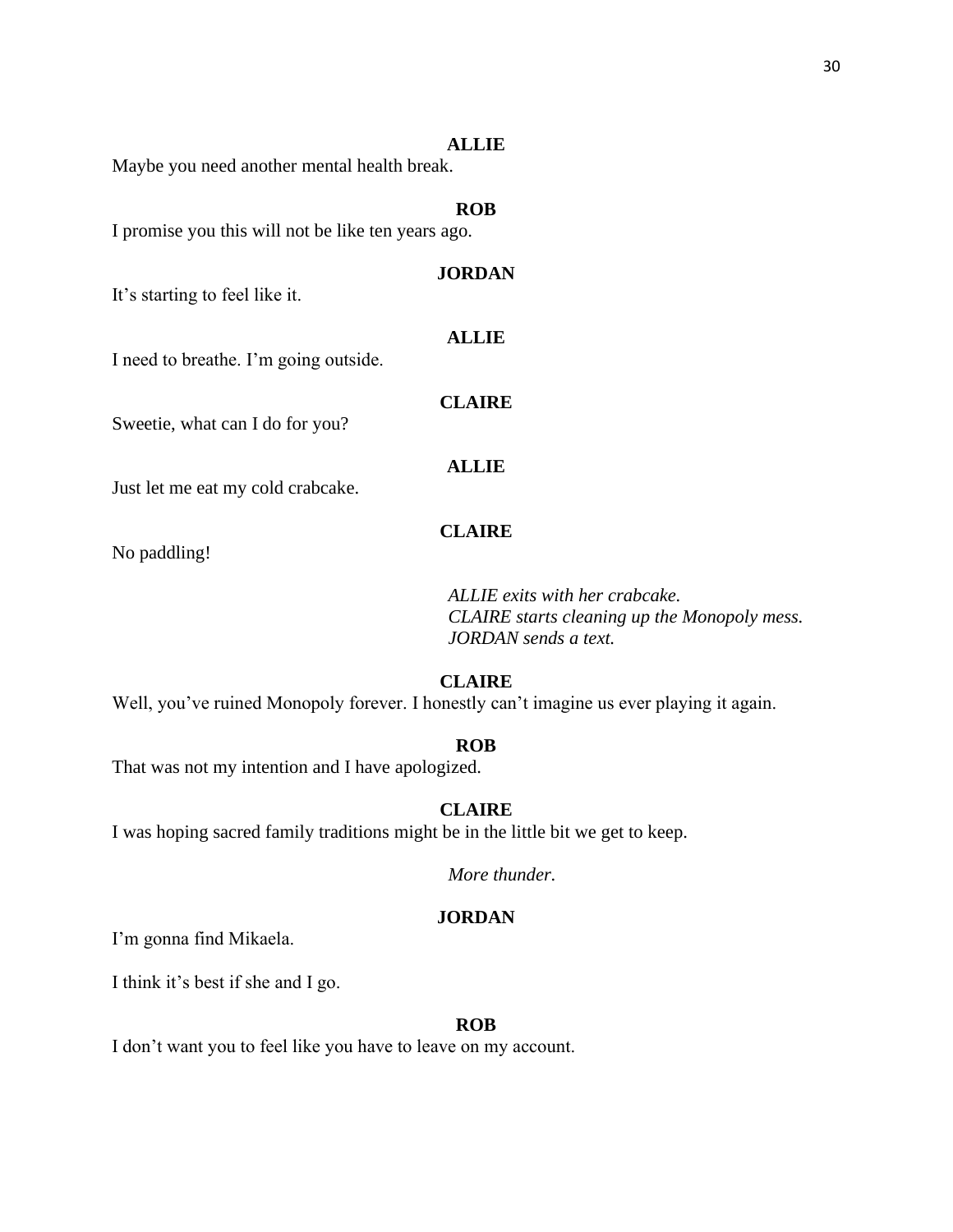I don't see this getting a whole lot easier.

# **ROB**

No, we can table this.

# **JORDAN**

You turned the table over.

# **CLAIRE**

I hope Allie's OK. I don't want her to feel like she can't come in if it starts to rain.

#### *JORDAN gets a text.*

# **JORDAN**

Mikaela says they're both sitting in Ethel. Safest place in a thunderstorm. If you're not safe inside.

> *CLAIRE has restored the Monopoly board. The sky glows orange and we hear the sounds of the Forge. JORDAN looks at the picture of him and Pop Pop.*

# **JORDAN**

Pop Pop worked hard for us. He played fair. He was nice. He gave to the poor. He left what he left so we could have it.

By the way, I asked Mikaela to move in with me. She said she needed to see me with my family before making that decision. So thanks for that.

# *JORDAN is gone.*

#### **ROB**

Do you still think you're going to have a migraine?

#### **CLAIRE**

**ROB**

No, I'm having one now.

# I'll go to the pharmacy.

#### **CLAIRE**

Our car is blocked, remember?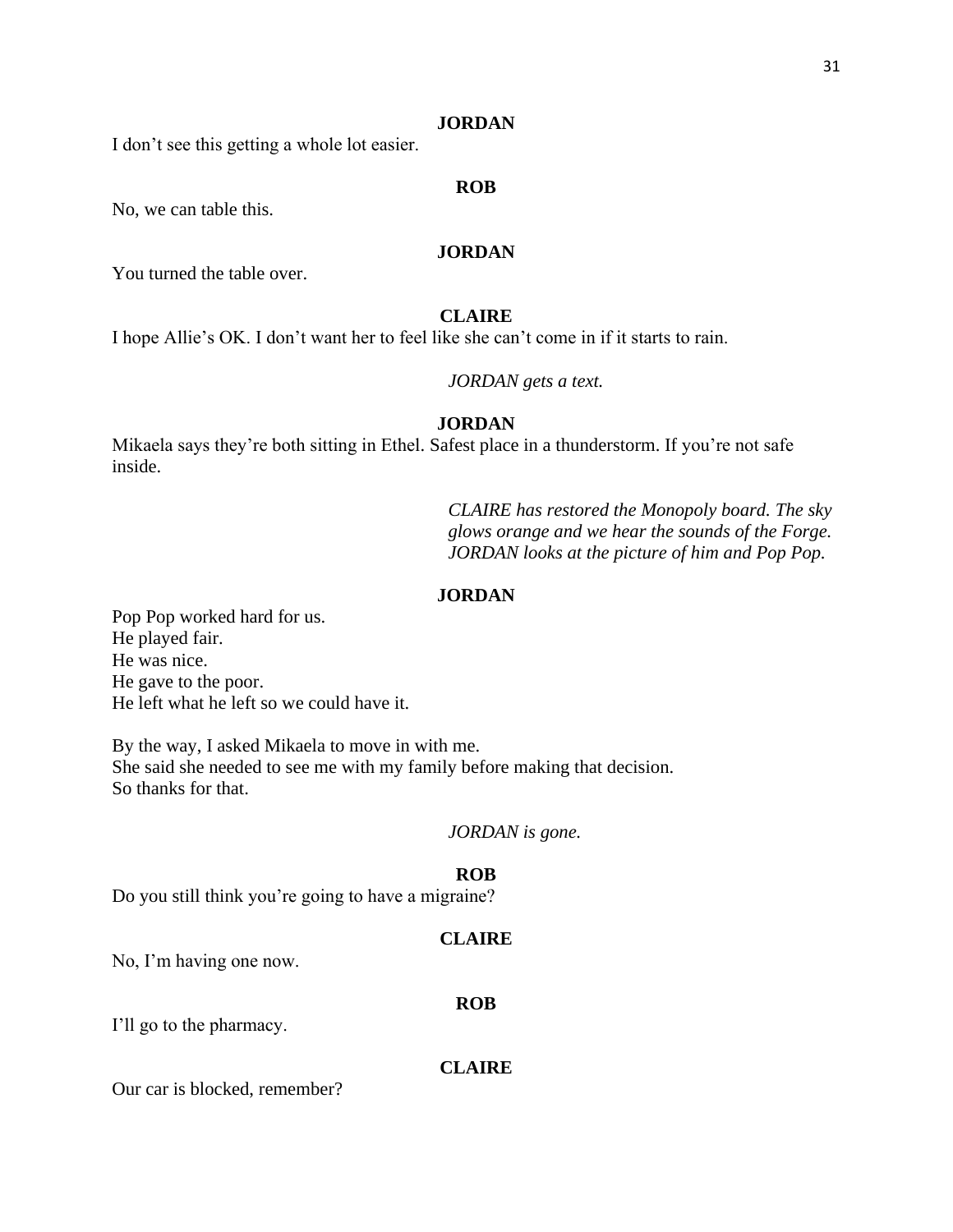# **ROB**

They can deliver. I'll call.

### **CLAIRE**

I'll endure. We'll endure. And I'm sorry about the wine cracks.

# **ROB**

Is it wrong to pray if you don't really believe in prayer?

# **CLAIRE**

It's probably not the best use of your time.

#### **ROB**

I hated singing those hymns when I was a kid…but, God, I still remember them. (*singing*) "Where charity and love prevail There God is ever found Brought here together by Christ's love By love we are // thus bound

# **CLAIRE**

I just realized this all started when you got kicked out of your community chorus.

#### **ROB**

I was not "kicked out."

# **CLAIRE**

She said you were too raspy. And that's the night you polished off // the box of wine

#### **ROB**

She suggested I retire. It happens.

# **CLAIRE**

And that's the night you polished off the box of wine and drunk emailed // Darryl and Marcus.

#### **ROB**

No! If you must know, I polished off the box of wine the last time my book got rejected.

#### **CLAIRE**

I keep telling you to self-publish it. You might make some money.

# **ROB**

A book about the whims and vagaries of English Grammar is not going to be a best seller.

*ROB looks at the picture of Pop Pop.*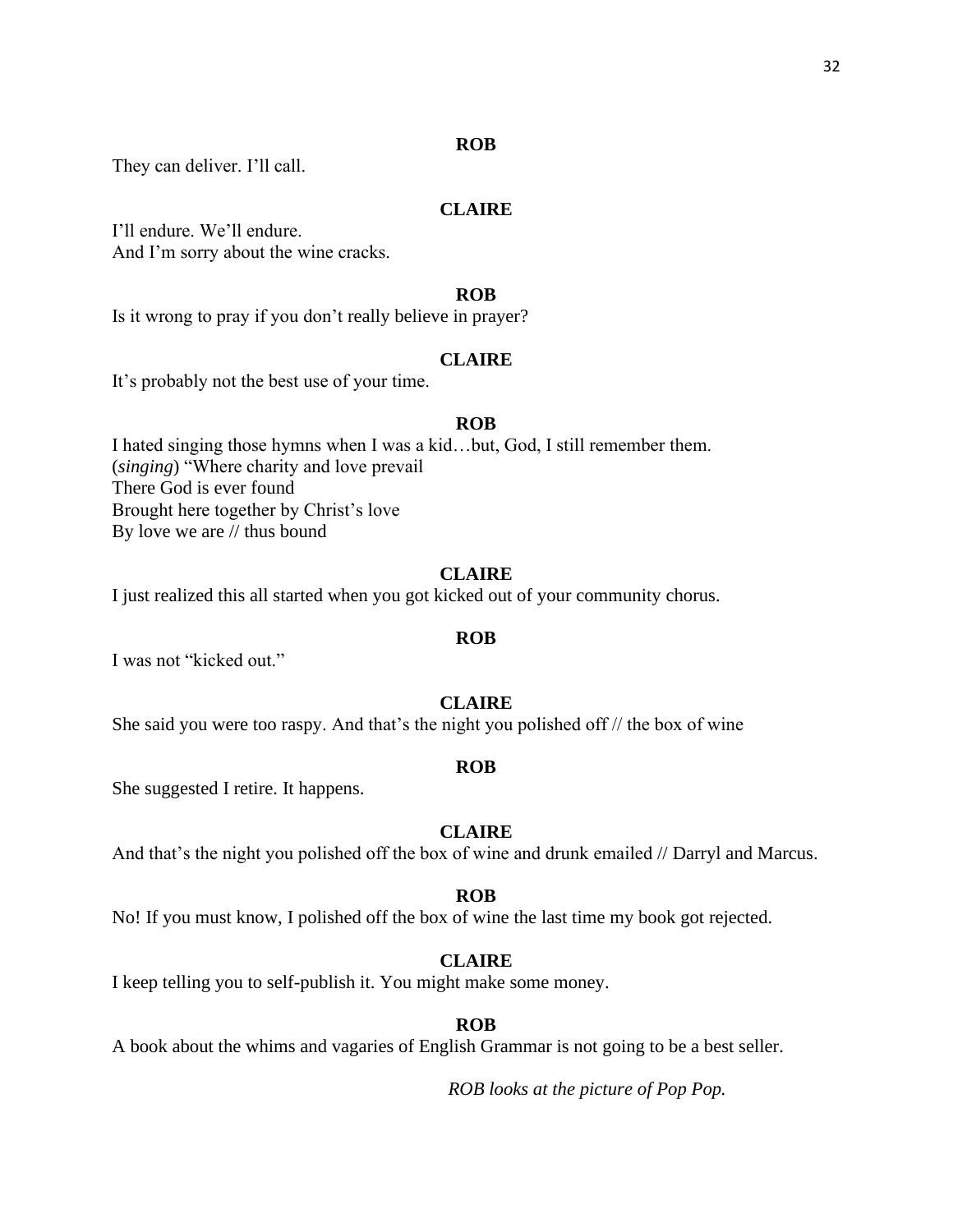How about that Dad? I spent ten years on a book no one wants to read!

*JORDAN, ALLIE, and MIKAELA are there.*

# **JORDAN**

So we have a plan. Mikaela and I are going to find a hotel. If for some reason you need to get out of here, just text.

# **MIKAELA**

And if the tree doesn't get removed by the time you need to leave tomorrow, I can drive Allie back to school and you back to your house.

#### **JORDAN**

So we're good, right? No hard feelings?

# **MIKAELA**

Thank you for the crabcake, by the way.

# **CLAIRE**

I'm just so sorry you didn't get to play Monopoly and see what we're all about.

*ALLIE starts dismantling the Monopoly game that CLAIRE had reassembled. ROB's phone rings.*

#### **ROB**

Hello.

Darryl!

Oh, I'm fine. Just discussing my idea with my family…but in much, much more detail than you and I ever discussed it.

*CLAIRE's phone rings.*

# **CLAIRE**

Hello.

#### **ROB**

So I just wanted to make sure you removed any posts about my idea.

# **CLAIRE**

Yes, this is Claire Vantage.

#### **ROB**

You need to take down that post.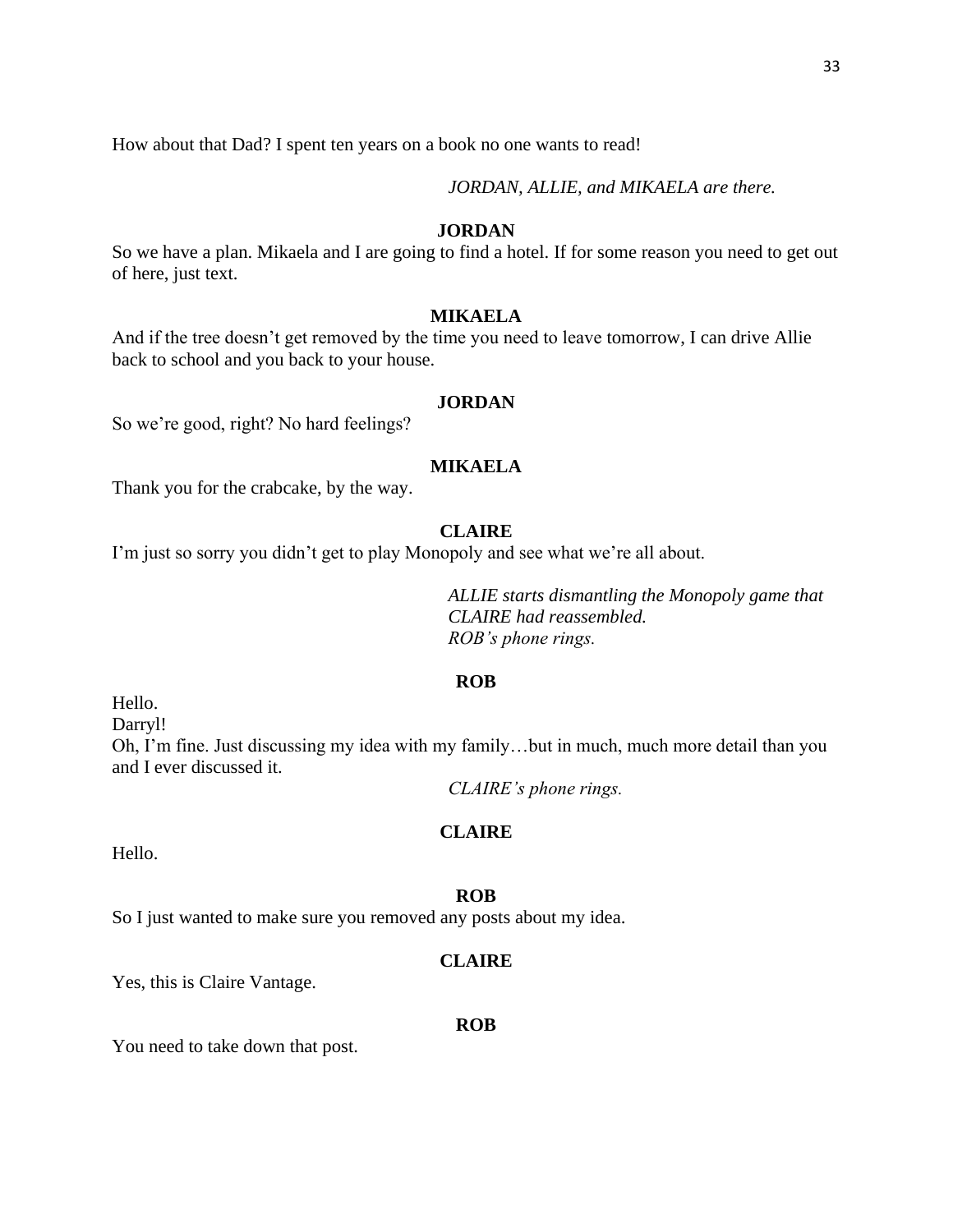Well, I've been better. I hope you're calling to tell me that the sinkhole has been repaired...

# **ROB**

OK, so could you please delete… How many likes?

# **CLAIRE**

You can't tell me that when I don't have my migraine pills!

#### **ROB**

How many likes do you usually get?

# **CLAIRE**

We can't evacuate. We're down at The Forge.

*Lightning and Thunder.*

# **ROB**

That's…impressive.

# **JORDAN**

Whoa, evacuate?

#### **CLAIRE**

When are they roping it off?

#### **ROB**

What's the, uh…can you send me the link?

#### **CLAIRE**

It'll take us almost that long just to get back!

# **ROB**

Thank you, Marcus. Best to Darryl and all your family.

*ROB ends his call and checks for the link.*

# **CLAIRE**

I have to get home to save our things! We are entitled to that and you can not rope off… Hello?

> *Orange Lightning and Thunder. CLAIRE ends her phone conversation.*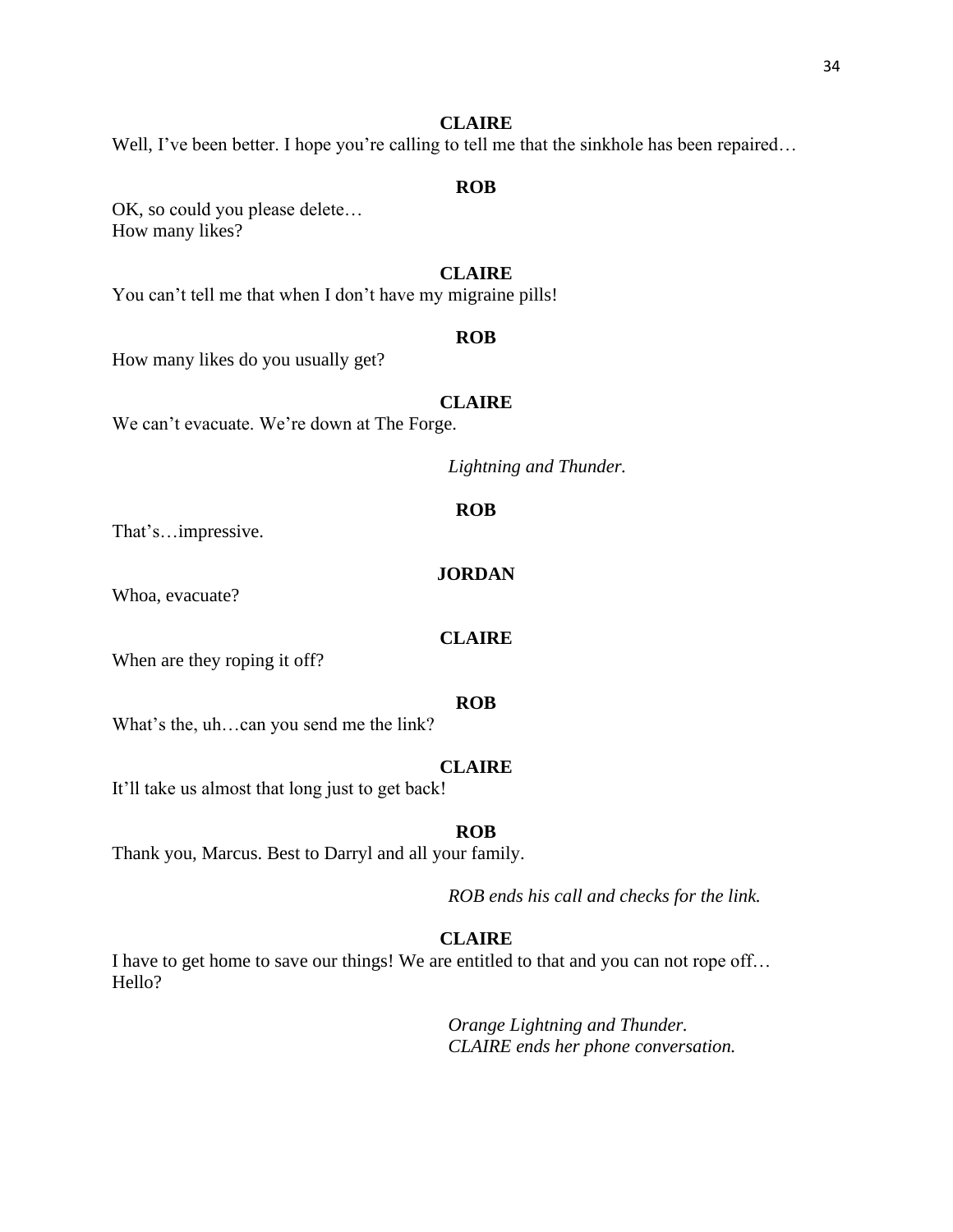# What is happening?

# **CLAIRE**

**ALLIE**

We have to go back right now. The house may collapse.

# **ROB**

*(reading from Marcus' post*) "Finally. A white person who walks the walk."

226 people like this.

*ROB "likes" the post.*

227 people like this.

# **JORDAN**

Wait, is our name on that post?

# **CLAIRE**

Rob, where are the car keys?

# **ALLIE**

Your car is blocked!

**CLAIRE** We have to save our things! Mikaela, drive us back // so we can

# **JORDAN**

Do not tell her what to do!

# **CLAIRE**

I'm not telling her what to do, I'm begging her!

Just stay here.

# **CLAIRE**

**ROB**

You're not gonna even try to save our house?!

# Houses do not just collapse.

# **CLAIRE**

**ROB**

She said it might!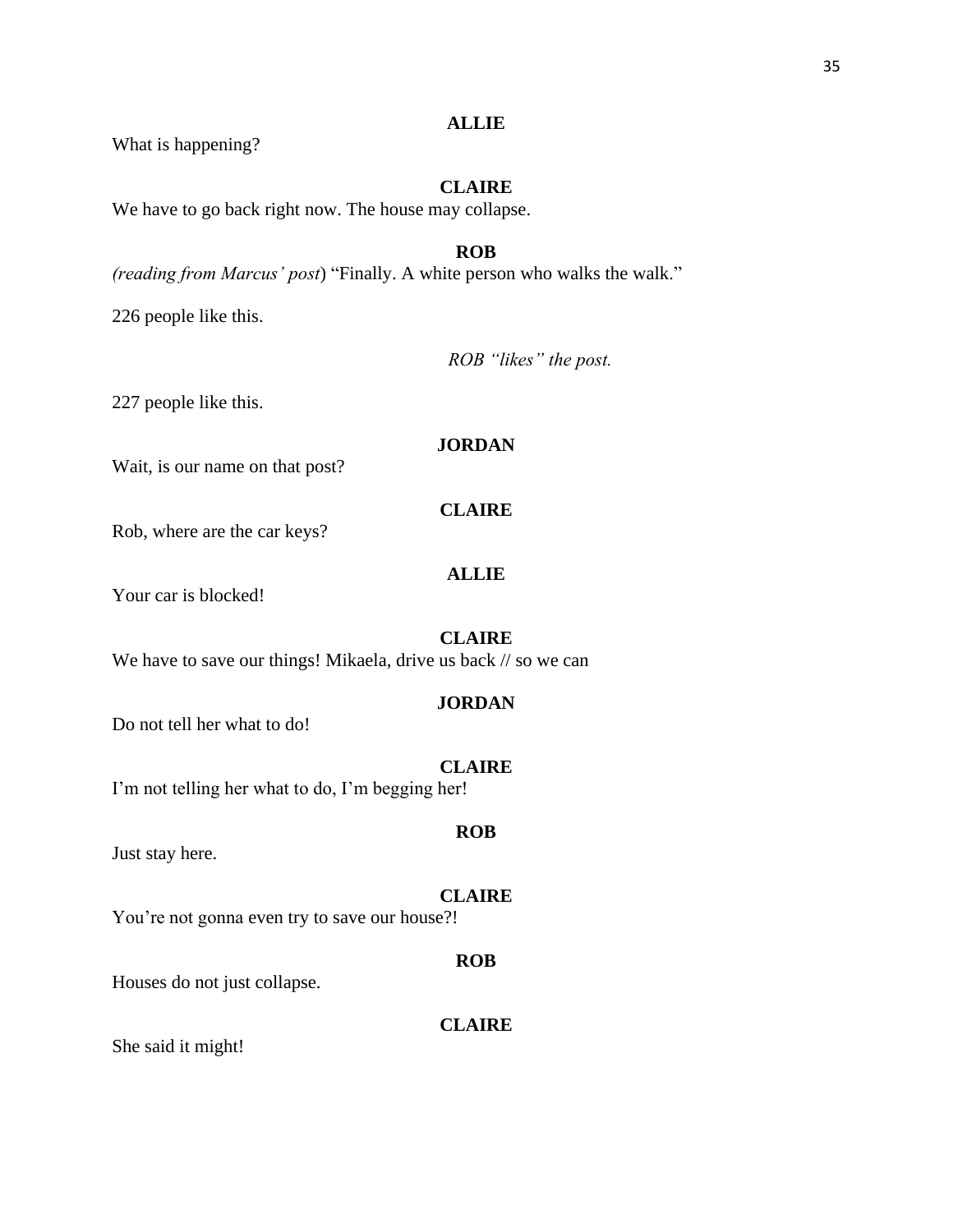# **ROB**

It's just things, and it's all insured!

# **ALLIE**

They're not just things! Well, they are, but they're not.

# **CLAIRE**

Mikaela, please drive us back. 4504 Saint Alban's Way. How long does the lady in the phone say it will take? PUT IT IN YOUR PHONE!

# **MIKAELA**

You have a phone!

# **CLAIRE**

But you have Ethel! So you are the driver!

# **MIKAELA**

I am the driver?

#### **JORDAN**

Mom, you need to get ahold of yourself right now.

# **CLAIRE**

If you could have heard the urgency in that woman's voice.

*CLAIRE puts her address into her phone*.

# **ROB**

In her voice, or in your head? You know your migraines cloud your judgement. This storm will pass, and then we can all go for a paddle and drop anchor on the river and bask in the peace of the setting sun!

#### **CLAIRE**

(*to MIKAELA*) I will pay you to drive us back. I am sure you can use the money.

# **ROB**

(*looking at his phone*) 231 likes!

# **CLAIRE**

(*looking at her phone*) 52 minutes! Only 52 minutes! If we leave now, we can get there just before they rope it off!

*ALLIE uses her phone.* 

# **ALLIE**

Look, Mom, I'll get us an Uber.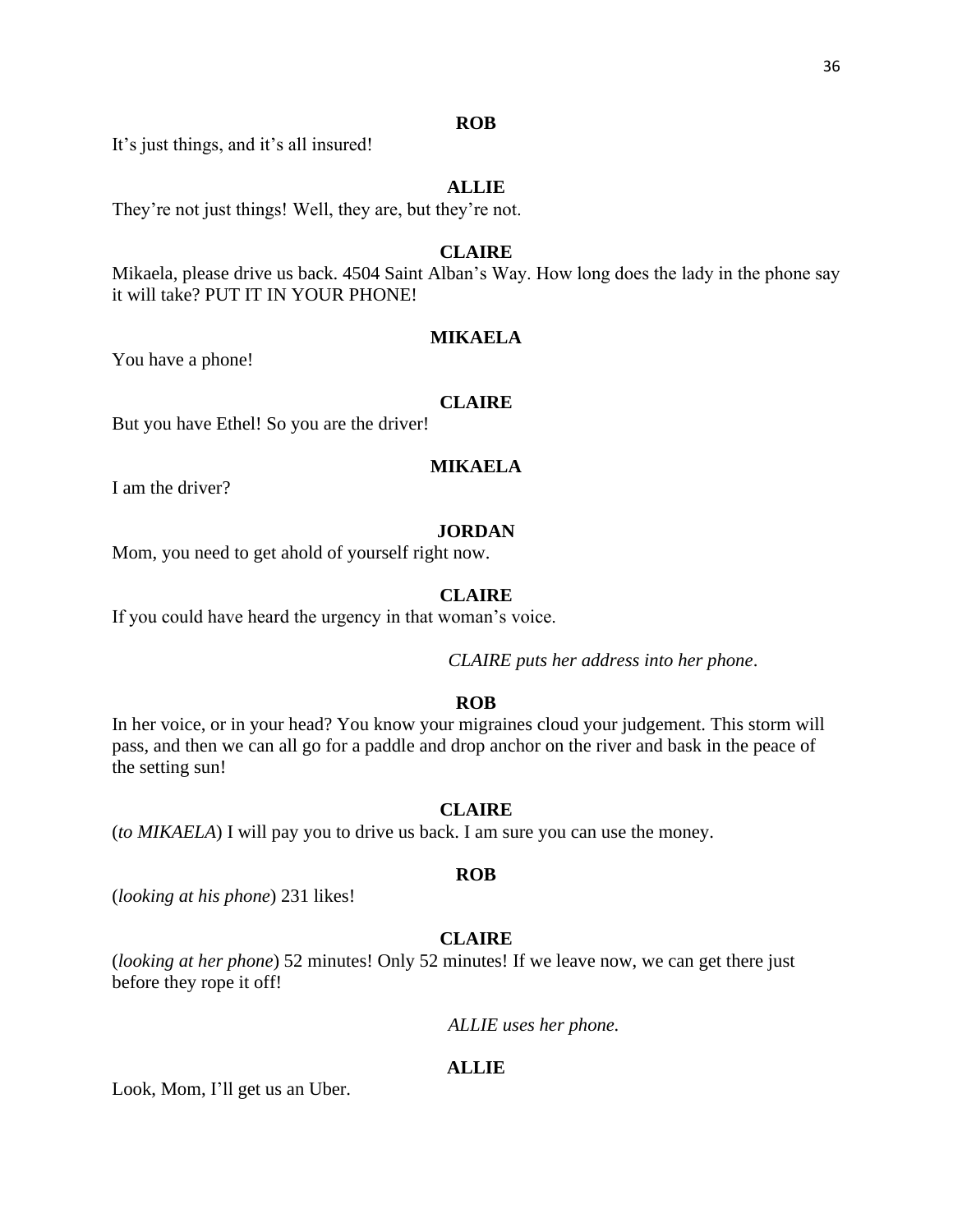Cabs are not allowed in this community, so Ethel is our only hope!

# **ALLIE**

An Uber is not a cab.

# **CLAIRE**

They still won't get past the guy at the gatehouse. Allie, tell the Uber to meet us at the gatehouse. (*to MIKAELA*) Please just drive us to the gatehouse, and you can be on your way.

# **MIKAELA**

Fine, but how are you going to get back?

#### **CLAIRE**

We'll Uber back.

# **MIKAELA**

You'll only get as far as the gatehouse, and you'll have a car full of things.

#### **CLAIRE**

When the gatehouse guy sees it's us, he'll know we're safe to let in.

#### **ALLIE**

There's no Ubers.

# **CLAIRE**

There are always Ubers.

The closest one is 40 minutes.

# **CLAIRE**

**ALLIE**

We can't wait 40 minutes.

#### **ROB**

Maybe this is a good time to pray. Seriously. And breathe.

# **CLAIRE**

I'm praying Mikaela will take pity on us. From everything Jordan has told us you are a wonderfully kind person.

# **MIKAELA**

All right. All right.

*MIKAELA takes out her keys.*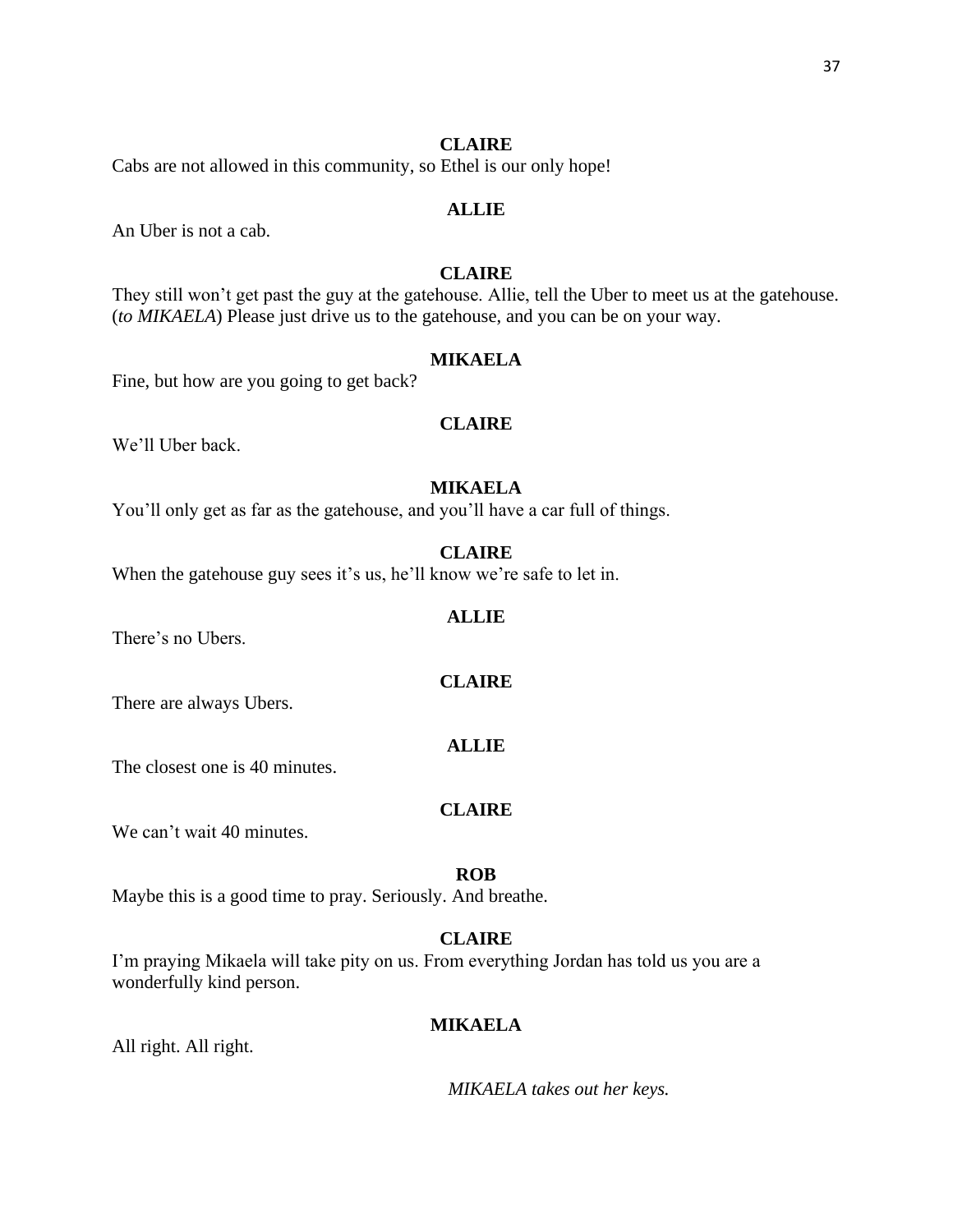No! That is emotional blackmail, and you are not doing that. (*to MIKAELA*) Look, I'm sorry, but I am not gonna let her do that to you. She gets like this. Look, this has been a disaster, my disaster, that I will own and do whatever I have to do to make this up to you, if that is even possible.

# **CLAIRE**

My head is on fire!!!

*CLAIRE grabs MIKAELA's keys, runs past her and is gone.* 

*BLACKOUT.* 

*Sound of Ethel fading into the distance.*

*Two hours later.* 

*Sound of a chainsaw.*

*MIKAELA is sitting on the "dock". It appears that the storm has passed. ROB approaches.*

#### **ROB**

Mikaela? Claire just texted. She's on her way back. She's got her jewelry, some photo albums, the kids' trophies and stuffed animals, and her favorite kitchen utensils. She's going to fill Ethel's tank for you.

#### **MIKAELA**

How generous.

#### **ROB**

She's very sorry.

May I dangle with you?

# **MIKAELA**

What?

# **ROB**

You're dangling your feet off the dock. We call that "having a dangle." May I dangle with you?

#### **MIKAELA**

Knock yourself out. Just don't ever say that word anymore.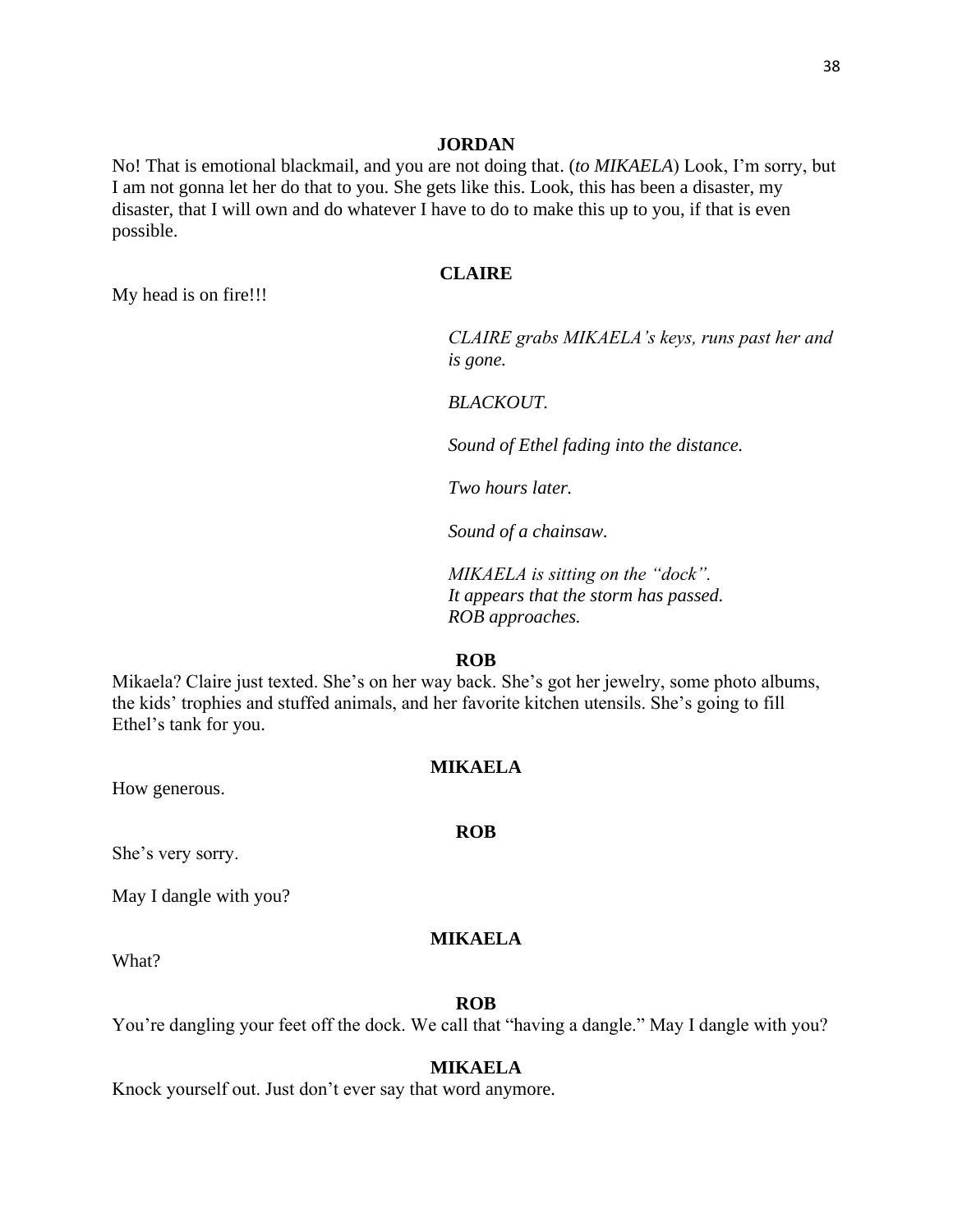#### **ROB**

From "Here is a cast iron planter" to "Knock yourself out." I guess you've given up on us.

# **MIKAELA**

Your wife stole my car.

# **ROB**

For which I am incredibly embarrassed. Although it wasn't technically stealing.

# **MIKAELA**

She TWOC'ed me. Took without owner's consent. Technically a crime, not that it would matter // to the

#### **ROB**

Please don't be angry with her. Be angry with me.

# **MIKAELA**

Why do you assume I'm angry? And please don't tell me what to...Just...when will she be back?

#### **ROB**

She texted from the Exxon.

#### **MIKAELA**

I've never been here. I don't know where the Exxon is.

Five minutes?

# **MIKAELA**

Perfect.

#### **ROB**

It was very kind of you to offer to pick us up tomorrow, but given what just happened I don't expect you to do that. We will "Uber". Jordan would be proud of me for committing the Millennial sin of turning a noun, and a ridiculous one at that, into a verb. So…five minutes.

# **MIKAELA**

**ROB**

Five minutes.

Uh…I'm curious. Where does Mikaela come from?

# **MIKAELA**

Philadelphia.

# **ROB**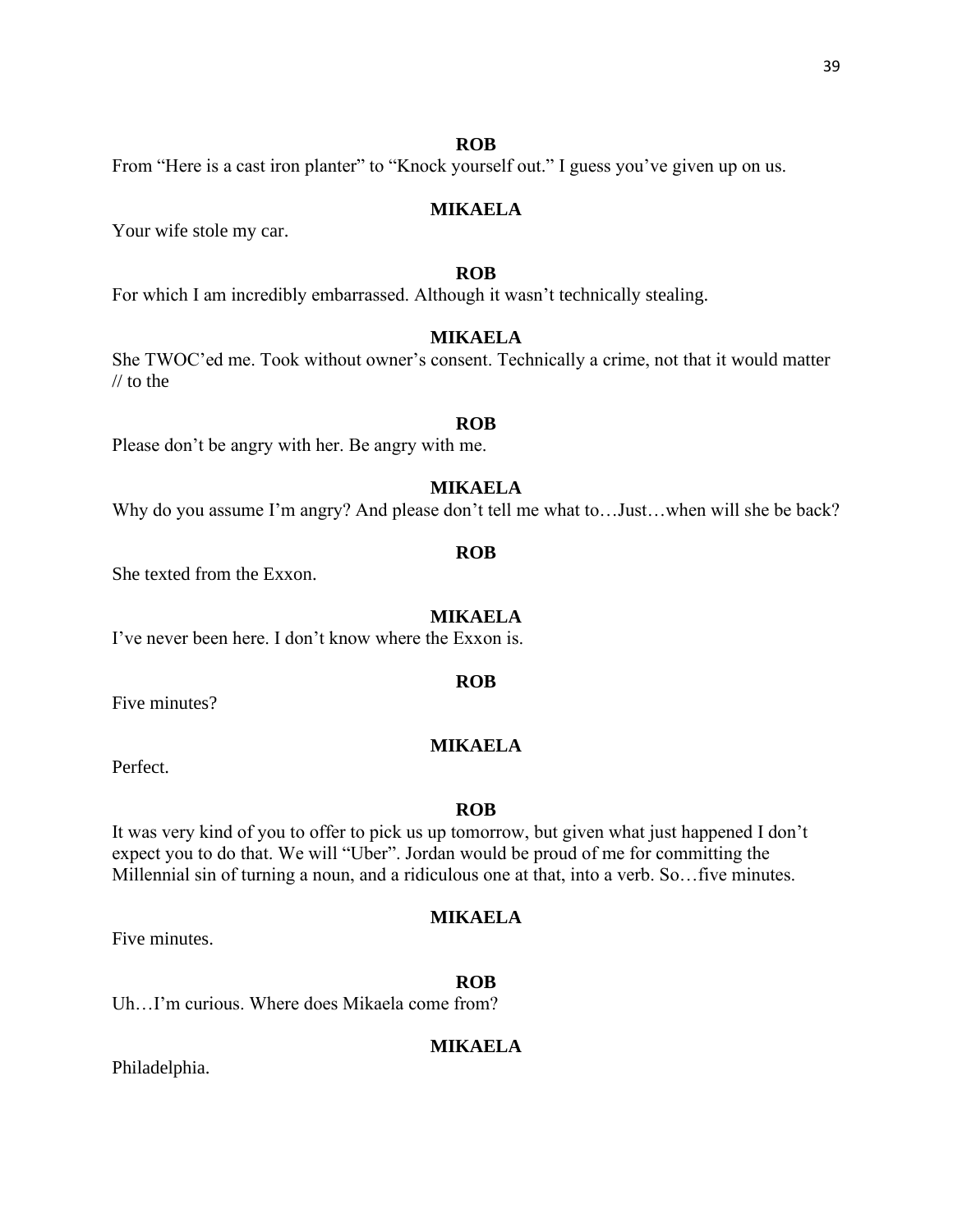# **ROB**

No, I mean the name.

# **MIKAELA**

My parents are Michael and Kayla. It took three tries to get a girl.

#### **ROB**

Clever. Claire and I couldn't do that with our names.

# **MIKAELA**

Well, you could have. But you'd have a kid named "Clob." I call Jordan that, sometimes, for fun. 'Cause he said that, too. When I told him about my name.

#### **ROB**

Has he told you much about us?

# **MIKAELA**

A bit.

# **ROB**

Positive? Negative? You don't have to answer. I was surprised when he insisted on bringing you this weekend. Since he moved to New York he's barely even mentioned his girlfriends much less called one his "partner"// much less

#### **MIKAELA**

Whoa. His term, not mine.

#### **ROB**

Much less wanted us to meet her.

# **MIKAELA**

Mister Vantage, I insisted on coming this weekend. Well, not this exact weekend, but soon. Jordan wants us to move in together, and I need to know more about him before taking that step. And I think using that term was the only way he felt you would welcome my presence on your birthday weekend tradition.

#### **ROB**

More about him, or more about us?

# **MIKAELA**

Chihuahuas have chihuahuas, as my grandmother would say.

#### **ROB**

Jordan is more like his mother, and I'm sure my saying that doesn't have you eager to run out and get his and hers tattoos. He'll do everything he can to not turn into me. He finds me feckless and repulsive, a mere high school English teacher, a master of grammar spinning into oblivion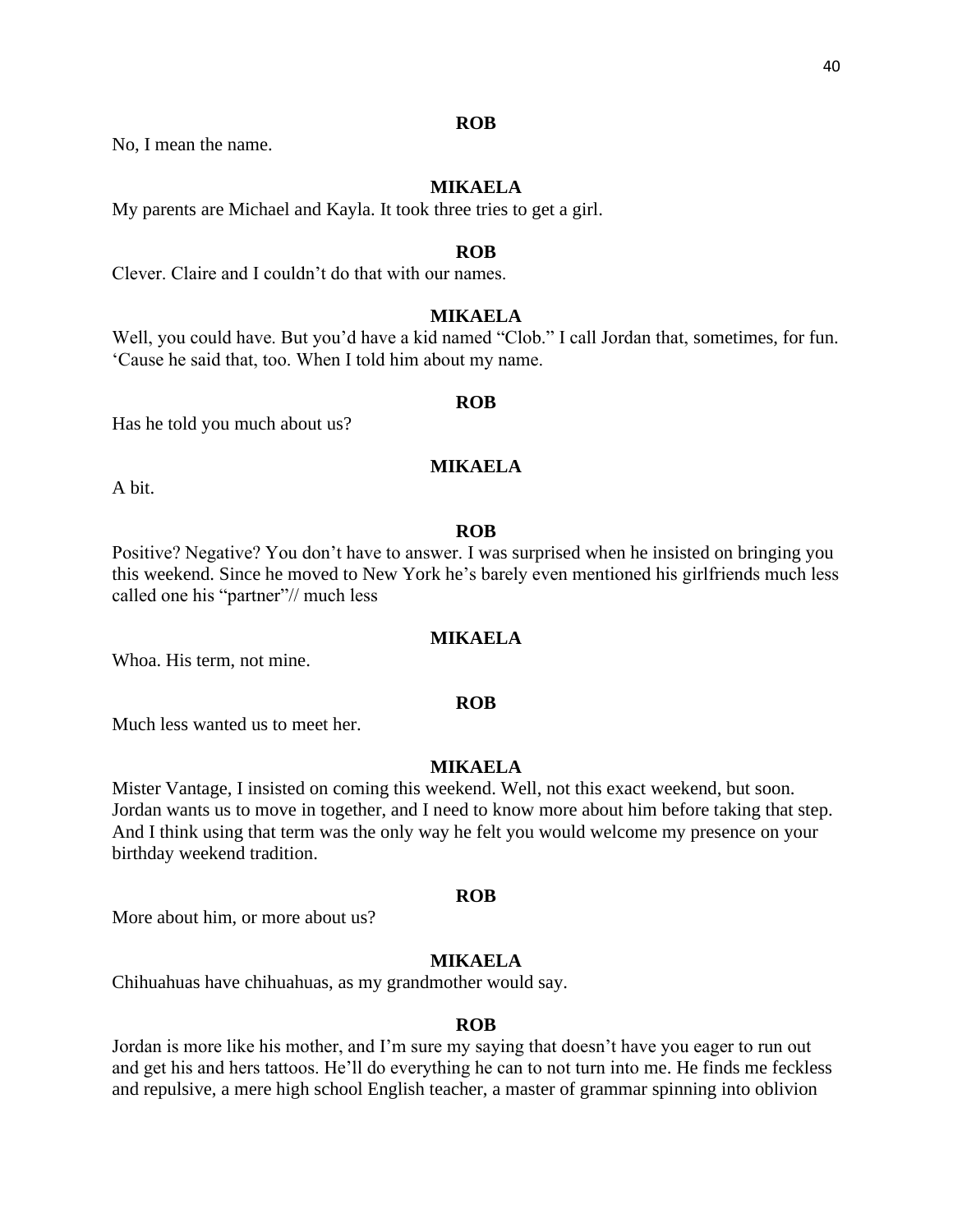spending my evenings writing a clearly unmarketable book, while his friends' fathers mastered a universe obsessed with finance and acquisition and became….

# **MIKAELA**

And became oceanfront-beach-house-rich, not just riverside-cottage-rich.

#### **ROB**

Well, I wasn't going to use that exact syntax, but the sentiment is correct.

# **MIKAELA**

What has he told you about me?

# **ROB**

Oh, that you are…smart, and fun, and…you share an interest in sci-fi…and you attend marches together…and you are on a very long streak with the New York Times crossword, which I am too, by the way. Two hundred and fifty-four days! And only because I was too sick one // day to even attempt

#### **MIKAELA**

What else?

# **ROB**

Uh...I know you both like eating "bibimbap", although I'm not entirely sure what that is.

#### **MIKAELA**

Is that it?

#### **ROB**

He told us you were Black by texting us a picture of the two of you eating said bibimbap, if that's what you're after.

#### **MIKAELA**

I'm not "after" that.

#### **ROB**

I want you to know that we are not stuck in the "colorblind" past. I recognize that race matters in everything. I…am trying to embrace my whiteness. I have tried hard to do anti-racist work in my teaching and in everything I do. I have alienated white friends by pointing out our privilege to them. As a family we acknowledge the racist soup we are all swimming in, and I believe Jordan is internalizing that. You wouldn't be with him otherwise, right?

# **MIKAELA**

What did you really think he'd do when you brought up reparations?

#### **ROB**

I would hope he would fully embrace it.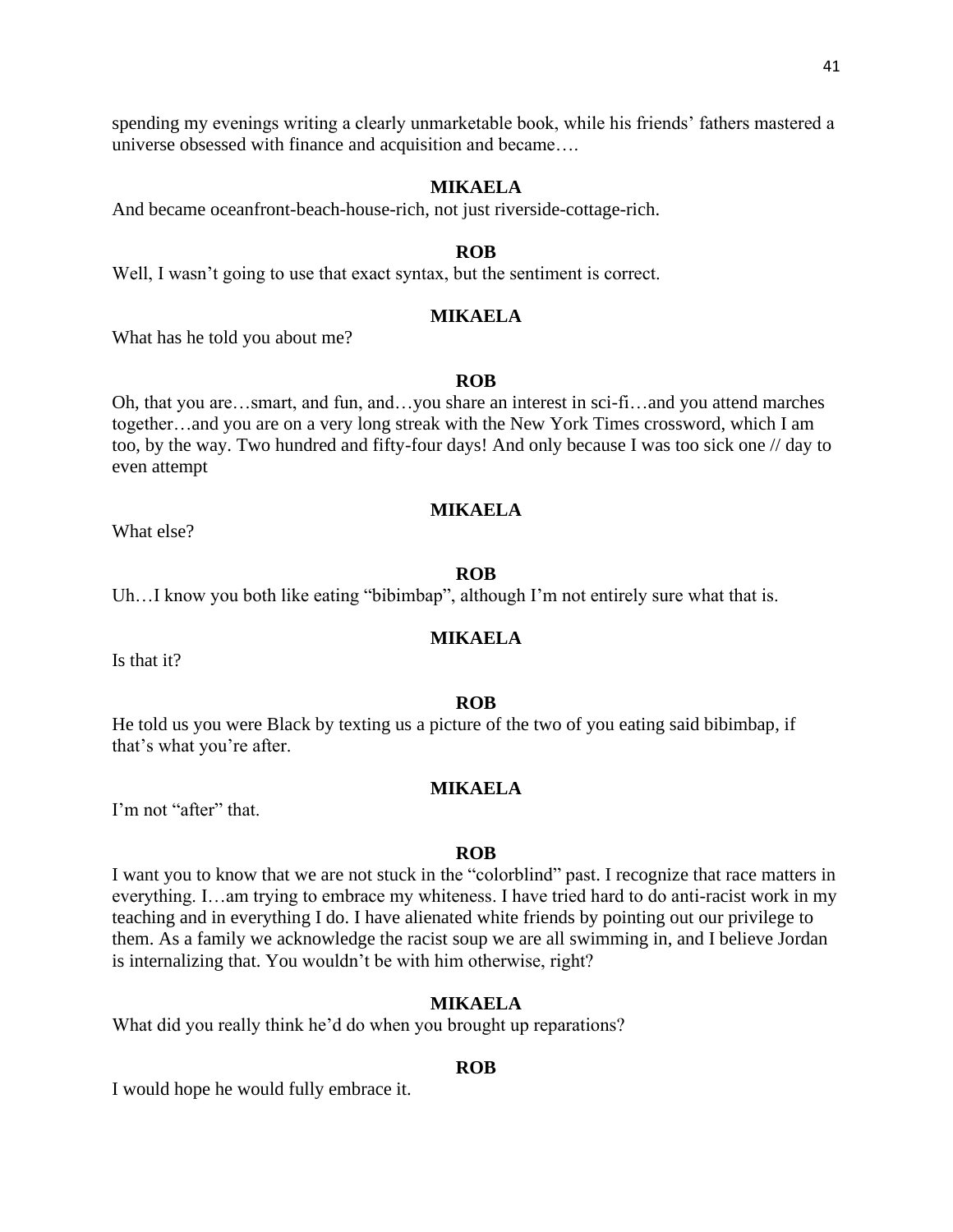#### **MIKAELA**

I asked what you thought he would really do.

#### **ROB**

Does he get angry with you? I don't mean to pry, but I don't see him with his peers. I just wonder if all that rage is just directed at me? No, it's none of my business.

I'll tell you what. I am going to get in my kayak and go out for a paddle. See over there, that little marshy area? Where Allie is? I'm going to drop anchor there and just sit and listen to the cattails rustle and enjoy the way the sun hits them on an April afternoon. Claire should be back any minute. I hope I'll see you again, but I realize I may not, so I do apologize for causing you a very bad day.

#### *ROB rises to go.*

#### **ROB**

And please let me pay for Ethel's next oil change.

# **MIKAELA**

In your experience, is Jordan capable of rebounding from a crushing loss?

#### **ROB**

I would like to believe that both of my children are resilient.

# **MIKAELA**

"I would hope…" "I would like…" Expressions of wishes, but are they expressions of reality?

#### **ROB**

A father has wishes.

#### **MIKAELA**

I might react the same way as Jordan if I found out my inheritance were to be given away.

What?

#### **ROB**

You used the subjunctive correctly! "If I found out my inheritance WERE to be given away!"

# **MIKAELA**

I received a perfect score on the grammar, spelling, and punctuation test I took to become a social media manager.

#### **ROB**

No one uses the subjunctive correctly.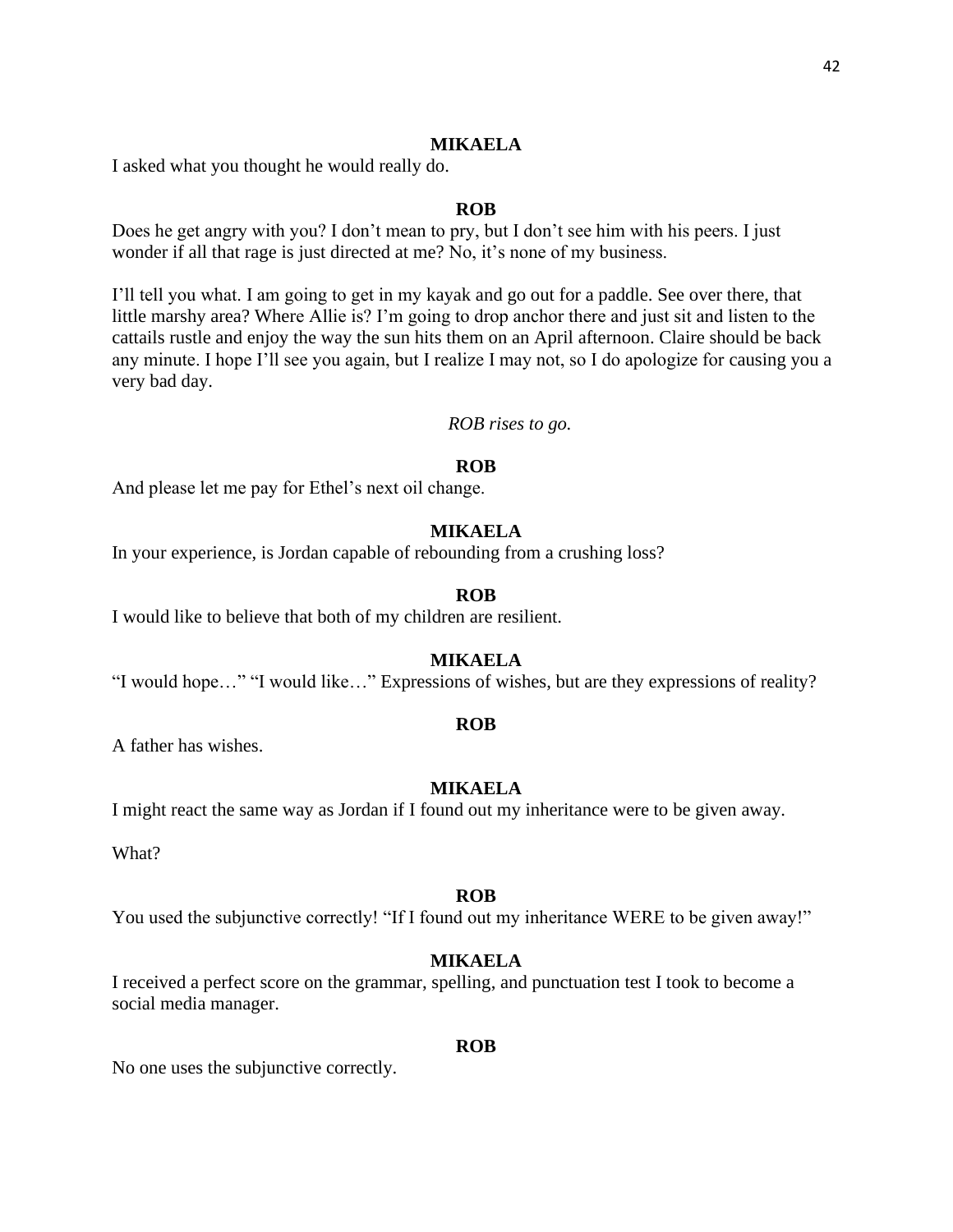#### **MIKAELA**

And I can understand Jordan having divergent points of view. "Reparations in theory? Great! Losing most of my inheritance? Not great." We can have these two truths just sitting here, "having a dangle" …no, I can not say that…rocking their legs on the dock of this beach house.

# **ROB**

River house.

# **MIKAELA**

Grief stages. Denial, anger, bargaining, depression, acceptance. He told me that he first thought that this was a set-up, to see how he'd react. That's denial. And then he moved on to anger.

#### **ROB**

How long do you think he'll take to get to acceptance?

# **MIKAELA**

I'm guessing a lot longer.

*ROB checks his phone.*

#### **ROB**

Five hundred and twelve likes.

# **MIKAELA**

At that rate it won't be long before the journalists will come to call at 4504 Saint Alban's Way, assuming it hasn't been swallowed by the sinkhole.

#### **ROB**

You really think so?

#### **MIKAELA**

Self-punishment is a feel-good story for a lot of folks. I can just imagine the video of you, poring over the ancient ledgers and desperately seeking information on the descendants of the enslaved, surrounded by your china, your carpets,

#### **ROB**

All that shameful crap…

#### **MIKAELA**

"Rob Vantage is a man on a mission."

Then a little family history, then you sending an email,

and then cut to Darryl and Marcus,

who they've made sure aren't dressed *too* well because, you know…

They're reading your first email,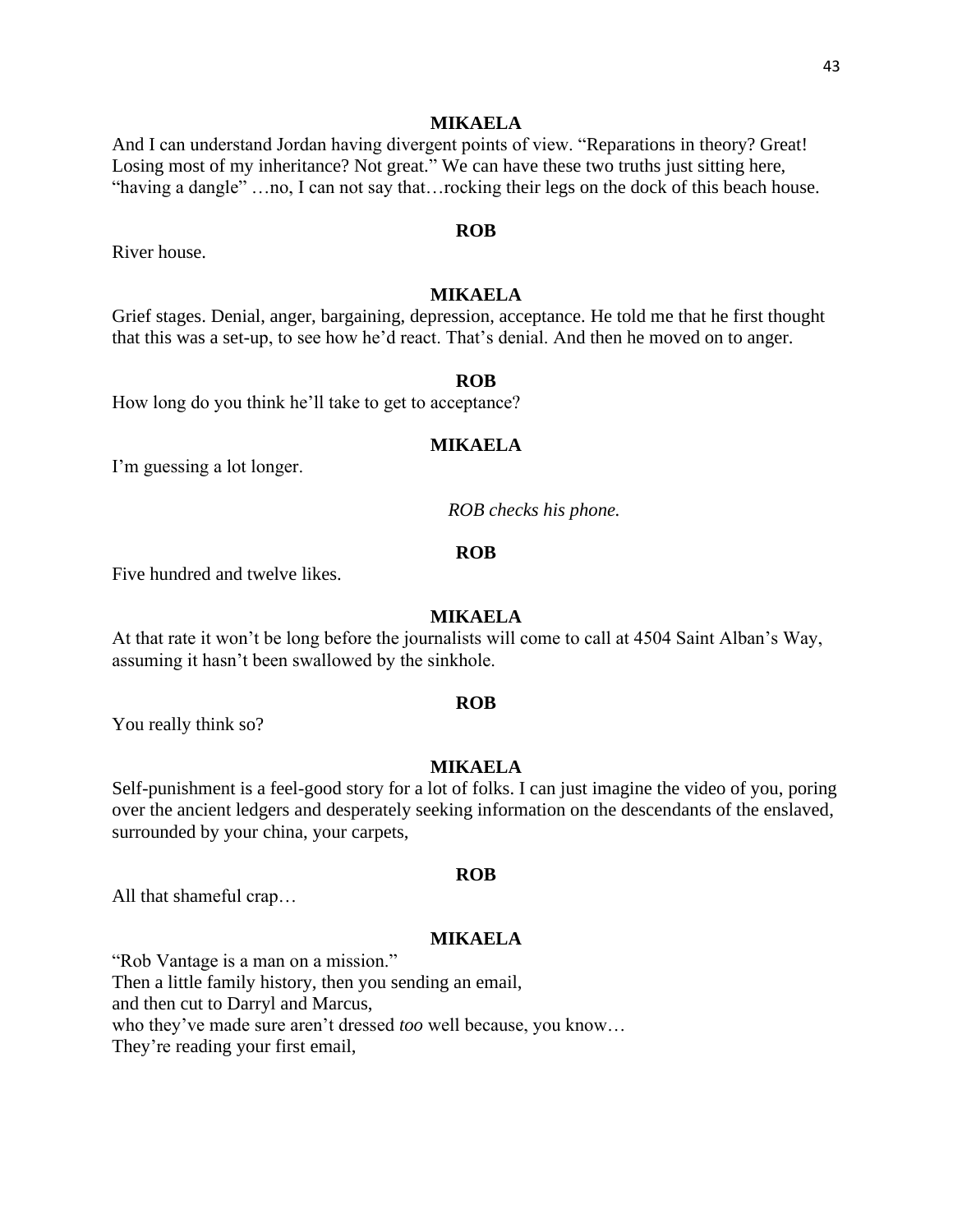#### **ROB**

I already sent them an email.

# **MIKAELA**

But this is for the cameras. They're reading your first email, and there's just a little tear in each of their eyes. Then on to the meeting you'll have. The handshake, the hugs, all of you talking about "How Much This Means To You" and how this helps us "Form Our More Perfect Union". The White Savior who has eased his own pain.

#### **ROB**

And if I do this, am I going to lose my son?

# **MIKAELA**

You need to ask him that.

# **ROB**

I don't know if he can get there. I don't think Claire can, either. Allie, on the other hand, Allie I have hope for. I don't think most white people can get there. Do you?

#### **MIKAELA**

Please don't ask me get inside the heads of white people.

#### **ROB**

But I am doing the right thing, aren't I? I do not want you to think I am so primitive as to ask you to speak for 40 million Black people on the subject of reparations, but I do value your opinion.

#### **MIKAELA**

Mister Vantage,

#### **ROB**

Please, "Rob."

#### **MIKAELA**

Mister Vantage, you are asking me to educate you when you can educate yourself.

But because I may never see you again…

The well-intentioned gesture is immature.

It does nothing to eliminate systemic oppression.

It does nothing to dismantle racist structures.

Some of the descendants may be well off financially and feel treated like victims.

Some of the poor descendants may feel treated like victims.

The process will certainly be messy, and filled with errors, pitting claimants against each other.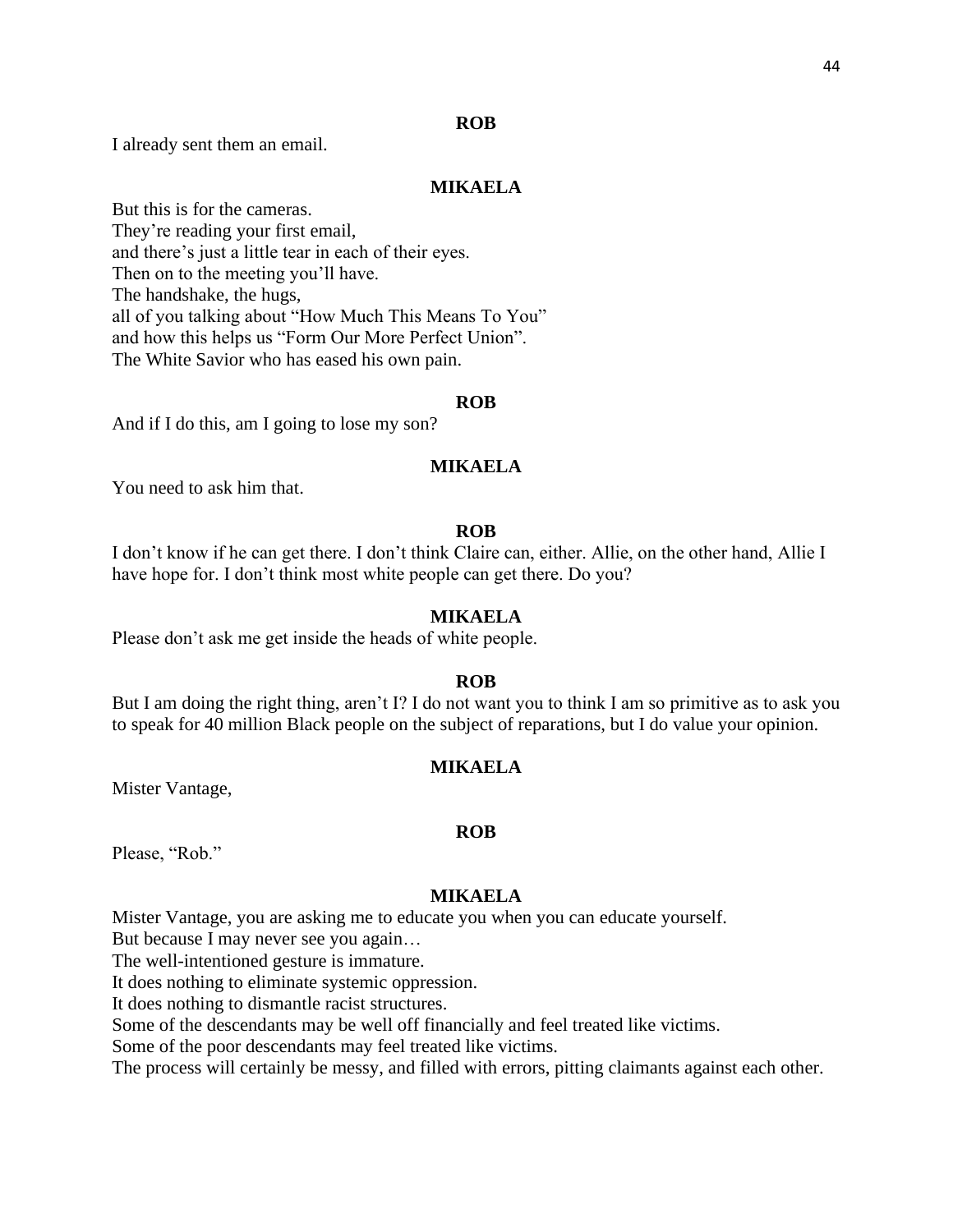A few disreputable people may seek to profit and only serve to reinforce white people's ugly stereotypes.

# *ROB gets a text.*

# **ROB**

Claire's back. She says she stuffed Ethel and needs help unloading. I'm serious about the oil change. And it looks like Ethel could use some new tires. How about you send me an invoice?

# *JORDAN is there.*

# **JORDAN**

Driveway's clear.

# **ROB**

That was fast. Thank you.

# **JORDAN**

Anything to make sure we get out of here. I didn't take the chainsaw back to the clubhouse yet.

#### **ROB**

I'll take care of it. (*to MIKAELA*) I'm serious about the invoice.

#### *ROB is gone.*

# **JORDAN**

Hey. Ethel's back. She's fine. Mom filled her up. With gas, I mean.

#### **MIKAELA**

And your stuff, apparently.

# **JORDAN**

You get in touch with your folks?

#### **MIKAELA**

With my mother. I told her I'd be back tonight if at all possible.

# **JORDAN**

Right.

*MIKAELA sends a text.*

# **MIKAELA**

How will you get back?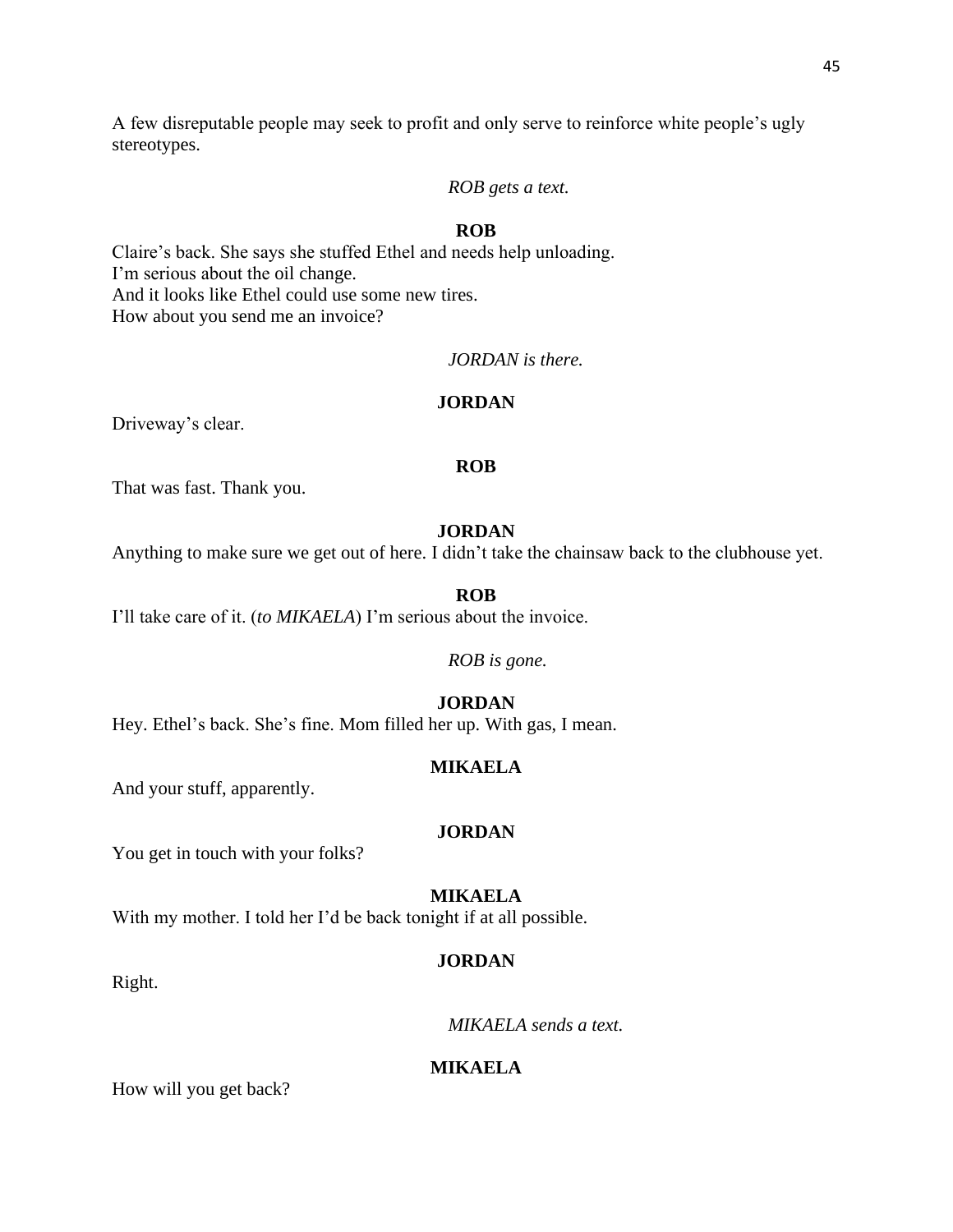They'll drop me at the train station tomorrow.

I could see from the house that Dad and you were in serious dangle mode. What were you talking about?

# **MIKAELA**

Oh…the Orioles' chances this year. You know.

#### **JORDAN**

Just wondered if you got any more useful data.

# **MIKAELA**

He said you were more like your Mother.

# **JORDAN**

Wonderful.

Look, if he really does this…

# **MIKAELA**

You think he won't?

#### **JORDAN**

He has a history of biting off more than he can chew. He started building that treehouse a month before my 8<sup>th</sup> birthday. He was gonna surprise me with an unexpected February trip to The Forge, and then it was way more than he could handle and Pop Pop had to rescue him at the last minute.

#### **MIKAELA**

Did it get finished in time?

# **JORDAN**

Yeah, but…

#### **MIKAELA**

So it sounds like he recognized he had a problem and adjusted to that reality. And then delivered.

#### **JORDAN**

OK, so let's assume he delivers on this one. Where does that leave us?

Was that the wrong thing to say? That was the wrong thing to say. Tell me why that was the wrong thing to say. No, I need to do the work.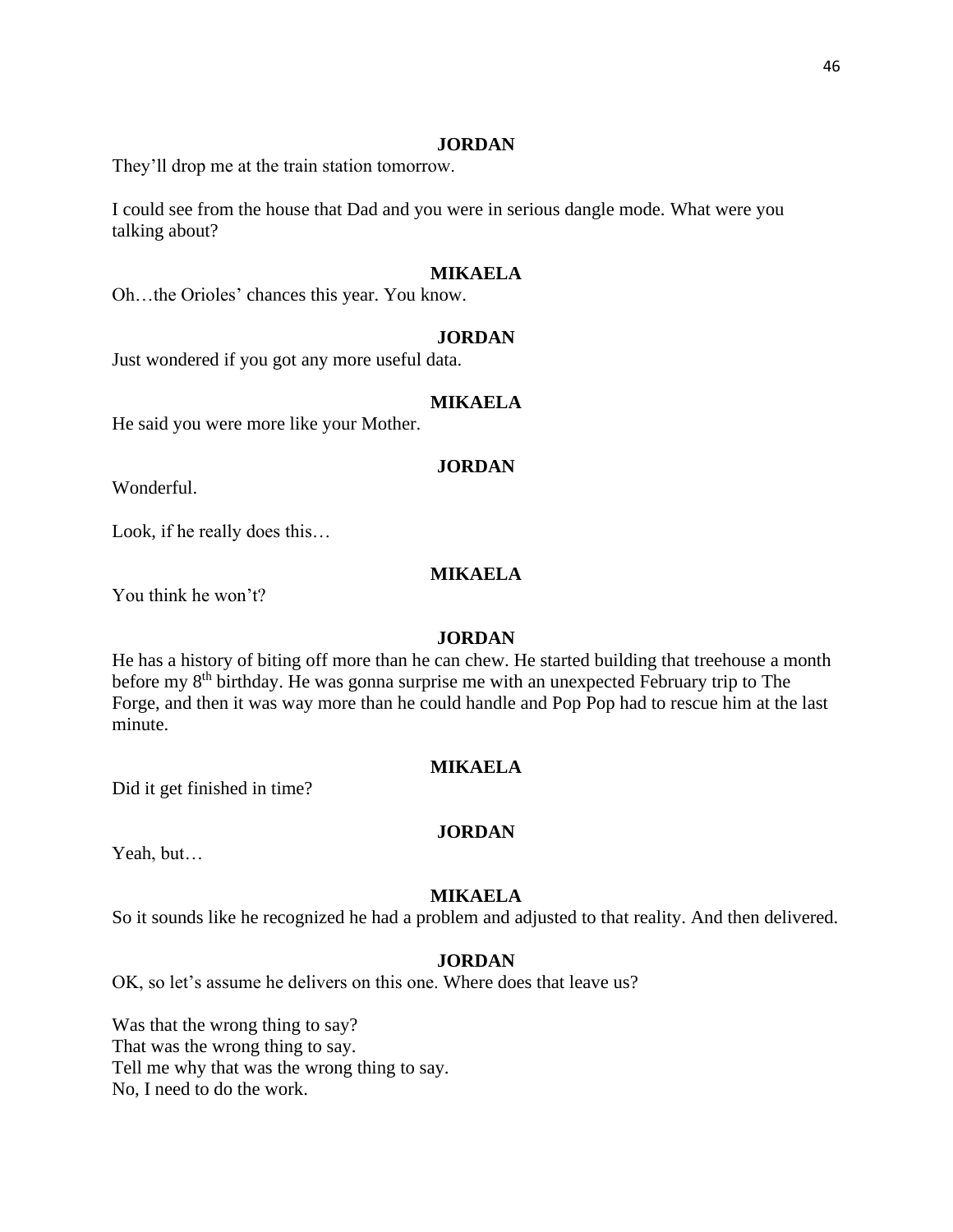I need to figure it out. That was the wrong thing to say because… It is asking you to inventory your feelings…no… It's because it is over-questioning the relationship…no… It's because it is asking you to do emotional labor when you are exhausted.

# **MIKAELA**

Thank you.

# **JORDAN**

So I won't ask you that. I will just say, however, That I know you came here today looking for signs And I hope we have a way forward.

# **MIKAELA**

Your mother stole my car.

#### **JORDAN**

And I am pissed off as Hell about that.

# **MIKAELA**

You're "pissed of as Hell" at your mother?

#### **JORDAN**

Yes!

#### **MIKAELA**

Are you as pissed off at her as you were at Bubba at the gatehouse for giving me the staredown?

#### **JORDAN**

Much worse!

#### **MIKAELA**

So if you're going to report him, what are you going to do to her? From what I can tell you are still planning to spend the night here as if nothing happened. And right now, she is unloading your crap from my car and you have not insisted she apologize to me first.

You say you recognize privilege, but something like that happens and Allie goes for a paddle and your father goes for a dangle and you walk a mile to get a chainsaw so you can cut them a path out of here free and clear.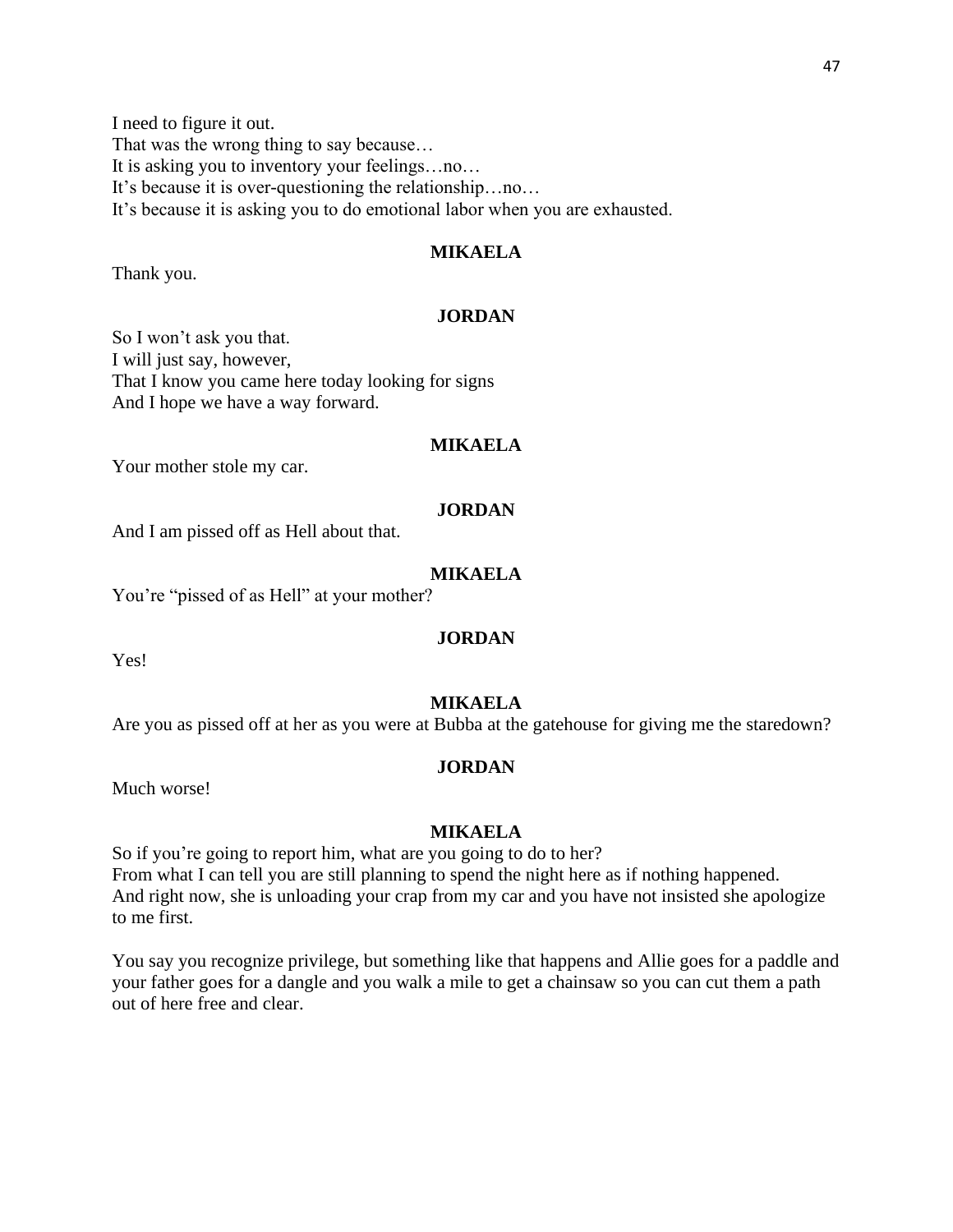I'll talk to her right now. I'll make her apologize. I won't stay tonight. I'll get an Uber, no matter how long it takes.

Or it is too late?

# **MIKAELA**

I'm going to take a walk while you all take your stuff out of my car.

*MIKAELA is gone.*

*JORDAN sits on the "dock" and has a dangle. Maybe we hear the sound of the forge.*

*BLACKOUT.*

*Lights up on the river cottage. CLAIRE, ROB, and ALLIE are there. There are some boxes and bags of the rescued items that have been unloaded. CLAIRE holds up a stuffed animal.*

#### **CLAIRE**

Oh, Allie, here's Mister Stuffkins. I thought you took him to school with you?

*ROB holds up a ladle from one of the bags.*

#### **ROB**

Why did you bring a ladle?

#### **CLAIRE**

That's not just any ladle. It was my grandmother's. Oh, I got your box, by the way.

My box?

# **CLAIRE**

**ROB**

The one with all the nice little notes your students have written you over the years? It's almost bursting. I didn't realize you had so many. But of course, after thirty years. Well, if there was one thing I thought you'd want it was that.

#### **ROB**

That's very sweet of you to think of that.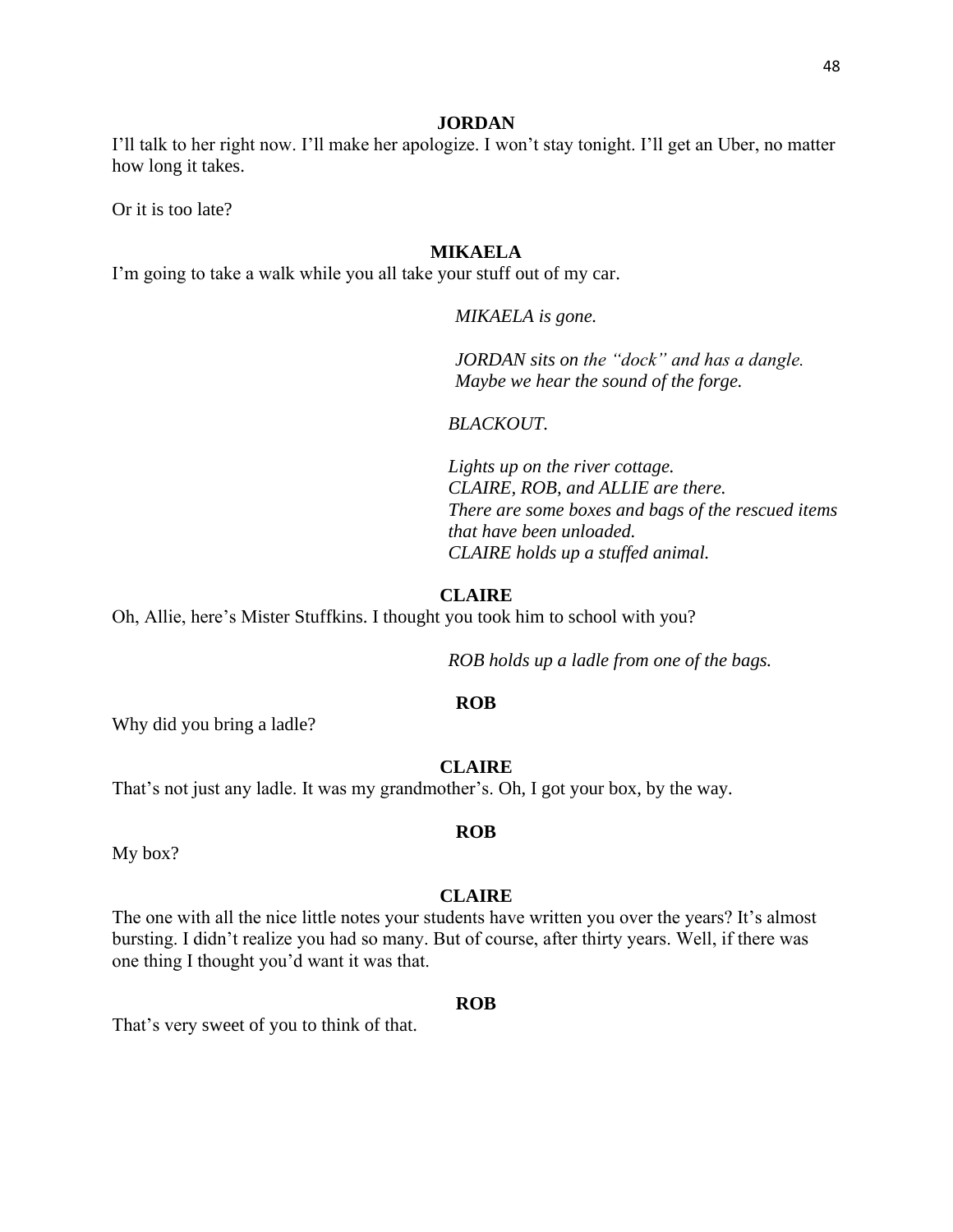Go get it so we can return Ethel just as we found her. Where's Mikaela? I feel just awful about what I did. Migraines…ugh!

*ROB is gone.*

*ALLIE holds up the picture of the Iron Works that fell off the wall earlier.*

# **CLAIRE**

Oh, careful, sweetie. There might still be some bits of glass tucked into the frame. Here are your swimming trophies. And your riding ribbons. I thought you'd be happy to see these.

> *ALLIE continues to stare at the picture of the Iron Works. She places her hand on the picture.*

# **CLAIRE**

Don't cut yourself! And be careful with the picture. That's the best photograph we have of the Iron Works.

Oh, I know you don't want to think about losing this place.

You know, when your father first came up with his plan, I suggested an alternative that would allow us to keep The Forge. I told him we can make a very significant donation to Christmas Anonymous.

#### **ALLIE**

Giving toys to needy children is not the same thing as reparations.

# **CLAIRE**

Christmas Anonymous is a wonderful organization.

#### **ALLIE**

Do you really think that is somehow equivalent to what he wants to do?

#### **CLAIRE**

And he could join the Board!

# **ALLIE**

You're already on the Board.

#### **CLAIRE**

We need more board members. And it is such a great mission.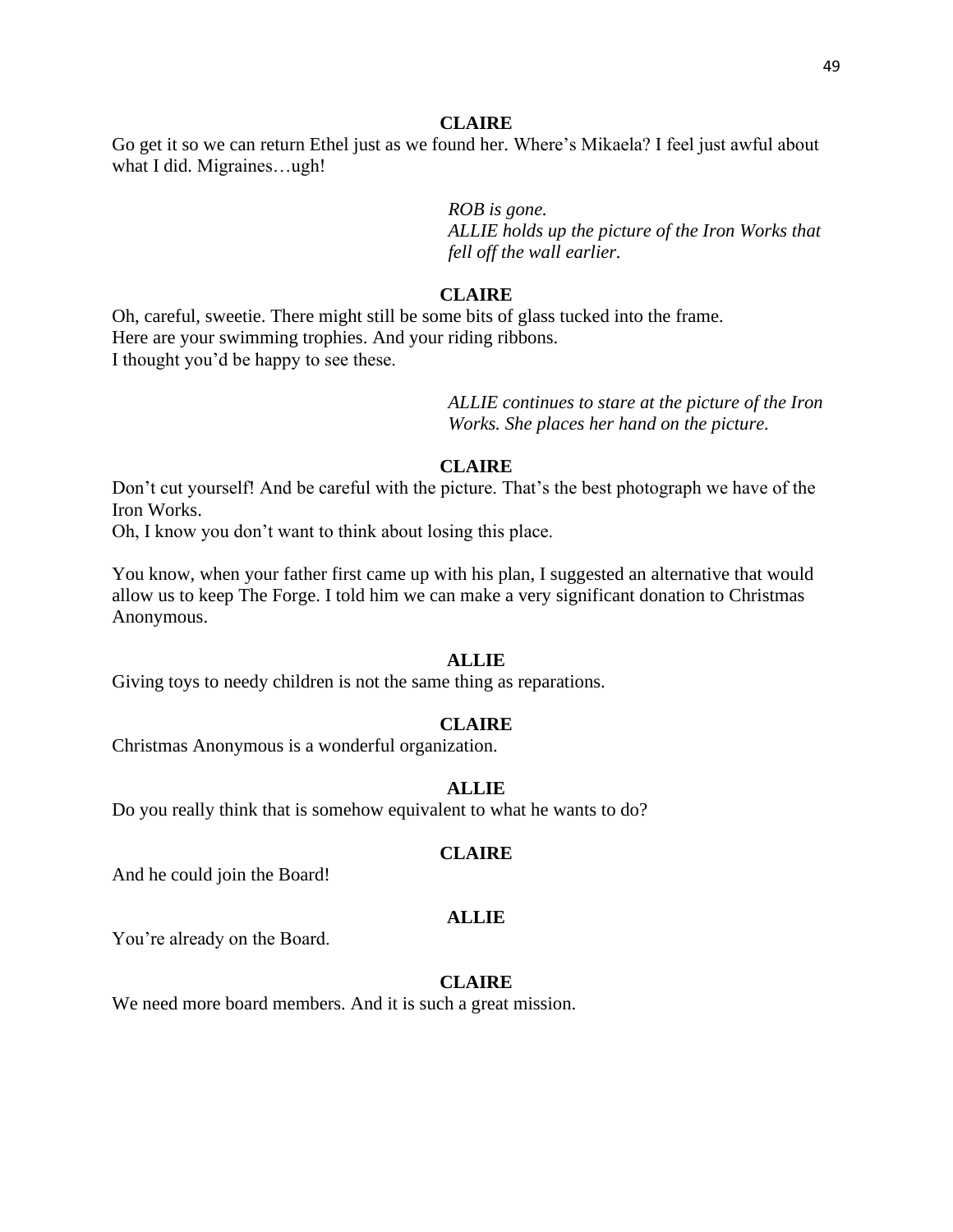#### **ALLIE**

But you joined it to get more listings. From all our guilt-ridden neighbors fleeing to the suburbs. "Oh, let's list with Claire Vantage! Not only is she a million dollar agent, she gives presents to the poor children a few blocks away that we're running away from."

# **CLAIRE**

You're criticizing me for being on the board of Christmas Anonymous?

#### **ALLIE**

I think it's awesome. But it's just a Band-Aid.

# **CLAIRE**

When people are bleeding you give them a Band-Aid!

#### **ALLIE**

All your generation does is give out Band-Aids! It's time for something deeper. Something that gets to the core of the rot.

#### **CLAIRE**

Then we can start our own Foundation. Something bigger than Christmas Anonymous. By a lot. We plant the seed money by selling off some assets now, and as it grows, we can pay the reparations over time.

#### **ALLIE**

So we use today's immoral corporate profits to pay off yesterday's immoral corporate profits?

#### **CLAIRE**

Well, I can't think of another way to do this and not sell The Forge.

# **ALLIE**

Then I guess we need to sell it.

# **CLAIRE**

You love this place!

#### **ALLIE**

I love the "where" and the "what" of it, but I don't love the "why". Do you love why we have this place?

#### **CLAIRE**

My family didn't even own slaves.

#### **ALLIE**

Oh. My. God.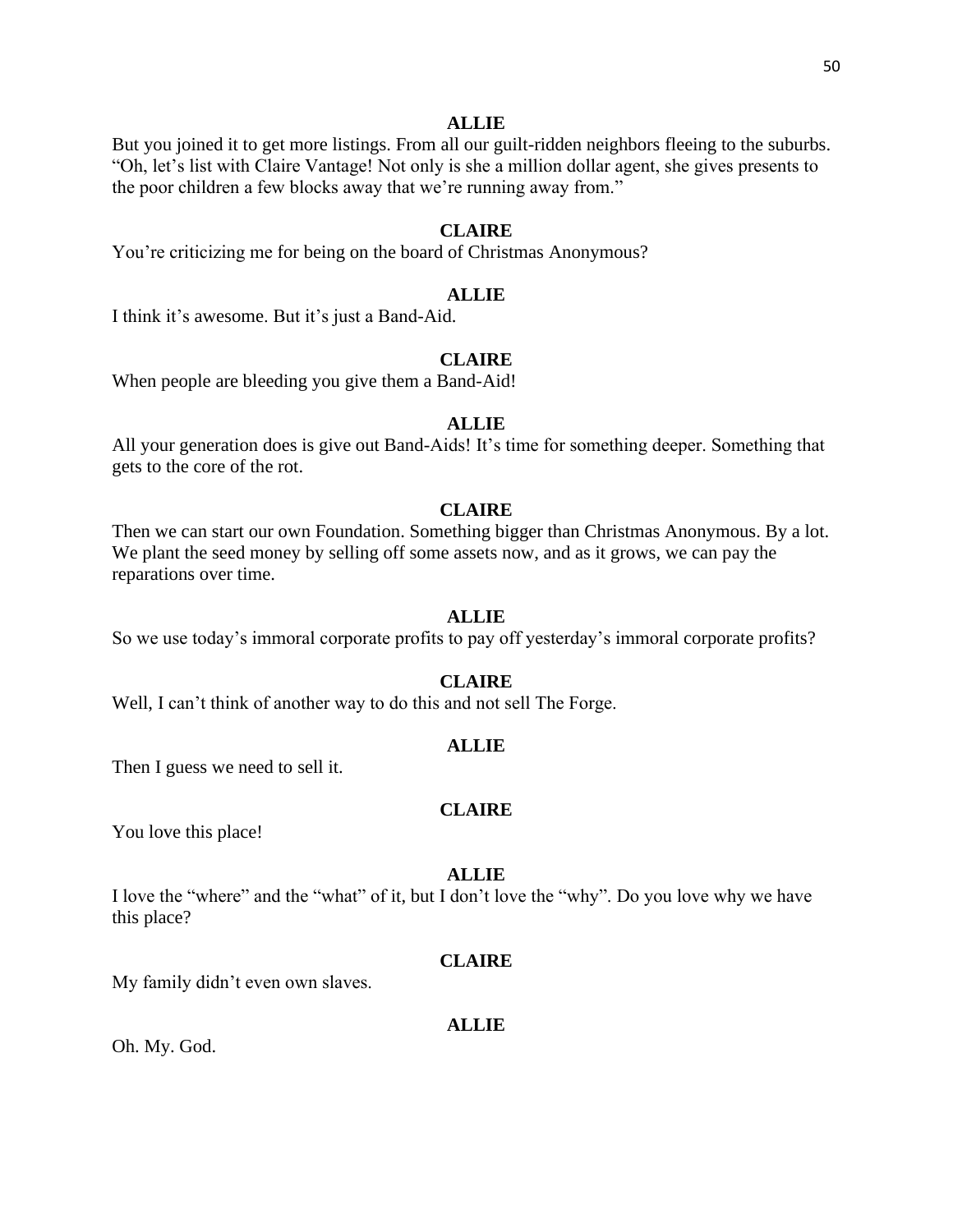Of course I don't love the "why". But what can we do about that now?

*ALLIE looks at her riding ribbons and swimming trophies. CLAIRE picks up a small box.* 

# **CLAIRE**

I'm going to clean the glass on these pictures. I should have never let them get this dirty.

# **ALLIE**

Do you still love Dad?

# **CLAIRE**

I need to breathe.

*CLAIRE is gone. ROB is there with his box.* 

# **ROB**

Before you say anything, I just want to say…that I'm sorry I ruined Monopoly.

# **ALLIE**

It's fine.

It's not. It's your favorite thing, and I ruined it.

#### **ALLIE**

**ROB**

Did I say you ruined it?

No, but I got // upset

# **ALLIE**

Just because Mom said it doesn't mean it's true.

#### **ROB**

You screamed when I upended the board.

# **ALLIE**

So I screamed. I'm a screamer. It's who I am and I embrace it. And now I recognize my triggers, I experience my anxiety, and then I immediately reframe the context, thank you Doctor Fletcher. But for two seconds I'm a screamer, and I always will be. We are who we are when we're pushed.

# **ROB**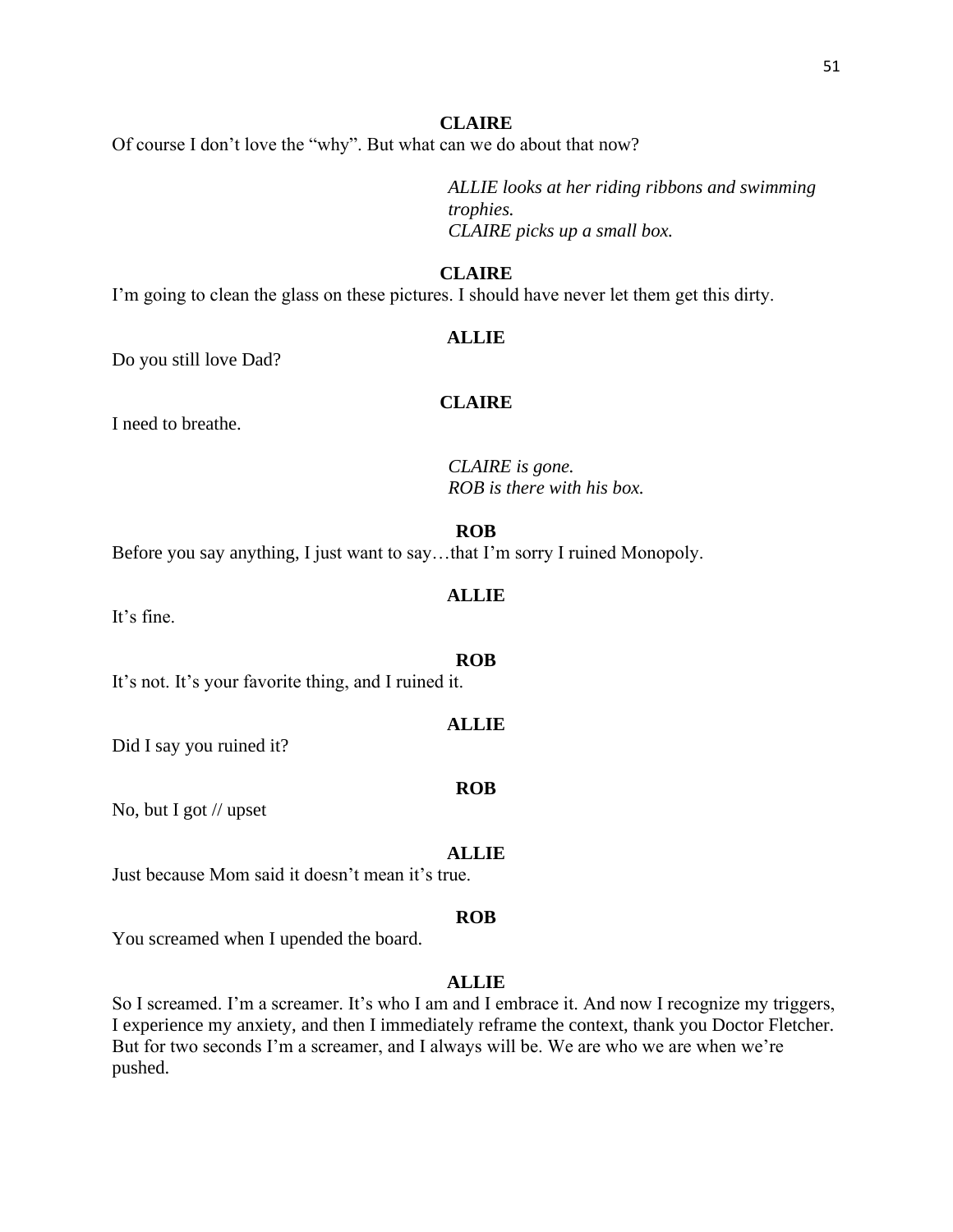#### **ROB**

And when I'm pushed?

# **ALLIE**

You're a smasher.

#### **ROB**

I swear there will not be a repeat of ten years ago.

# **ALLIE**

And you always will be. I'm a screamer, you're a smasher, Mom's a grabber, Jordan's a rager.

#### **ROB**

The grabber asked you to tell me to relinquish my plan.

# **ALLIE**

You know her well after thirty years.

# **ROB**

True, but I was eavesdropping. Didn't take that long to offload this box.

*ROB opens the box.*

# **ROB**

All these nice things students wrote to me over the years. "Thanks for a great year." "Merry Christmas and here are some cookies." The nicest ones are from when I was in the hospital. What do you remember about that?

# **ALLIE**

That the hardest part was that Mom wouldn't let me visit you until I pitched a fit.

# **ROB**

The hardest part for me was that no one was angry at me.

Not Claire about the china, not you about your riding gear, not the Neighborhood Association about their azaleas, not the school about their tennis courts and their lacrosse field.

They took me back in the fall, no harm no foul.

But I swear when it rains you can still see the ruts I made with the Escalade.

Or maybe I'm the only one who can.

You all took me back.

"It's just things," everyone said.

"We just want you to get well," everyone said.

Claire had brought some notes from school. (*reading one of the notes*) "Dear Mr. Vantage. Get well soon. Sincerely, English 9B."

Everyone was so sure I was the one with the illness.

And why would you get angry with someone for being sick?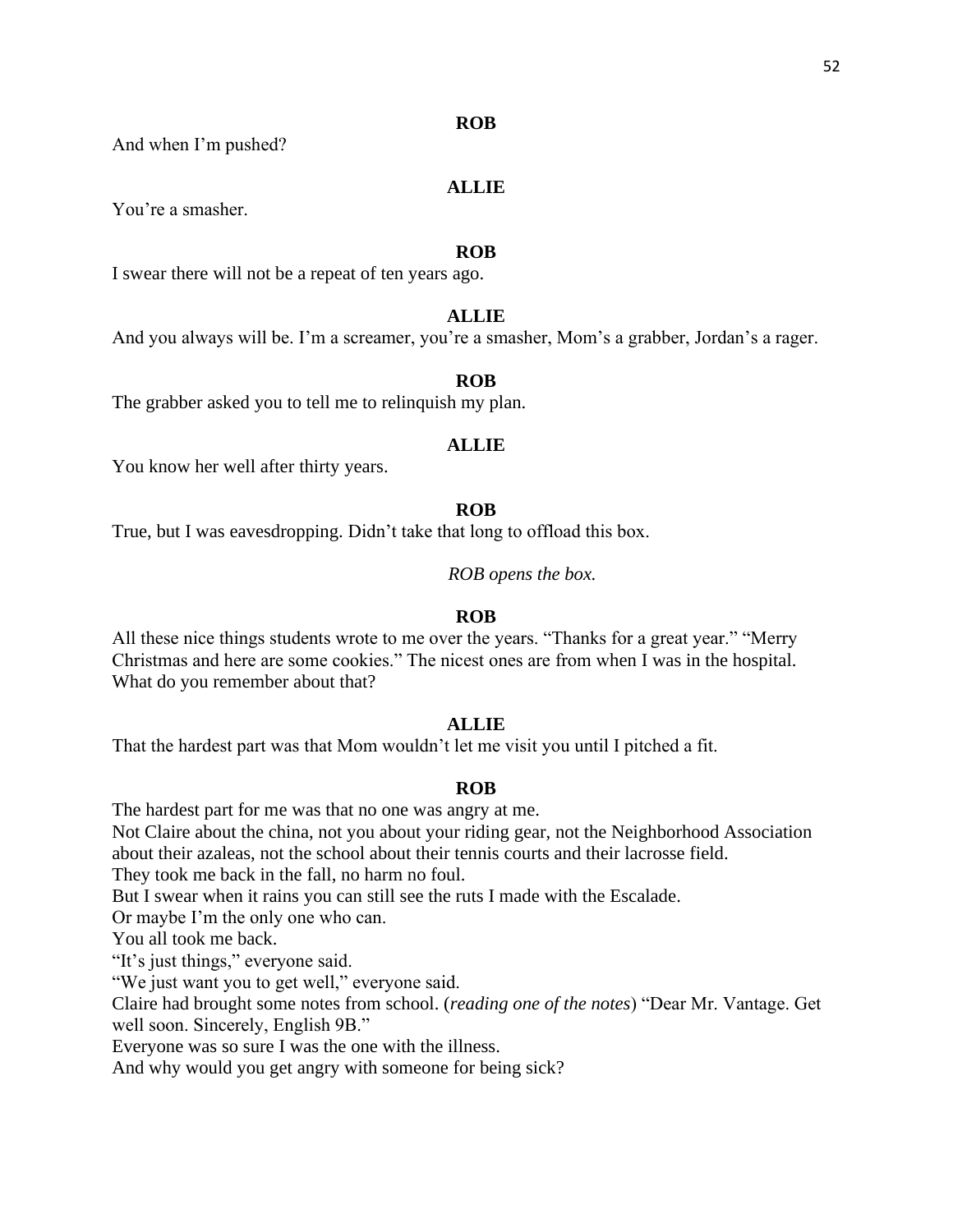# **ALLIE**

Did you want people to be angry?

# **ROB**

It would have meant that they saw some spark of sanity in my rampage. For what sane person plunders their own treasure?

# **ALLIE**

Maybe they were afraid to get angry, Because they'd be admitting how attached they were to their things.

# **ROB**

But even Jordan wasn't angry with me for ten years ago.

# **ALLIE**

Actually, he was angry about his baseball card collection, but Mom spent a week on eBay, so…

#### **ROB**

I never knew. He hid it well.

# **ALLIE**

Mom made him.

# **ROB**

We hide our feelings well most days. But four million dollars. That's a whole 'nother thing, as they say. Especially for a ragers and grabbers.

# **ALLIE**

Monopoly is not my favorite thing. But you know what is.

#### **ROB**

Having a paddle. And that I have ruined. Or am planning to ruin.

#### **ALLIE**

I'll miss this place. A lot. I had a revelation on the water.

#### **ROB**

Please go on.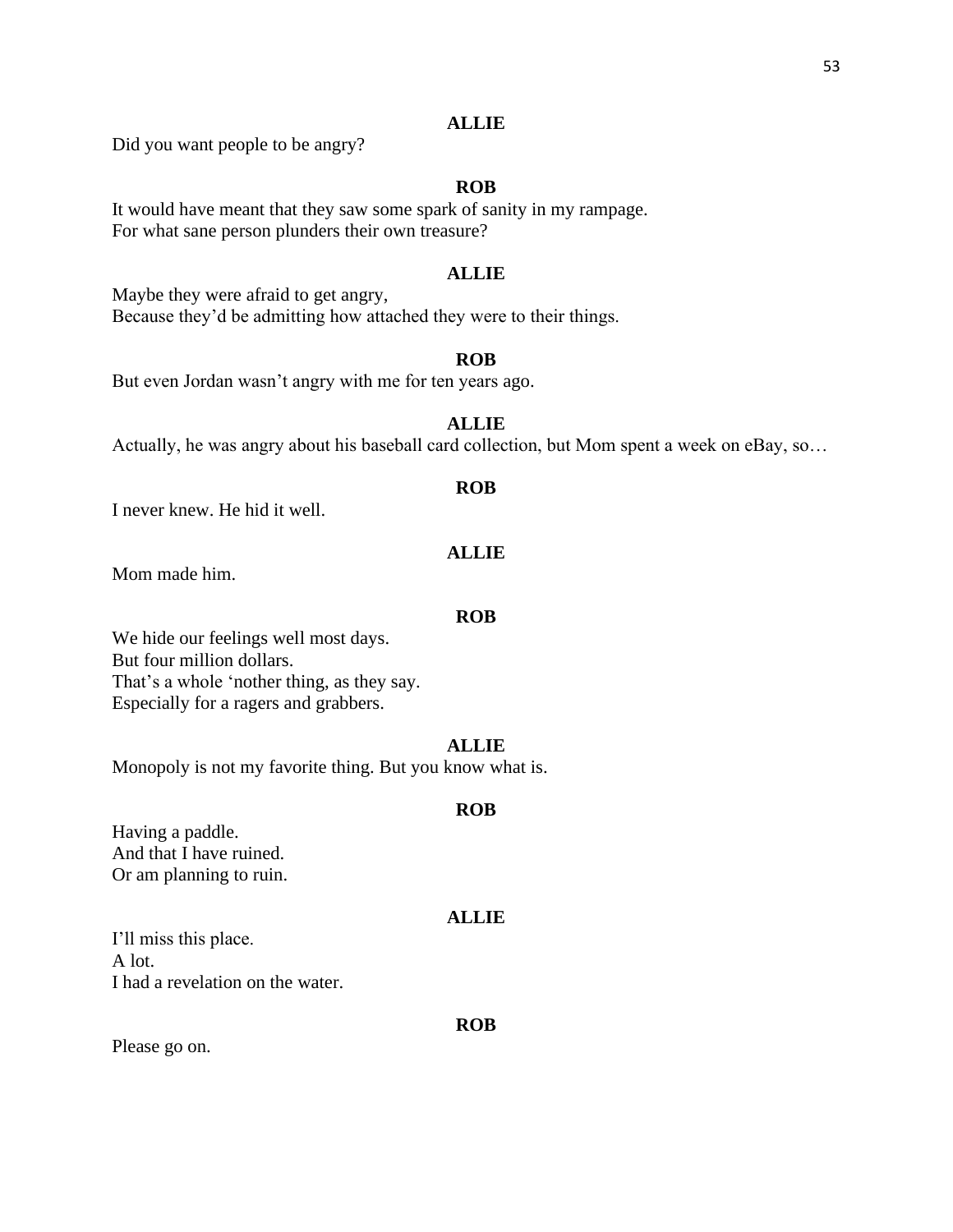| You know my internship this summer. |  |
|-------------------------------------|--|
|                                     |  |

Ah, that.

You still disapprove.

No, I think it's // wonderful

No hiding feelings today!

**ROB**

**ALLIE**

**ROB**

**ALLIE**

**ROB**

**ALLIE**

Well how could I approve of kowtowing to bad grammar?

# **ALLIE**

Helping develop voice recognition software for people with non-standard English regardless of accents, regional dialects or proper grammar usage is a noble cause.

# **ROB**

And I am recognizing a trigger, I am experiencing my anxiety, and I will reframe the context. Help me reframe the context.

# **ALLIE**

I've already figured out how I am going to blow them away this summer and have a six-figure job lined up …OK, maybe a decent five-figure job… at least a month before graduation. And I have friends I can live with, and be there for, and who are there for me.

Just like you are.

And so when I was out on the water, I realized that I will be fine.

I know, me, who has a therapy snake.

I might seem like a kayak being tossed around by the waves, looking like I'm gonna capsize, but I have learned there's an anchor holding me in place, so I'm OK.

# **ROB**

What's your anchor?

# **ALLIE**

I don't know, it's…maybe it's "self-awareness" or "resilience" or some other seed Doctor Fletcher planted. I'm really sorry I rolled my eyes at her so many times.

# **ROB**

I think that seed was planted earlier, but…"whatevs"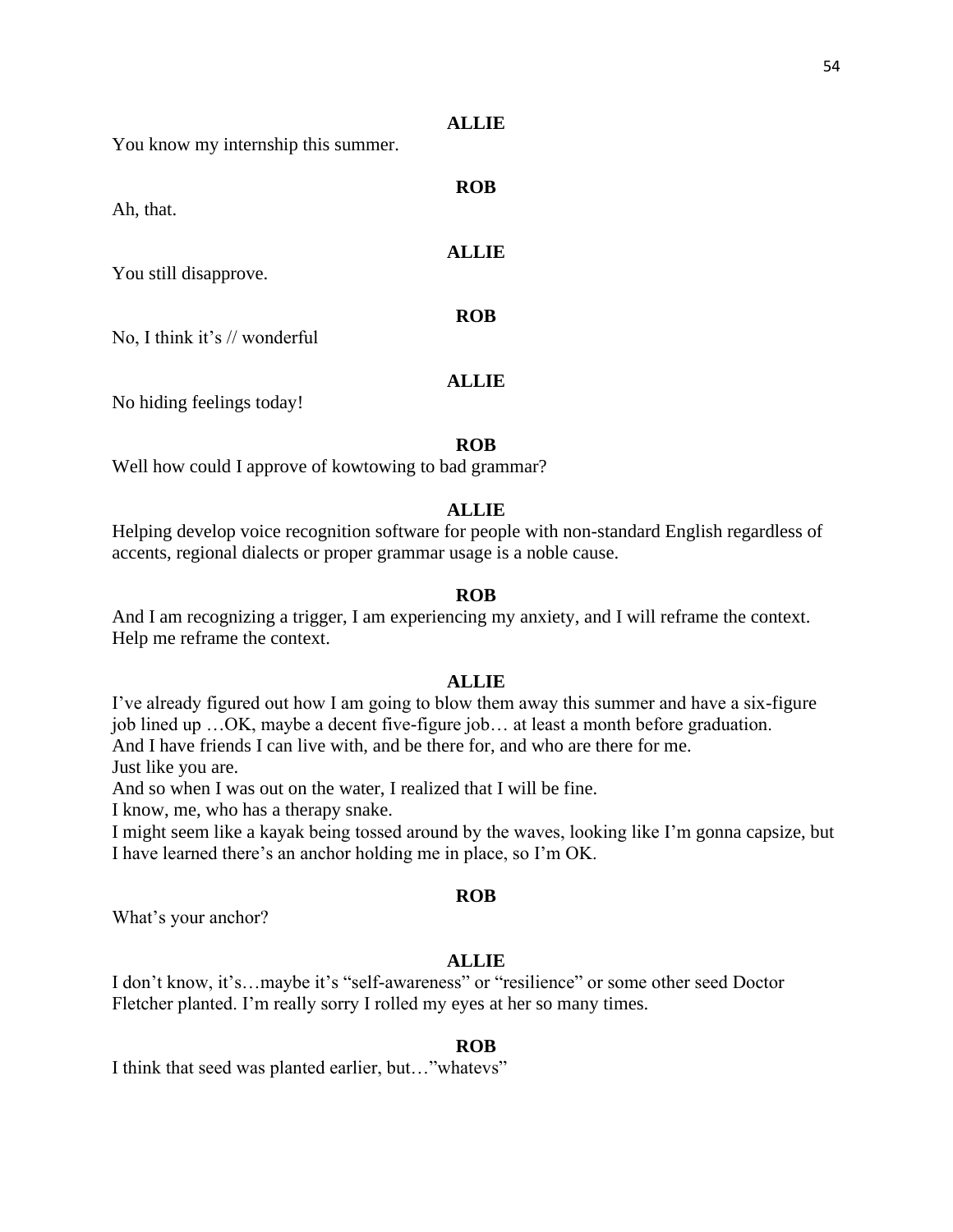# **ALLIE**

You should not even try to pull that off.

# **ROB**

I think your growing and healing is wonderful. And I support your internship entirely.

# **ALLIE**

# **ROB**

I literally support you!

Really?

*ROB lifts ALLIE up and tries to twirl her around.*

Oh, you are too big and I am too old!

# **ALLIE**

And I support you. Not literally.

# **ROB**

Maybe someday you'll have to. After you've earned all your money and mine is all used up. I'll miss this place a lot, too. But I'll sleep better.

# **ALLIE**

Sometimes I'll wake up here in the middle of the night. And I'll hear a clanging noise, way in the distance.

I've heard that, too.

# **ALLIE**

**ROB**

We'll be fine.

*JORDAN and MIKAELA are there.*

# **JORDAN**

Where's Mom? She needs to apologize.

# **MIKAELA**

I really just need my keys.

*CLAIRE is there with a picture.*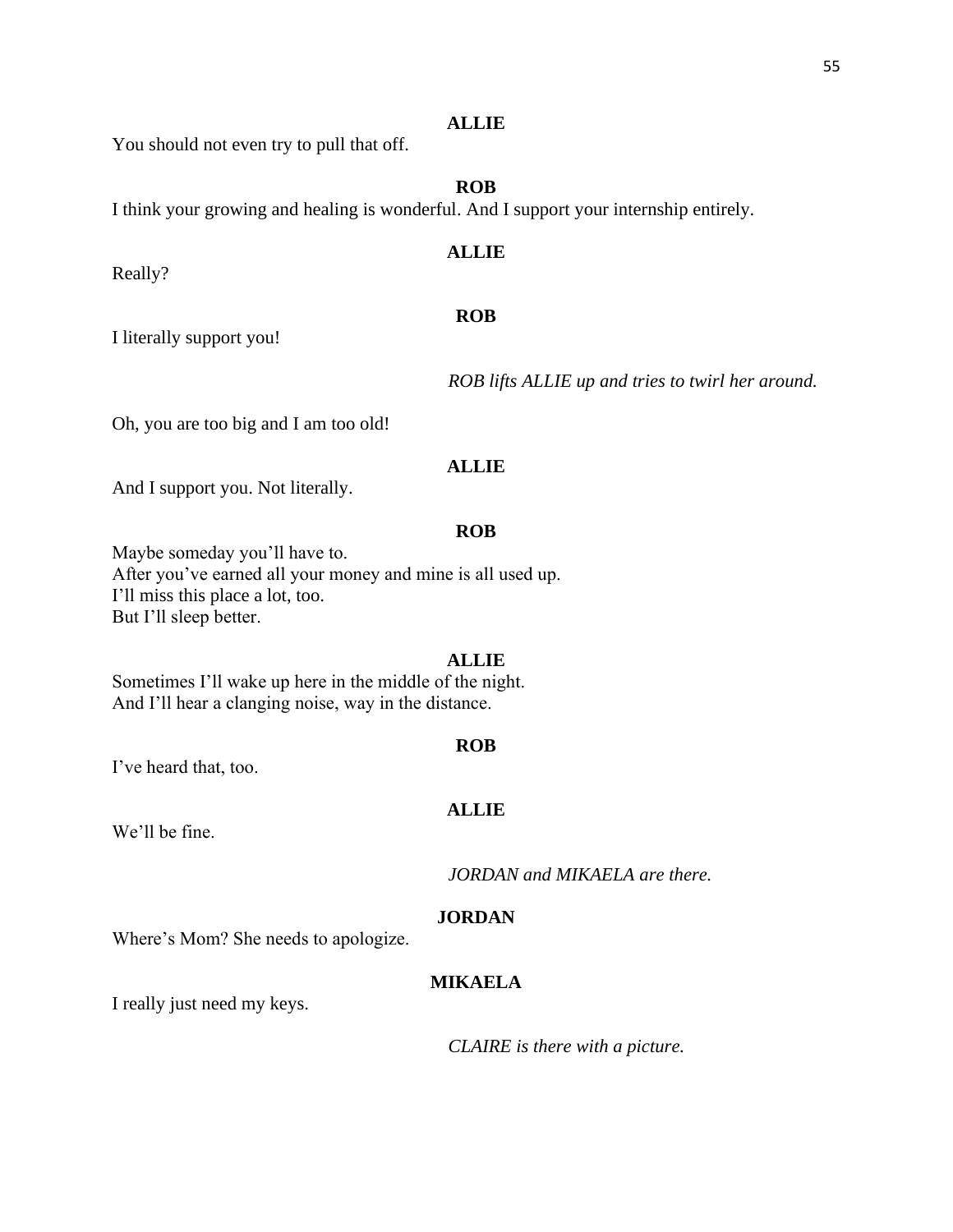Jordan, I brought this other beautiful picture of you and Pop Pop. I just cleaned it.

Oh. Mikaela. Let me apologize again.

# **MIKAELA**

OK, you haven't even apologized once!

# **CLAIRE**

Oh.

Maybe that's because I've rehearsed my apology in my head so many times it feels like I already did it. And I do apologize. Migraines cloud my judgement. Ethel is absolutely fine, and she's got a full tank. Here are your keys. You know the whole time I was driving I was so worried that all that rain was going to make the sinkhole worse, but you know what? It didn't even rain up there! Isn't that fortunate? I think we're going to be fine. The sinkhole was definitely bigger. But at least it didn't rain. And we're going to be fine.

#### **JORDAN**

I'm not staying here tonight. I'll Uber back home.

# **CLAIRE**

They roped off the house.

# **JORDAN**

I will get in, and that way I can keep the place safe. But I am not staying here after all this.

#### **ROB**

Hello? Yes, this is Rob Vantage. NBC Nightly News? Yes, I know Darryl Wilson. Well, kind of… Yes, I am prepared to make personal reparations. Thursday? But this is complicated, and I still have work to do. I need weeks to read and research and consider. Let's say early summer? Then how about next month?

*ROB's phone rings.*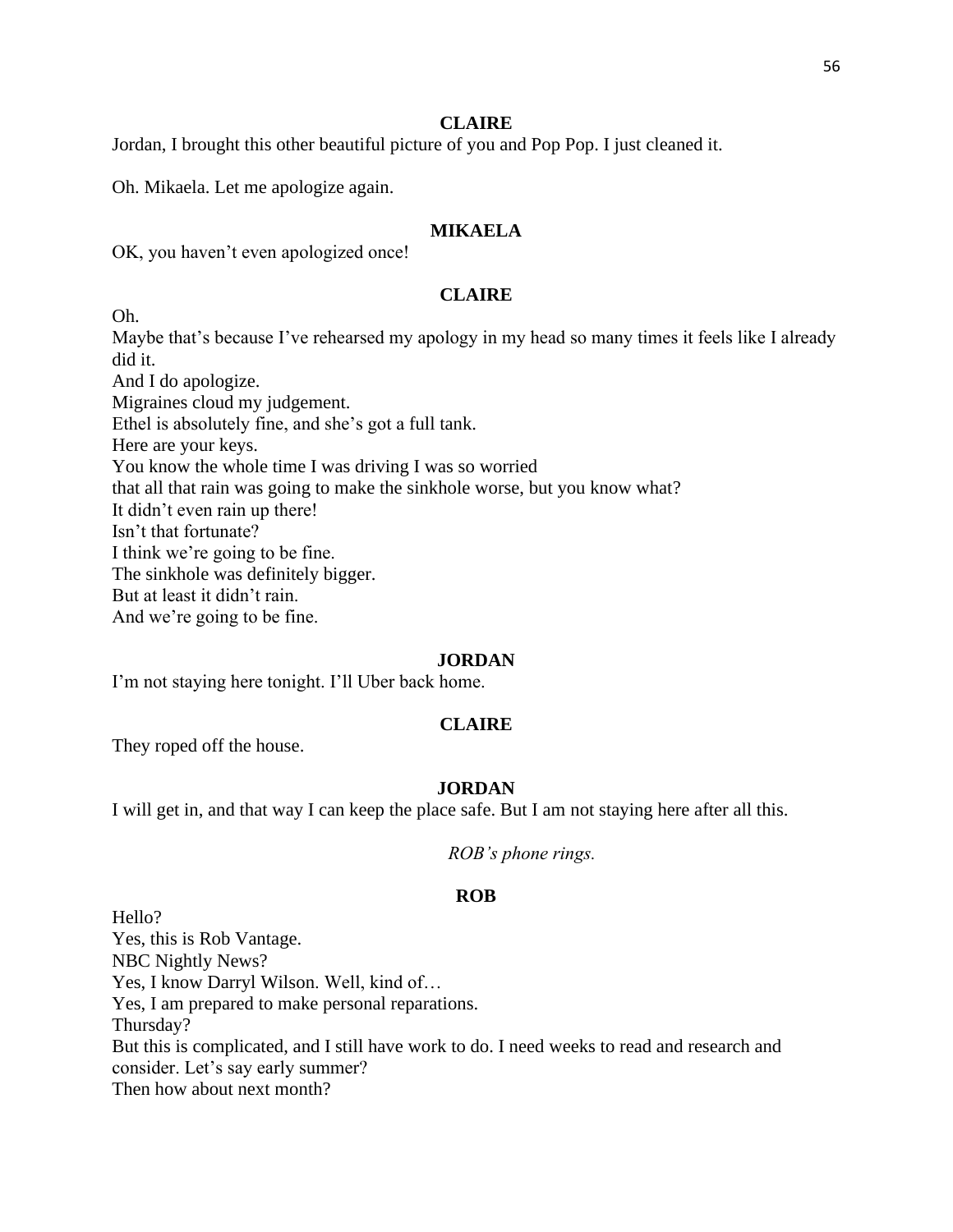Thursday? There is a bit of an issue with my house… But I'm confident it will be fine by then. Yes, you can come. Will Lester Holt be there…? But he'll introduce the segment, right? 4504 Saint Alban's Way, Baltimore, Mary-Of course you already know that. See you Thursday.

*ROB ends his conversation.*

# **MIKAELA**

Please enjoy the rest of your weekend.

# **JORDAN**

(*to MIKAELA*) Look, I'm going to get there, but I just need time. I'm educating myself. I am challenging racism directly. I stopped using the word "woke" like three years ago! I fully get why the sins of two hundred years ago led to people stealing our cast iron planter off our porch!

# **MIKAELA**

How do you know Black people stole your planter?

#### **JORDAN**

I didn't say that.

#### **MIKAELA**

Is there a porch cam?

#### **JORDAN**

I don't know.

#### **CLAIRE**

No.

#### **MIKAELA**

Then how do you know Black people stole your planter?

# **JORDAN**

I didn't say "Black people".

# **MIKAELA**

Then who was sinned upon two hundred years ago?

I really do hope you all work things out.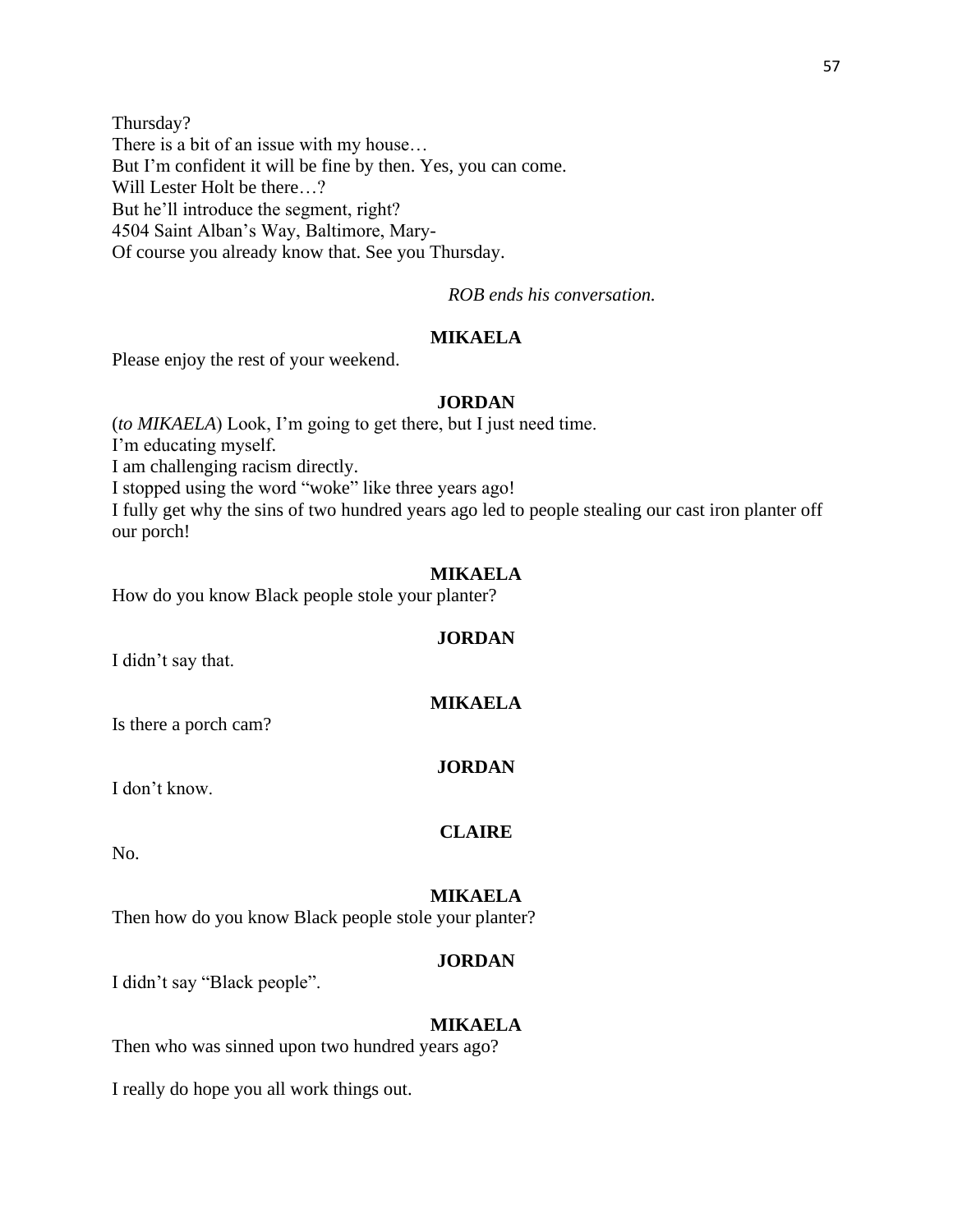# *MIKAELA is gone.*

# **ROB**

(*to CLAIRE*) Will you be there Thursday?

I need you there on Thursday.

You kissed my cut finger not four hours ago.

# **JORDAN**

You can kiss my ass now.

*CLAIRE's phone rings.*

# **CLAIRE**

Hello? Yes, this is Claire Vantage. Collapsed? But are our things still… You didn't tell me to shut off the gas.

*An orange glow.* 

It's all gone? No, we're all safe. Thank you for asking.

> *CLAIRE ends her call. She caresses her grandmother's ladle. ROB makes a phone call.*

# **ROB**

Hello, this is Rob Vantage. We spoke a few minutes ago? About the interview next Thursday? Yes, something's happened. I won't be able to meet with you…

…At my house.

Why don't you come to our river cottage instead? One Iron Works Court, by Forge Creek. I'll make sure Darryl and Marcus Wilson are here.

*ROB ends his call.*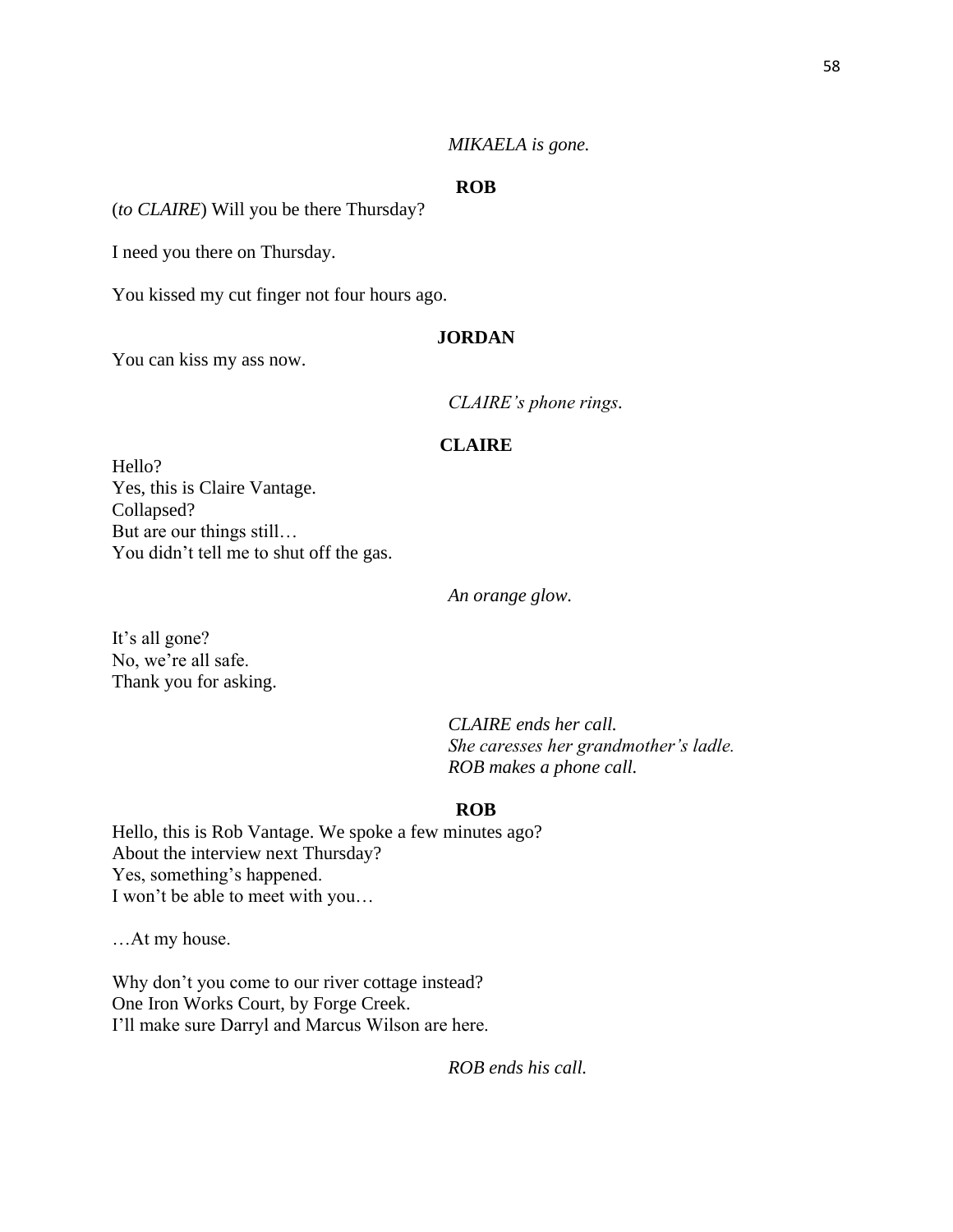| It's just things.          | <b>ROB</b>    |
|----------------------------|---------------|
| It is just things.         | <b>ALLIE</b>  |
| Let's go.                  | <b>CLAIRE</b> |
| We need to go back.        |               |
| You go if you want.        | <b>ROB</b>    |
| I need to go for a paddle. |               |
| Anyone?                    |               |

*ROB and ALLIE are gone.*

# **CLAIRE**

I forgot your baby shoes.

They were in a box in the basement.

I was always going to bronze them, but I never did.

And now they're gone.

I haven't thought about them in years.

But right now, for some reason,

They're all I can think about.

I have this terrible feeling those two poor little white shoes are going to be my forever

thoughtworm.

And I'll never be able to stop thinking about them.

Ever.

What a strange little regret that is to pester me for the rest of my days.

# *A long pause.*

# **JORDAN**

What was the worst part of the day for you?

# **CLAIRE**

There are so many to choose from. Excuse me.

"From which to choose."

# **JORDAN**

So many to choose from.